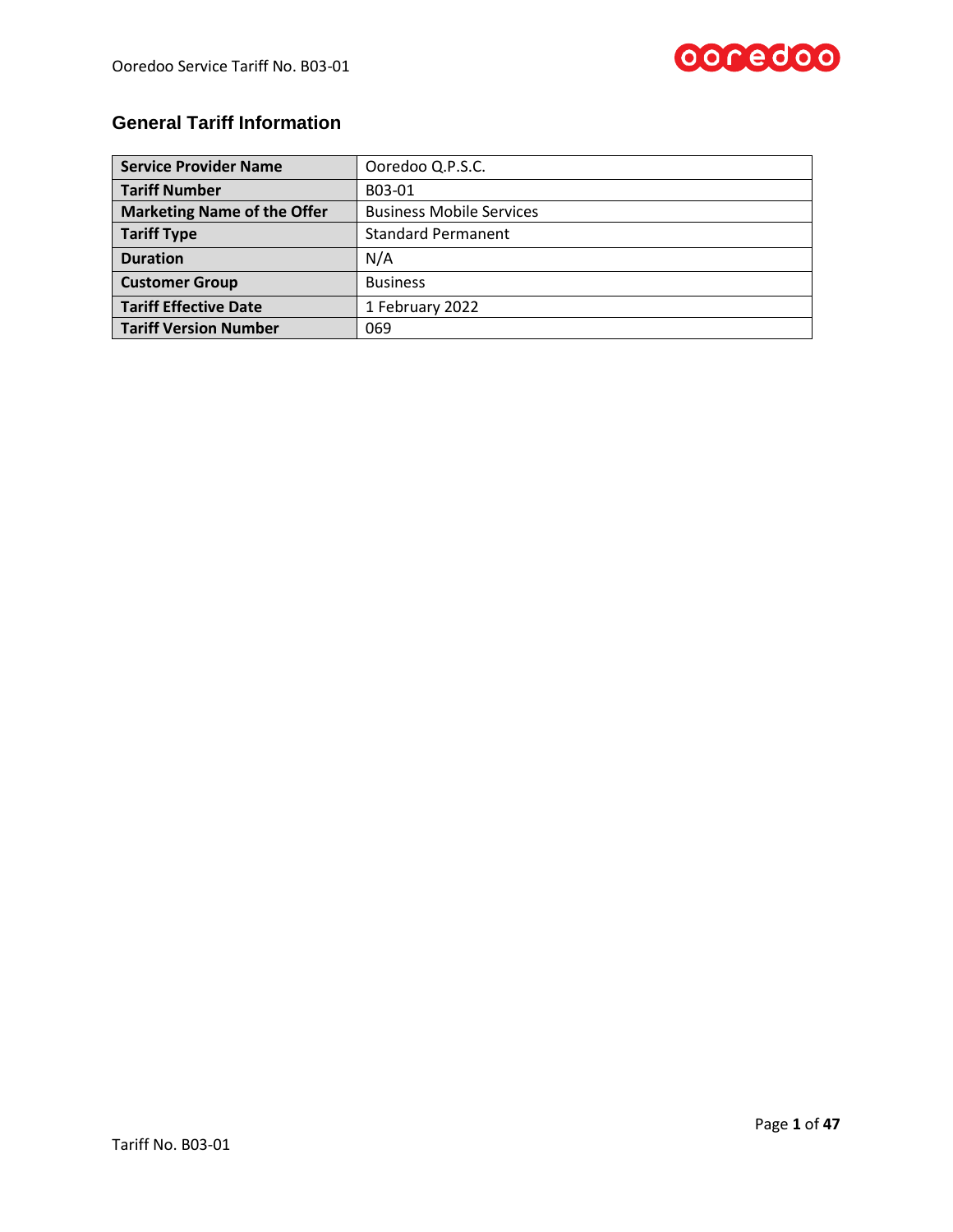

### **1. Definitions**

- **1.1** Minimum monthly average rentals means the combined mobile package rental (only) spend (Shahry plan, Aamali plan, Qatarna plan, mobile broadband packages) each month by the business customer.
- **1.2** Mobile Service–means public mobile telecommunications services, including voice calling, messaging and data access provided by Ooredoo in respect of business customers.
- **1.3** OLO means Other Licensed Operator.
- **1.4** Ooredoo– Ooredoo Qatar Q.P.S.C.
- **1.5** Ooredoo General Terms and Conditions Found at [www.ooredoo.qa.](http://www.ooredoo.qa/)
- **1.6** Roaming means utilizing an Ooredoo-enabled mobile device to access services on the mobile network of a service provider other than Ooredoo.
- **1.7** Subscriber means the person or entity that enters into an agreement with Ooredoo to receive and pay for Business Mobile Services.
- **1.8** Subscriber Identity Module Card (SIM Card) means an electronic card that contains the Subscriber's identity information and when placed in a Mobile Device, enables the Subscriber to register onto a mobile telecommunications network and receive the Post Paid Mobile Service.
- 1.9 Tariff means the current tariff document.
- **1.10** User means the natural person who uses the relevant Business Mobile Service.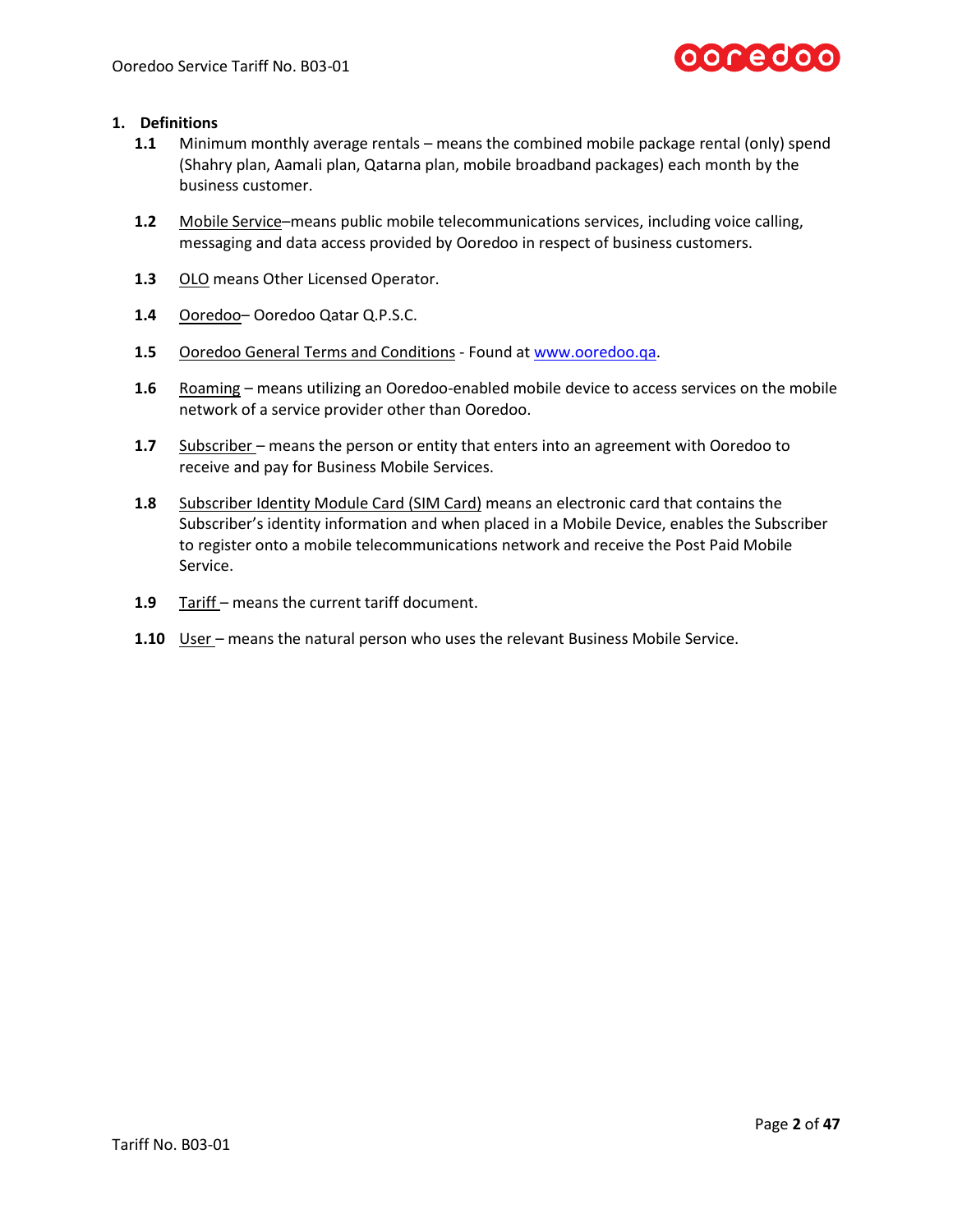

# **2. Tariff Terms and Conditions**

- **2.1** This tariff is for a permanent standard service.
- **2.2** This tariff contains rates and charges applicable to the provision of Business Mobile Services.
- **2.3** These terms and conditions are in addition to the terms and conditions specified in other tariffs and Ooredoo General Terms and Conditions where referenced.
- **2.4** From time to time Ooredoo may publish promotions and readjustments by various means. Such promotions and readjustments will automatically modify this tariff.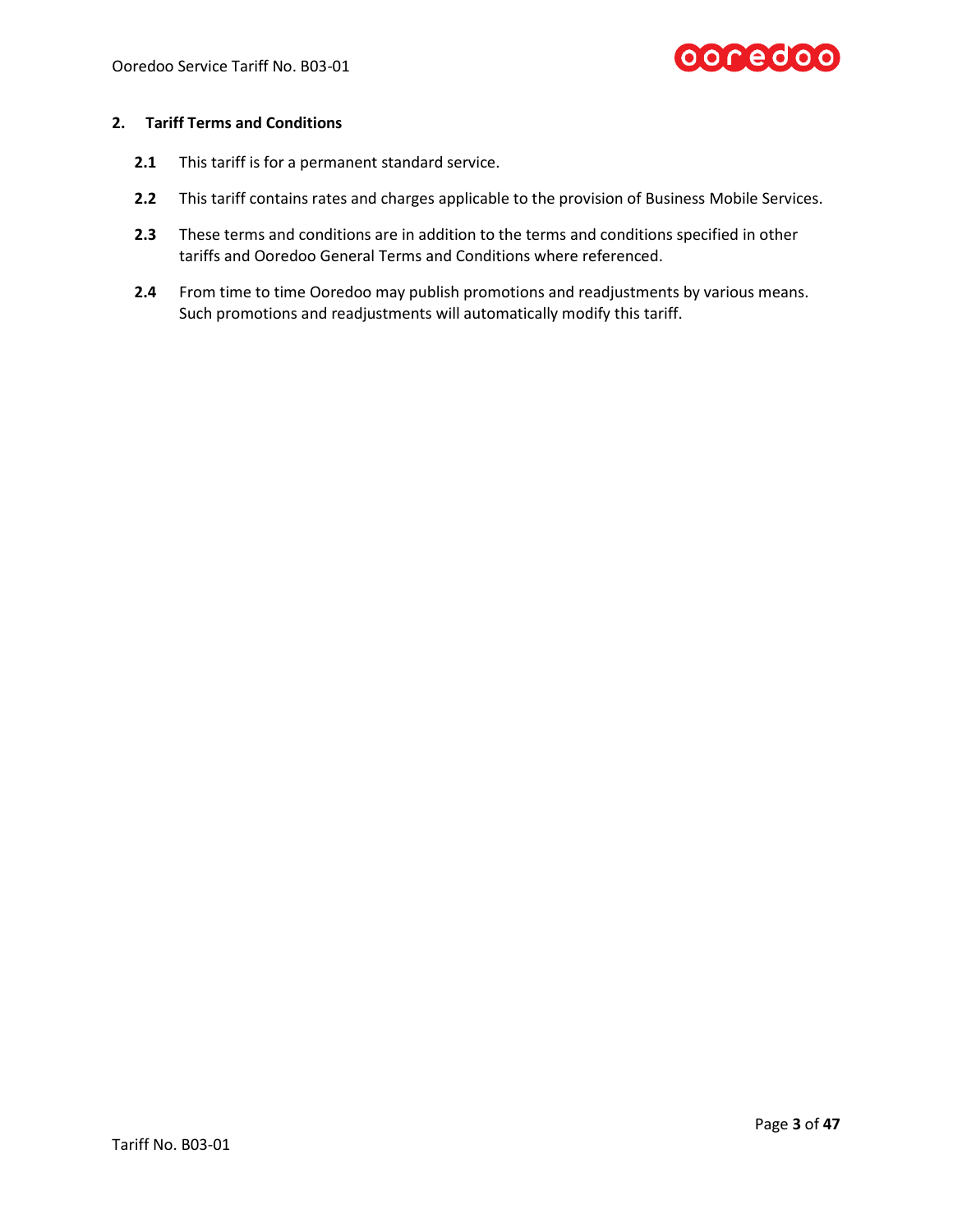

# **3. Business Mobile Service**

- **3.1 Description**: The Business Mobile Service provides Users with public mobile telecommunications services, including voice calling, messaging and data access with a range of spending options.
- **3.2 Commencement of Business Mobile Service**: TheBusiness Mobile Servicewill commence from the time when the subscriber places their SIM Card into the device which is then registered into Ooredoo's mobile telecommunications network.
- **3.3 Service Validity:** The Business Mobile Service will continue to be active and valid subject to payment of the Subscriber's bill at the end of each monthly billing cycle.
- **3.4 Service Duration**: The minimum contractual period for the Business Mobile Service is 3 months.
- **3.5 Post-paid timing:** The Post Paid Mobile Service becomes payable at the end of each monthly billing cycle and is payable for each subsequent month, until the Subscriber elects to change or cancel their subscription.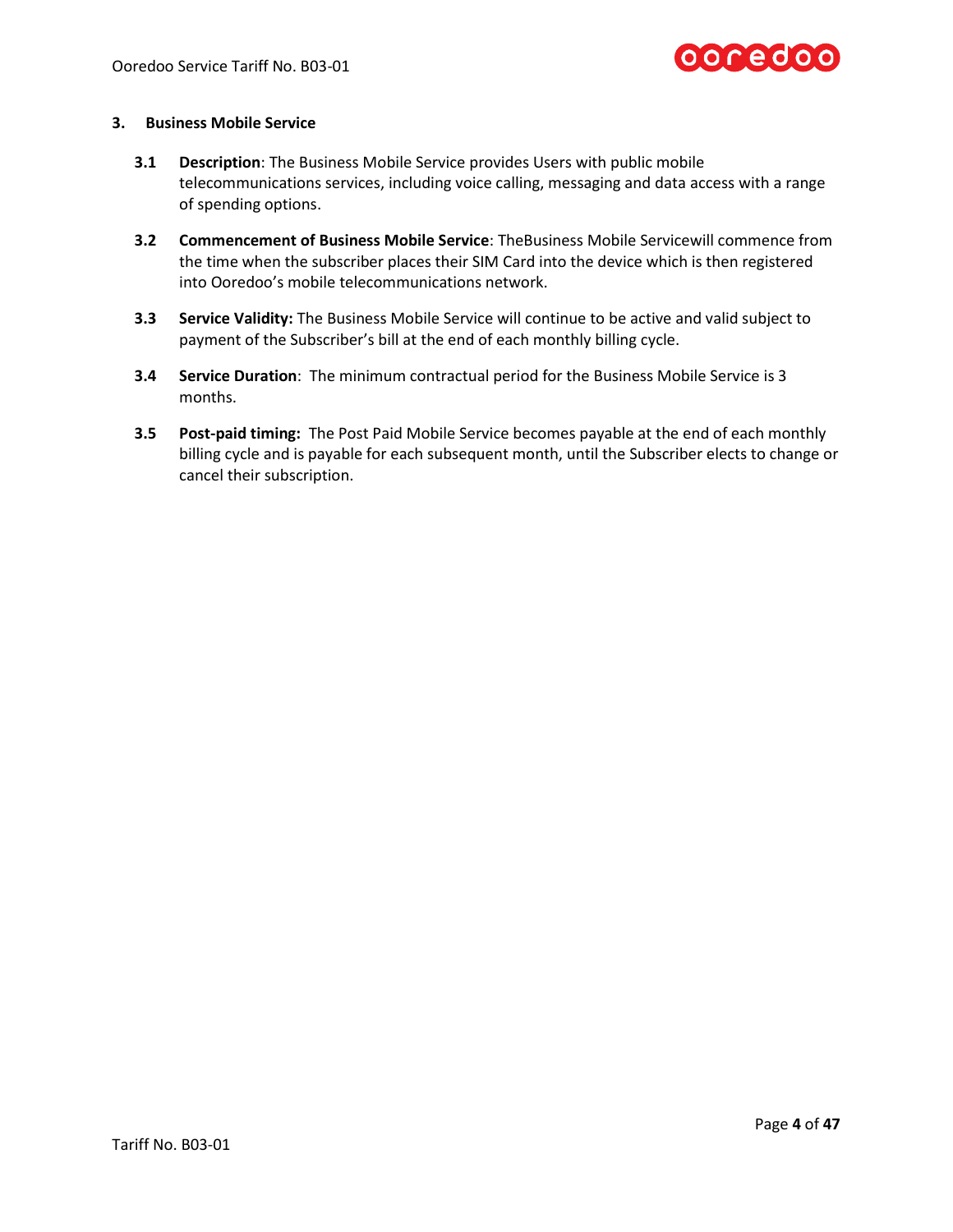

### **4. Service Features and Charge Rates**

### **4.1 Standard service:**

**4.1.1 Description:** The Business Mobile Service provides Users with public mobile telecommunications services, including voice calling, messaging and data access, for a monthly payment.

### **4.1.2 Charging**:

<span id="page-4-0"></span>4.1.2.1 Standard mobile service charges are set out below:

| <b>Service</b>                            | Fees (QAR) |
|-------------------------------------------|------------|
|                                           |            |
| Connection Fee (one-off fee)              | 50         |
| Monthly Rental Fee                        | 70         |
| Change of Ownership (except to corporate) | 50         |
| Change of Ownership to corporate          | No charge  |
| <b>Migration to Prepaid</b>               | 50         |
| Migration (Prepaid to Postpaid)           | No charge  |

### **4.2 Shahry 5G and QATARNA 5G Packs**

**4.2.1** The Shahry 5G and QATARNA 5G Packs are permanent product and available for consumer customers.

|  |  |  | <b>4.2.2</b> 5G packs portfolio as follows <sup>12</sup> : |  |
|--|--|--|------------------------------------------------------------|--|
|--|--|--|------------------------------------------------------------|--|

<span id="page-4-1"></span>

|                        |                                                         |         |                  | <b>SHAHRY 5G</b> | <b>QATARNA 5G</b>          |                  |                  |                   |
|------------------------|---------------------------------------------------------|---------|------------------|------------------|----------------------------|------------------|------------------|-------------------|
| Plan                   |                                                         | Shahry  | Shahry           | <b>Shahry</b>    | Shahry                     | QATARNA          | QATARNA          | QATARNA           |
|                        |                                                         | S       | M                |                  | XL                         | Silver           | Gold             | Platinum          |
| (QR)                   | Monthly Rental                                          | 130     | 190              | 250              | 310                        | 420              | 625              | 925               |
|                        |                                                         | Endless | <b>Endless</b>   | <b>Endless</b>   | <b>Endless</b>             | <b>Endless</b>   | <b>Endless</b>   | <b>Endless</b>    |
|                        | <b>Full Speed</b><br>Allowance                          | 6 GB    | 10 <sub>GB</sub> | 14 GB            | 20 GB                      | 40 GB            | 150 GB           | 500 GB            |
| Local<br>Data<br>Allow | Second<br>throttling<br>allowance &<br>speed (up<br>to) |         |                  |                  | 10 <sub>GB</sub><br>@2Mbps | 20 GB<br>@20Mbps | 75 GB<br>@20Mbps | 250 GB<br>@20Mbps |
| ance                   | Unlimited<br>Data at<br>Lower Speed<br>(up to)          | 128kbps | 128kbps          | 512kbps          | 512kbps                    | 512kbps          | 1Mbps            | 1Mbps             |

<sup>1</sup> Customers subscribed to Shahry 5G or to Qatarna 5G plans who are still under the minimum service period of 3 month as at 1 February 2022 have been informed 30 days in advance (as per CRA regulation) of price increases in the monthly rental of these plans. As such the price increases will apply in this instance. Customers can cancel their contract before the completion of the minimum service period without liability penalties.

<sup>2</sup> Customers who availed of promotional offers before 1 February 2022 (for example - QR x discount for first Y months when subscribed via e-Shop) will be able to enjoy the benefits associated with the promotional offer as per earlier agreed contract terms.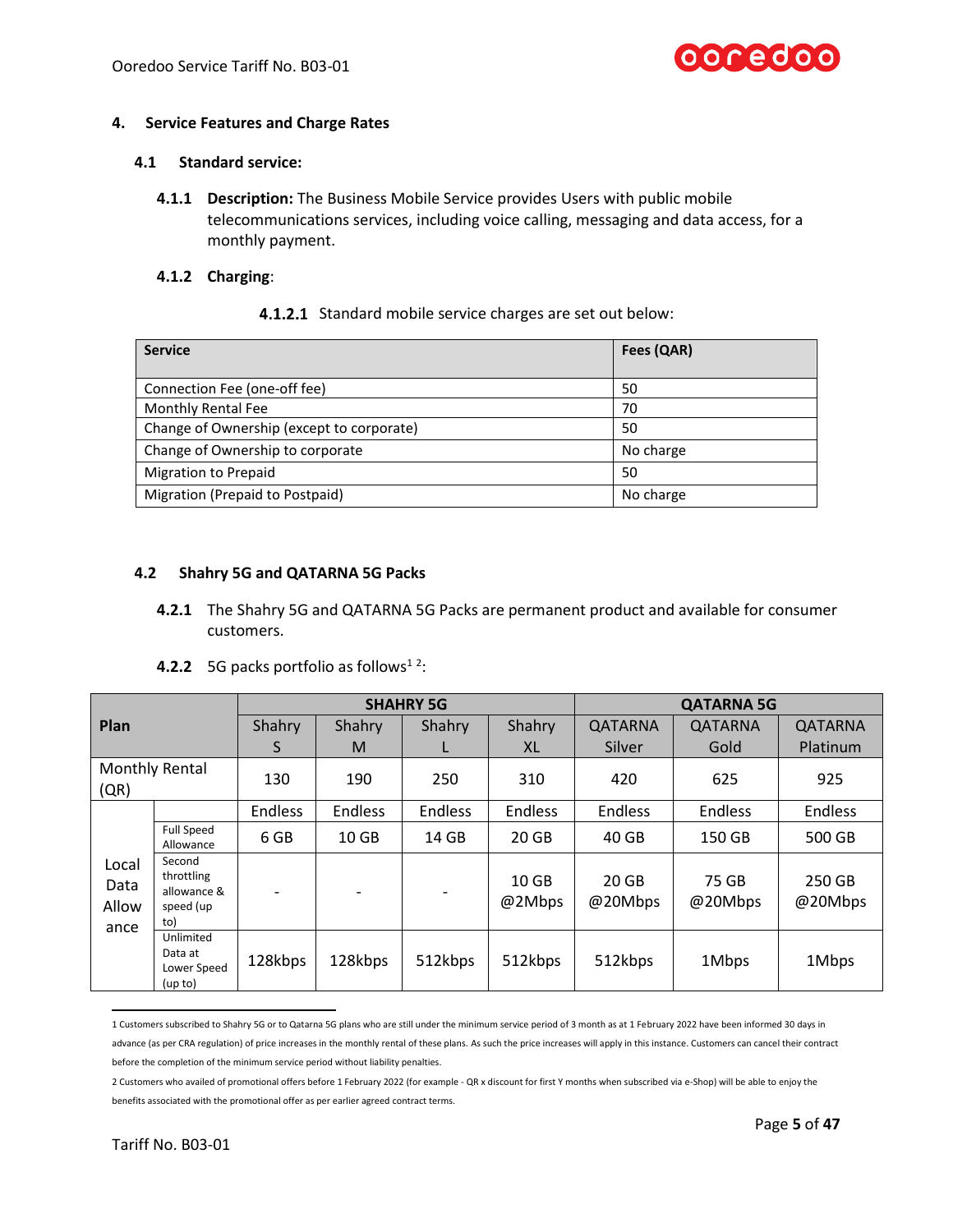

| <b>Roaming Data</b><br>Allowance <sup>3</sup>                                  |                                              | $\overline{\phantom{0}}$    | $\qquad \qquad \blacksquare$ | 2 GB                        | 30 GB                              | 50 GB                            | 100 GB    |
|--------------------------------------------------------------------------------|----------------------------------------------|-----------------------------|------------------------------|-----------------------------|------------------------------------|----------------------------------|-----------|
| Local Units (Voice<br>call, SMS and<br>MMS) allowance <sup>4</sup>             | 250                                          | 600                         | 1,000                        | Unlimited                   | Unlimited                          | Unlimited                        | Unlimited |
| International<br><b>Voice Calls</b>                                            | 25                                           | 50                          | 75                           | 100                         | 150                                | 200                              | 300       |
| WhatsApp Data<br>(ref. clause Error!<br><b>Reference source</b><br>not found.) | included                                     | included                    | included                     | included                    | included                           | included                         | included  |
|                                                                                |                                              |                             |                              |                             |                                    |                                  |           |
|                                                                                |                                              | <b>Monthly Subscription</b> |                              | <b>Monthly Subscription</b> |                                    |                                  |           |
|                                                                                |                                              | to                          |                              | to                          |                                    | Monthly Subscription to          |           |
| Non-Telecom                                                                    |                                              | Urban Point;                |                              | Urban Point;                |                                    | Urban Point;                     |           |
| <b>Benefits</b>                                                                |                                              | <b>StarzPlay or ErosNow</b> |                              | <b>StarzPlay or ErosNow</b> |                                    | StarzPlay or BeIN Connect or OSN |           |
|                                                                                |                                              | or OSN Streaming or         | or OSN Streaming             |                             | <b>Streaming App or Shahid VIP</b> |                                  |           |
|                                                                                | App <sup>5</sup> or Shahid VIP<br>Shahid VIP |                             |                              |                             |                                    |                                  |           |
|                                                                                |                                              |                             |                              |                             |                                    |                                  |           |
|                                                                                |                                              |                             | <b>Add-ons:</b>              |                             |                                    |                                  |           |
| Local Data Pack 30<br>$-$ QR 30                                                | 2 GB                                         | 2.5 <sub>GB</sub>           | 3 GB                         | 5 GB                        |                                    |                                  |           |
| Local Data Pack 50<br>$-$ QR 50                                                | 4 GB                                         | 5 GB                        | 6 GB                         | 10 GB                       | 20 GB                              | 30 GB                            |           |
| Local Voice 30-<br>QR 30                                                       | 300                                          | 400                         | 500                          | 1,000                       |                                    |                                  |           |
| <b>International Pack</b><br>$30 - QR 30^6$                                    | 25                                           | 50                          | 75                           | 100                         | 100                                | 100                              | 100       |
| <b>International Pack</b><br>$50 - QR 50^5$                                    | 100                                          | 200                         | 300                          | 400                         | 500                                | 600                              | 1,000     |
| <b>International Pack</b><br>35 (Bangladesh) -<br><b>QR 35</b>                 | 700                                          |                             |                              |                             |                                    |                                  |           |
| <b>International Pack</b><br>35 (Egypt) - QR 35                                | 220                                          |                             |                              |                             |                                    |                                  |           |
| <b>International Pack</b><br>35 (India) – QR 35                                | 1200                                         |                             |                              |                             |                                    |                                  |           |
| <b>International Pack</b><br>35 (Nepal<br>Telecom) - QR 35                     |                                              |                             |                              | 475                         |                                    |                                  |           |
|                                                                                |                                              |                             |                              |                             |                                    |                                  |           |

<sup>3</sup> Available in Passport Partner Networks. For the list of Passport Partner Networks see Ooredoo.qa

<sup>4</sup> Fair Usage Policy (FUP): 10,000 units per month for Shahry 5G XL and 20,000 Units for All Qatarna 5G plans

<sup>5</sup> Customer will go through the OSN Streaming OTT app to gain access to Disney+, HBO and other content

<sup>6</sup> Available to International destinations listed in 4.4.4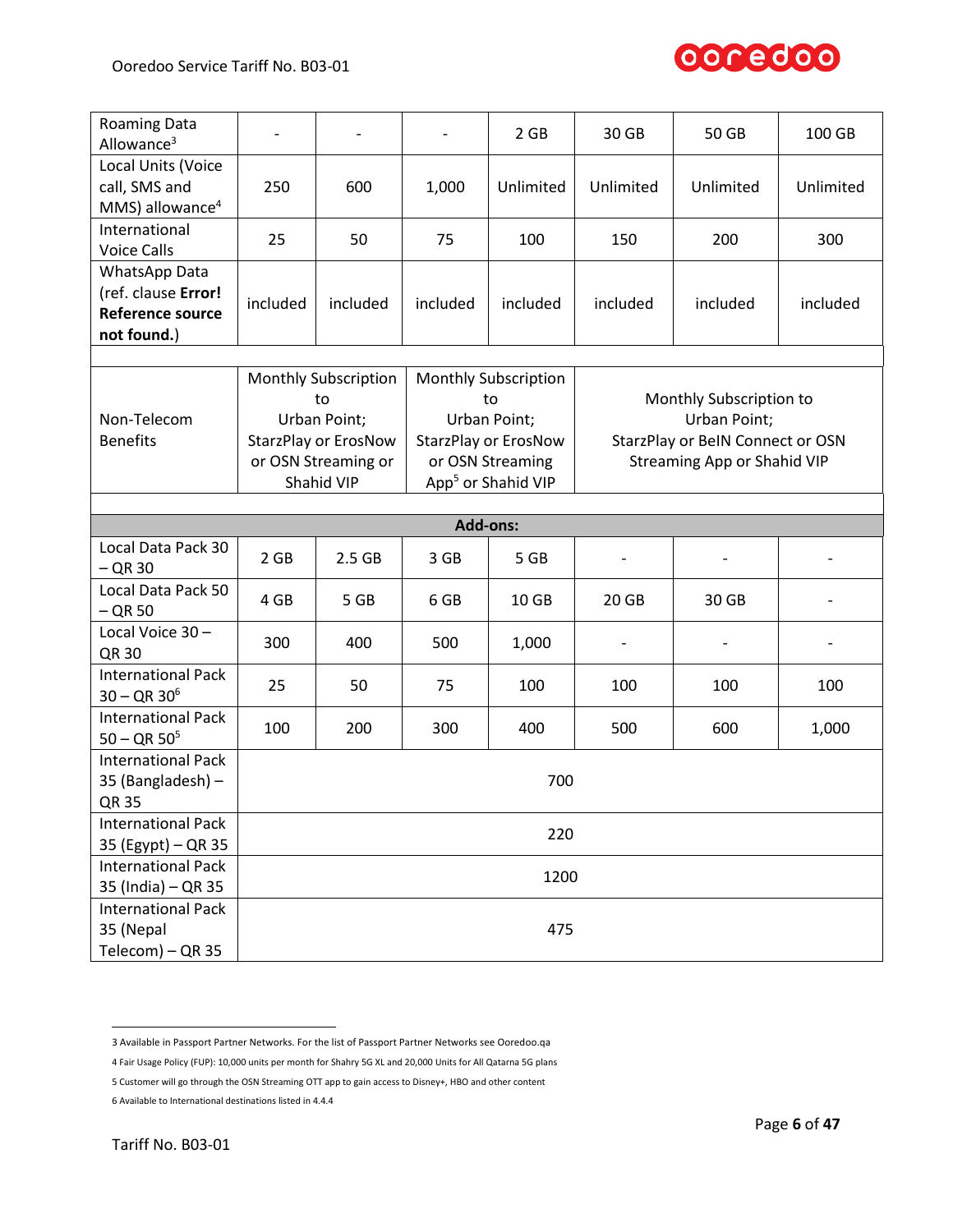

| <b>International Pack</b><br>35 (Pakistan) - QR<br>35    | 475 |
|----------------------------------------------------------|-----|
| <b>International Pack</b><br>35 (Philippines) -<br>QR 35 | 160 |
| <b>International Pack</b><br>35 (Sri Lanka) $-$<br>QR 35 | 160 |

# **4.2.3 Conditions:**

- 4.2.3.1 All Shahry 5G and QATARNA 5G Packs will have 5G feature enabled
- **4.2.3.2** Shahry 5G and QATARNA 5G Packs have dedicated local data allowance and roaming data allowance. One Cannot use local data allowance in roaming and roaming data allowance cannot be used locally in Qatar.
- After the consumption of the "Full Speed" local data allowance, local data speed will be reduced accordingly to the subscribed pack (Table **4.14.2**).
- **4.2.3.4** Customer can restore Shahry 5G and QATARNA 5G packs local data to full speed by subscribing to Local Data Pack 30 or 50 or top up with Data Recharge Cards.
- **4.2.3.5** When subscribed to Ooredoo Passport and connected on Ooredoo Passport partner's networks, Passport allowances will be consumed first, followed by available Shahry 5G and QATARNA 5G packs roaming data allowance.
- <span id="page-6-0"></span>4.2.3.6 Out of bundle rates of these packs are as follows:
	- Local units: QAR 0. 50 per unit.
	- Local Data: customers will not be charged for out of bundle usage.
	- International Calls: Standard international rate charges.
	- Roaming Rate for Ooredoo Passport Networks: QAR 1 per MB/Minute/SMS with few exceptions mentioned at **4.14.**
	- Roaming Rate for non Ooredoo Passport Networks: Standard Roaming Rates **4.14.**
- 4.2.3.7 Subscribers to Shahry 5G XL and QATARNA Packs will be charged pay as you go rate for Roaming voice (incoming, outgoing); Roaming SMS (outgoing) of QAR 1/minutes and QAR/SMS, respectively while roaming on Ooredoo Passport partner networks – exceptions or any other applicable rates mentioned in section 4.6.3. When roaming in other than Passport partner networks customer will be charged standard roaming rates.
- 4.2.3.8 Shahry 5G and QATARNA 5G packs and Add-on allowances cannot be carried over to the next monthly bill cycle.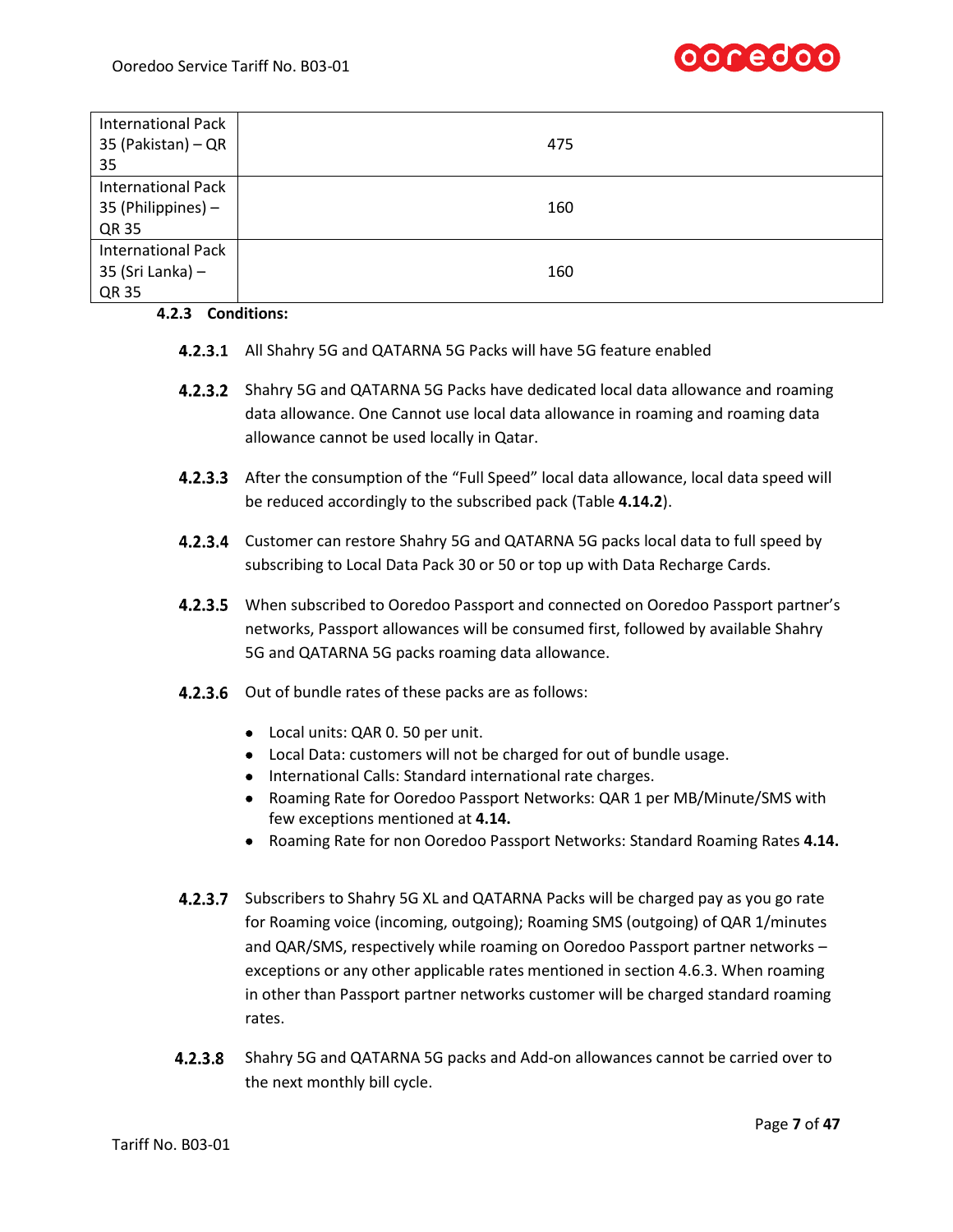

- **4.2.3.9** Shahry 5G and QATARNA 5G and Add-on packs allowances are aligned with bill cycle.
- 4.2.3.10 "NO PERMANENT ROAMING" clause: Shahry 5G and QATARNA 5G service can be used for personal purpose only. Ooredoo will monitor use of Shahry 5G and QATARNA 5G packs and may as appropriate restrict the long term continuous usage of Shahry 5G and QATARNA 5G in international roaming. Specific terms of such restriction will be specified at the time of its introduction.
- 4.2.3.11 Non-Telecom Benefits: Shahry 5G and QATARNA 5G packs will be able to subscribe from to pre-selected benefits in the table for one (1) billing cycle. Subscribers can change their benefits anytime and the change will apply on the next bill cycle.
- **4.2.3.12** Ooredoo have the right to change or remove any of the benefit content without giving customers 30 days' notice.
- **4.2.3.13** Easy To Remember (ETR) number discount All new subscribers getting new line with QATARNA Plans are eligible to one-time ETR discount.
	- Qatarna 5G Silver up to 3000 QR Discount.
	- Qatarna 5G Gold up to 4000 QR Discount.
	- Qatarna 5G Platinum up to 6000 QR Discount.
- **4.2.3.14** ETR discount is provided with condition that customer will use new line at least 12 months from day of subscription on same or higher value tariff plan.
- **4.2.3.15** ETR discount applies only to ETR numbers valued from 300 to 6000 QR. Discount is not refundable and cannot be used for other services If discount is higher that ETR number value.
- **4.2.3.16** Customers who used ETR discount will have to pay prorated value (based on remining months) of used ETR discount If customer terminates line or downgrades tariff plan to lower value earlier than 12 months period
- 4.2.3.17 WhatsApp Included benefit
	- **4.2.3.17.1** The benefit of this feature is restricted to local use only, meaning the benefit will be active only when the WhatsApp messaging service is being used while the message sender is connected to a local data service in Qatar.
	- **4.2.3.17.2**WhatsApp consumption with the use of a VPN will affect the identification of data traffic and will consume the available monthly local data allowance of the specific plan (or be charged as out-of-bundle if the monthly local data allowance has expired).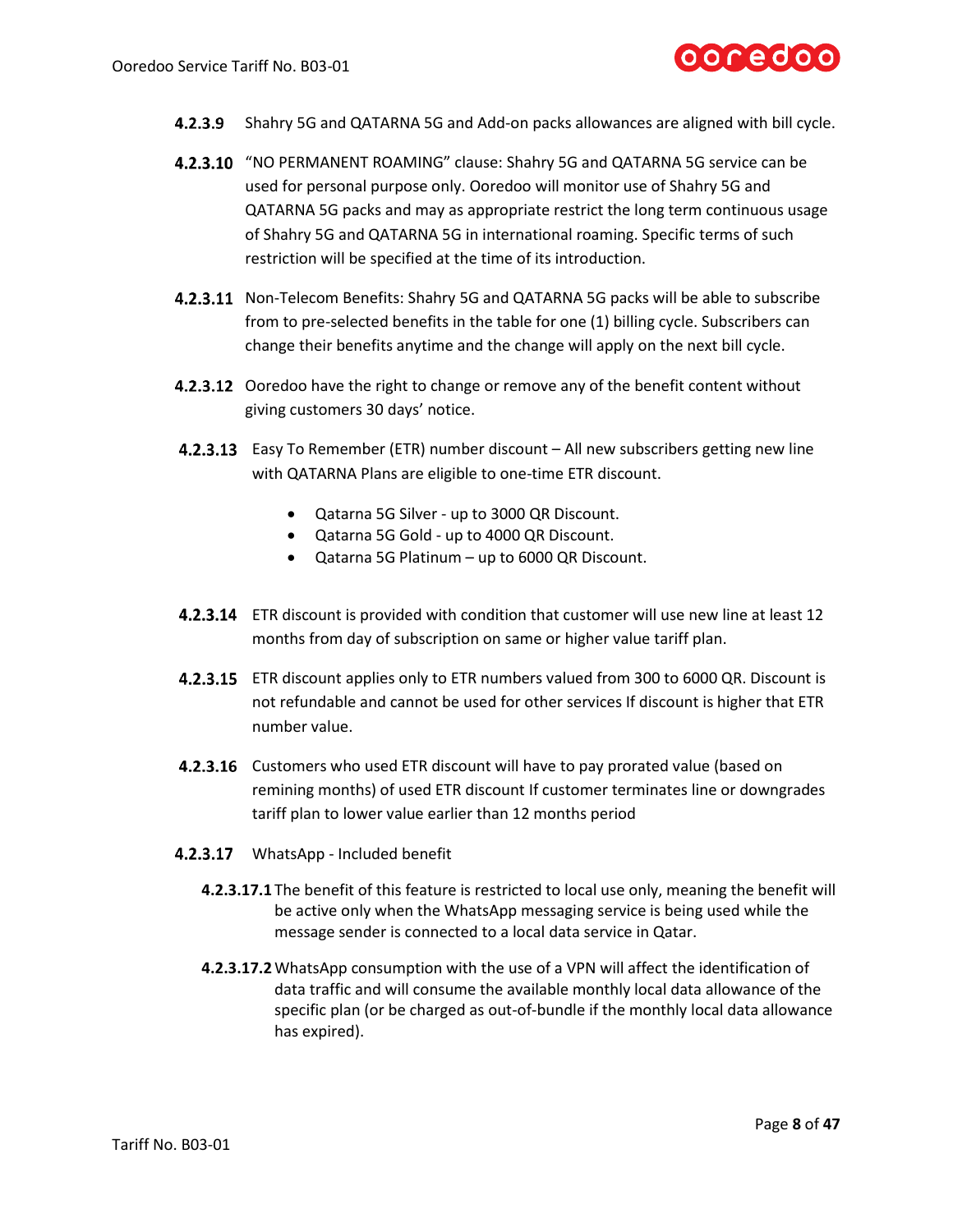

- **4.2.3.17.3**WhatsApp consumption while roaming will consume the available monthly roaming data allowance of the specific plan (or be charged as out-of-bundle if the monthly roaming data allowance has expired or not available as part of plan).
- **4.2.3.17.4** The WhatsApp- Included benefit, is dedicated only for personal use and cannot be used for commercial activities or for mass broadcasting purposes. Customers whose usage is deemed excessive will be warned in advance and if excessive usage continues may be subject to service termination.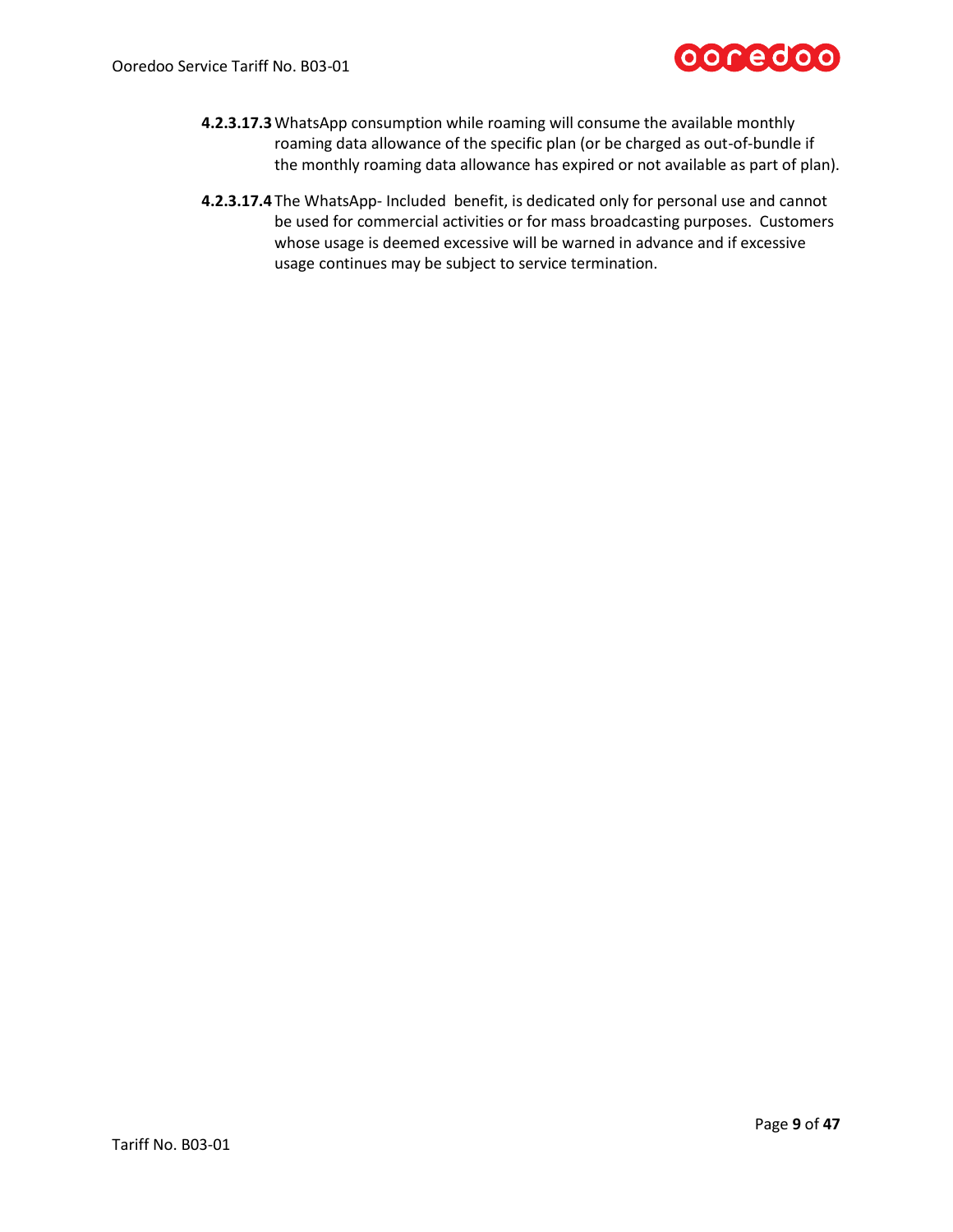

### **4.3 Aamali Packs**

# <span id="page-9-0"></span>**4.3.1** The following are the Aamali Business Mobile Packs (2.0):

|                                                                           | Aamali 35                | Aamali<br>65             | Aamali<br>$70^{(6)}$                  | Aamali<br>90             | Aamali 150          | Aamali<br>200            | Aamali<br>250            | Aamali<br>300            | Aamali<br>500           | Aamali<br>750           | Aamali 1000              |
|---------------------------------------------------------------------------|--------------------------|--------------------------|---------------------------------------|--------------------------|---------------------|--------------------------|--------------------------|--------------------------|-------------------------|-------------------------|--------------------------|
| <b>Local Minutes</b><br>/SMS                                              | $200^{(1)}$              | $300^{(1)}$              | 750                                   | $500^{(1)}$              | $1000^{(1)}$        | $1500^{(1)}$             | Unlimited <sup>(2</sup>  | Unlimited <sup>(2</sup>  | Unlimited <sup>(2</sup> | Unlimited <sup>(2</sup> | Unlimited $(2)$          |
| <b>Endless</b><br>Data(3)                                                 | $0.5$ GB(3)              | $2 GB^{(3)}$             | 64 Kbps(7)                            | $4 GB^{(3)}$             | $8$ GB(3)           | 14 GB(3)                 | 22 GB(3)                 | 30 GB(3)                 | 100 GB(3)               | Unlimited <sup>(4</sup> | Unlimited <sup>(4)</sup> |
| <b>Favourite</b><br>Local<br>numbers                                      |                          |                          |                                       | $\blacksquare$           | 1 number            | 2 numbers                | Unlimited                | Unlimited                | Unlimited               | Unlimited               | Unlimited                |
| <b>Business</b><br>Group                                                  | Free                     | Free                     | Free                                  | Free                     | Free                | Free                     | Free                     | Free                     | Free                    | Free                    | Free                     |
| <b>Landline Key</b>                                                       | <b>QAR 50</b>            | <b>QAR 50</b>            | <b>QAR 50</b>                         | <b>QAR 50</b>            | Free                | Free                     | Free                     | Free                     | Free                    | Free                    | Free                     |
| International<br>minutes (121<br><b>Countries</b>                         |                          |                          | $\overline{\phantom{a}}$              | 25                       | 50                  | 100                      | 150                      | 200                      | 350                     | 1000                    | 2000                     |
| <b>IRK (QAR 120)</b><br><b>Minutes or</b><br>SMS <sup>(5)</sup>           | Up to 200<br>units       | Up to 300<br>units       | Up to 750<br>units                    | Up to<br>500 units       | Up to 1000<br>units | Up to 1500<br>units      | Up to 2000<br>units      | Up to 2500<br>units      | Up to 3500<br>units     | Up to 4500<br>units     | Up to 6500<br>units      |
| ILK (FREE)<br><b>Minutes or</b><br>SMS to India,<br>UK, USA and<br>Canada | Up to 200<br>units       | Up to 300<br>units       | Up to 750<br>units OR<br>25/mont<br>h | Up to<br>500 units       | Up to 1000<br>units | Up to 1500<br>units      | Up to 2000<br>units      | Up to 2500<br>units      | Up to 3500<br>units     | Up to 4500<br>units     | Up to 6500<br>units      |
| <b>Receiving</b><br><b>Roaming (OP</b><br>Partner)                        | $\overline{\phantom{a}}$ | $\overline{\phantom{a}}$ |                                       | $\overline{\phantom{a}}$ |                     | $\overline{\phantom{a}}$ | $\overline{\phantom{a}}$ | $\overline{\phantom{a}}$ | 75                      | 350                     | 650                      |
| <b>Dialling</b><br><b>Roaming (OP</b><br>Partner)                         | $\overline{\phantom{a}}$ |                          |                                       |                          |                     |                          |                          |                          | 35                      | 60                      | 100                      |
| <b>Roaming Data</b><br>(OP Partner)                                       | $\overline{a}$           | $\overline{a}$           | $\overline{a}$                        | $\overline{a}$           | $\overline{a}$      | $\overline{a}$           | $\overline{a}$           | 10 GB                    | 50 GB                   | 100 GB                  | 150 GB                   |
| <b>Business</b><br>Collaboration<br>Key                                   | <b>QAR 70</b>            | <b>QAR 70</b>            | <b>QAR 70</b>                         | <b>QAR 70</b>            | <b>QAR 70</b>       | <b>QAR 70</b>            | Free                     | Free                     | Free                    | Free                    | Free                     |
| <b>ETR Discount</b>                                                       | <b>QAR 500</b>           | <b>QAR 500</b>           | $\overline{\phantom{a}}$              | <b>QAR 500</b>           | QAR 1000            | QAR 1500                 | QAR 1500                 | QAR 2000                 | <b>QAR 2000</b>         | <b>QAR 4000</b>         | QAR 6000                 |
| <b>Monthly</b><br>rental (QAR)                                            | 35                       | 65                       | 70                                    | 90                       | 150                 | 200                      | 250                      | 300                      | 500                     | 750                     | 1000                     |

(1) Included allowance with the pack are provided on a one-month carry over basis only.

(2) Unlimited have a Fair Usage Policy of 20,000 minutes or SMS per month. Out of bundle rate will be charged as per the standard rate.

(3) After consuming the Endless Data allowance customers will not be charged for out of bundle usage. The data speed will be lowered to 64kbps.

(4) Fair Usage Policy, for unlimited data: At 400GB usage the maximum speed you can avail on 3G will be 1Mbps and on 4G will be 2Mbps until the renewal date of your data pack. At 500GB usage the maximum speed you can avail on 3G is 256Kbps and on 4G 512Mbps until the renewal date of your data pack. There will be no further usage charges after the FUP is reached.

(5) The IRK converts the monthly local units to international and roaming receiving units. The units are consumed specifically for the international destinations (121 countries) see Clause 4.2.3.7.1. above.

(6) Maximum number of lines per customer for Aamali 70 is 20. ILK is charged QR 25/month for Aamali 70

(7) Aamali 70 has endless internet at 64 Kbps

(8) Out of Bundle rate for local calls: 0.35/min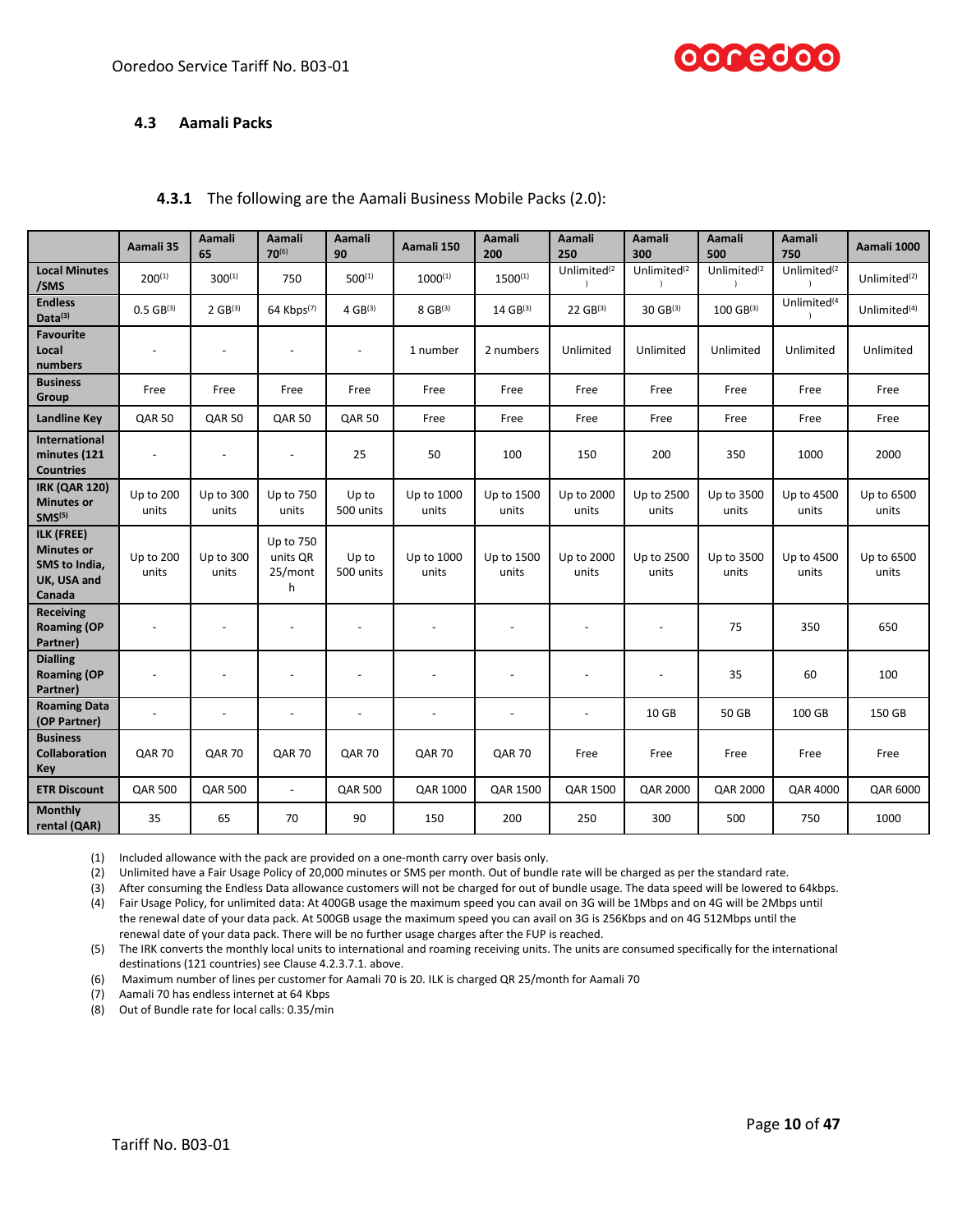

# **4.3.2** The following Add-ons are applicable for the Aamali Packs:

| <b>Tariff Name</b>   | <b>Add on Data</b> | Price (QAR) |
|----------------------|--------------------|-------------|
| Local Data Pack 20   | 2 GB               | 20          |
| Local Data Pack 25   | 3 GB               | 25          |
| Local Data Pack 30   | 4 GB               | 30          |
| Local Data Pack 35   | 5 GB               | 35          |
| Local Data Pack 40   | 6 GB               | 40          |
| Local Data Pack 45   | 7 GB               | 45          |
| Local Data Pack 50   | 10 <sub>GB</sub>   | 50          |
| Local Data Pack 80   | 20 GB              | 80          |
| Local Data Pack 25 @ |                    |             |
| 256 kbps             | UNL 256 Kbps       | 25          |
| Shahry Data Pack 500 | Unlimited          | 500         |

# **Shahry Endless Data Pack Add-ons**

# **International Minutes Add-ons**

| <b>Tariff Name</b>         | <b>International</b><br><b>Minutes</b> | Price (QAR) |
|----------------------------|----------------------------------------|-------------|
| International Unit Pack 15 | 25                                     | 15          |
| International Unit Pack 30 | 50                                     |             |
| International Unit Pack 45 | 100                                    | 45          |
| International Unit Pack 90 | 200                                    |             |

Standard out of bundle rate applies after consumption of the above International Minutes allowance

# **Roaming Dial Minutes Add-ons**

| <b>Tariff Name</b> | <b>Roaming Dial Minutes</b> | Price (QAR) |  |
|--------------------|-----------------------------|-------------|--|
| Roaming 100        | 100                         | 100         |  |
| Roaming 200        | 200                         | 200         |  |

Standard out of bundle rate applies after consumption of the above Roaming Dial Minutes allowance.

### **Local Minutes Add-ons**

| <b>Tariff Name</b> | <b>Local Minutes</b> | Price (QAR) |
|--------------------|----------------------|-------------|
| Local 8            | 200                  |             |
| Local 20           | 500                  |             |
| Local 40           | 1000                 |             |
| Local 60           | 1500                 | 60          |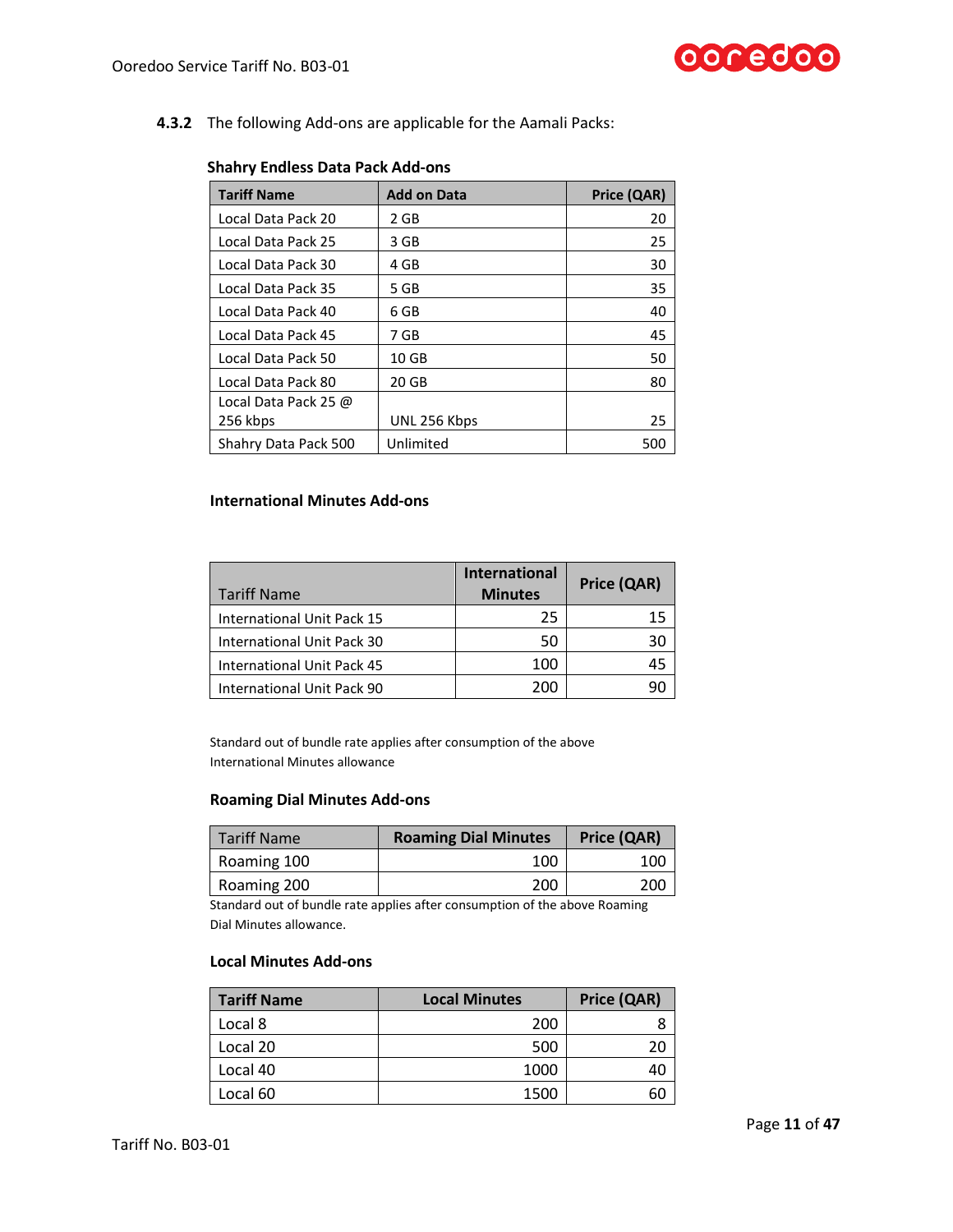

Standard out of bundle rate applies after consumption of the above Local Minutes allowance.

# **International Lite Key (ILK)**

Subscribers can pay QR25 per month extra on their Aamali Pack monthly rental and be eligible for the 'International Lite Key'. This will allow customers to use the included local units to dialling set of countries like India, Canada, United States of America, United Kingdom all operators. ILK is free of charge for all Aamali Packs except Aamali 70.

This 'International Lite Key' will be an opt-in service and subscribers will need to request this addon on OAPP (Admin approval required) or OPortal to enable the service. Likewise customers can opt-out ILK using OAPP or OPortal.

### **4.4 Hala Business**

**4.4.1 Description:** The Hala Business is hybrid tariff that has a monthly subscription enabling any Ooredoo business subscriber to get a bundle similar to Shahry Smart services. Any services used outside the bundle are charged at the standard Hala rate.

# **4.4.2 Conditions:**

- **4.4.2.1** Business customers will be able to subscribe to 7 packs on any Hala line
- **4.4.2.2** Fees for these packs will be charged to the business subscriber account
- **4.4.2.3** Packs will be renewed each 30 calendar days until the business subscriber terminates them
- 4.4.2.4 Rental fees are not prorated
- 4.4.2.5 Hala Business Pack can be terminated, upgraded, downgraded after expiry pack
- **4.4.2.6** After the Hala Business bundle is complete the customer can continue using the service but at standard Hala tariff
- Business Group service is available for Hala Business customers (refer point **4.**8)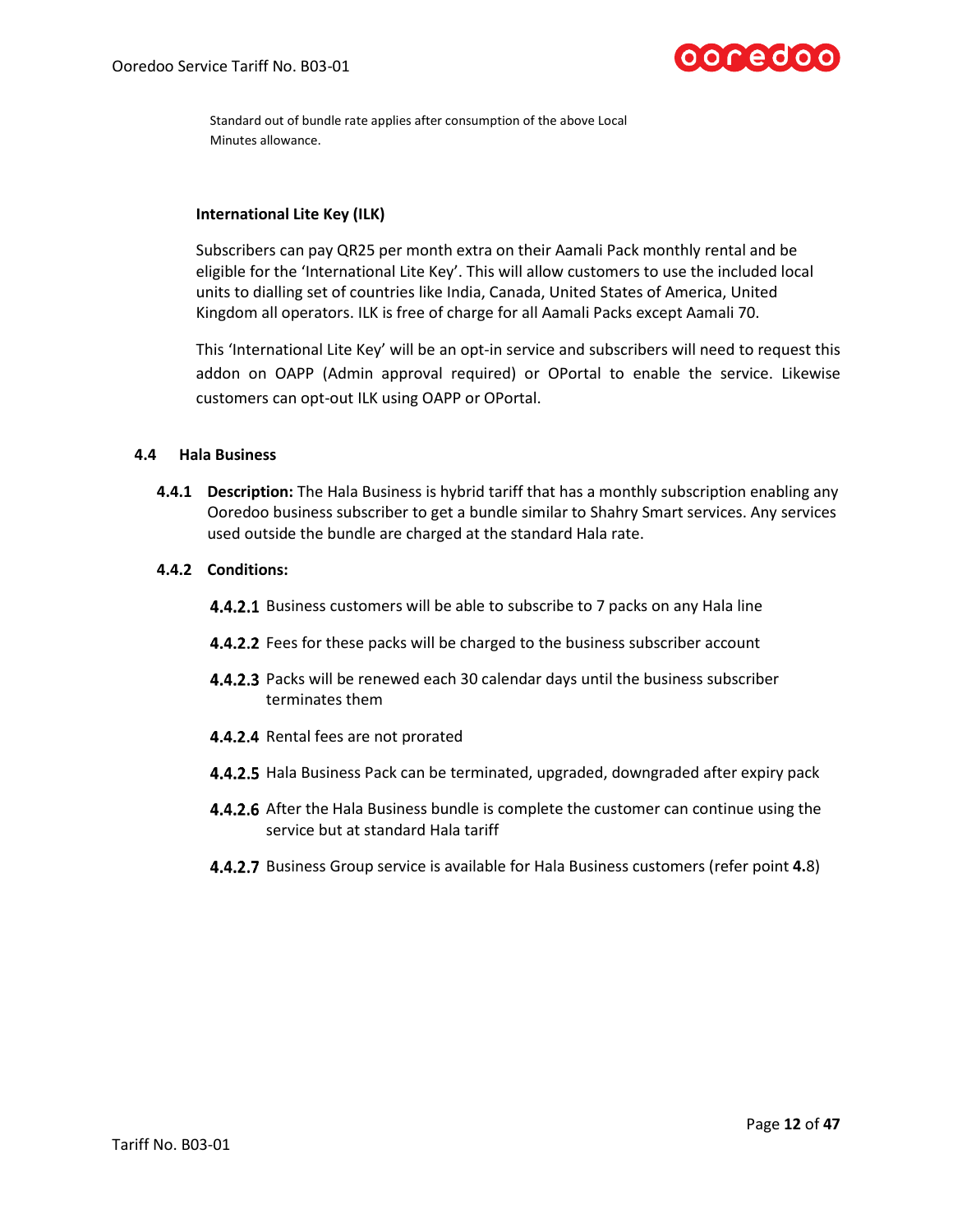

# **4.4.3 Charging:**

|  | 4.4.3.1 The Hala Business Packs are offered in the following defined packages: |  |  |  |  |  |
|--|--------------------------------------------------------------------------------|--|--|--|--|--|
|--|--------------------------------------------------------------------------------|--|--|--|--|--|

| Hala<br><b>Business</b>                   | 35    | 55                       | 80                       | 100                      | 150                      | 150                      | 200  | 250              | 325                      | 450              | 525              | 750              | 825              |
|-------------------------------------------|-------|--------------------------|--------------------------|--------------------------|--------------------------|--------------------------|------|------------------|--------------------------|------------------|------------------|------------------|------------------|
| <b>Rental fee</b><br>(QAR)                | 35    | 55                       | 80                       | 100                      | 150                      | 150                      | 200  | 250              | 325                      | 450              | 450              | 750              | 825              |
| Local calls /<br><b>Messages</b>          | 120   | 200                      | 200                      | 500                      | 500                      | 1000                     | 1000 | <b>Unlimited</b> | <b>Unlimited</b>         | <b>Unlimited</b> | <b>Unlimited</b> | <b>Unlimited</b> | <b>Unlimited</b> |
| Data                                      | 250MB | 500MB                    | 1GB                      | 1GB                      | 1GB                      | 2GB                      | 2GB  | 3GB              | 3GB                      | 10GB             | 10GB             | <b>Unlimited</b> | <b>Unlimited</b> |
| International<br>voice calling<br>minutes | -     |                          | 60                       | $\overline{\phantom{a}}$ | 150                      | $\overline{\phantom{0}}$ | 200  | 100              | 800                      | 300              | 1600             | 600              | 3200             |
| <b>Receiving</b><br>Roaming<br>minutes    | ٠     | $\overline{\phantom{a}}$ | $\overline{\phantom{0}}$ |                          | $\overline{\phantom{a}}$ | $\overline{\phantom{a}}$ | -    |                  | $\overline{\phantom{a}}$ | 60               | 60               | 300              | 300              |

Note 1: Fair Usage Policy for unlimited calls/SMS is 5,000 local call minutes per month or 3,000 Local SMS per month.

Note 2: International minutes to 121 countries available a[t www.ooredoo.qa.](http://www.ooredoo.qa/)

# **4.4.4 Hala Add-ons**:

- Hala Balance Protection Feature**:** The Feature will automatically activated whenever the customer have no local data pack activated or when they consume the local data pack allowance (Data Card Allowance or Mobile Internet Allowance. For the first 100 MB of Pay As You Go (PAYG), the data usage will be charged at 0.03 QAR per MB. The rest of the data usage until midnight of the same day will be charged at 0.10 QAR per MB. Hala Balance Protection Feature only applies once a day and will start again in the next day in case of PAYG data usage
- Hala International Keys and Packs**:** A customer may opt-in for several Key and Packs which can be found in C11-01 Prepaid Mobile Services Tariff Document

### **4.5 Business Group Service**

### **4.5.1 Description:**

**4.5.1.1** Business Group Service allows Shahry and Hala Business (Hybrid) customers to create an intra-Business Group that enables free calling between group members and also facilitates other advanced calling features. Members receive allowance of 2,000 minutes that can be used to call other members of the intra-Business Group.

### **4.5.2 Conditions:**

**4.5.2.1** The Business Group Service is available to any Ooredoo business customer with two or more Ooredoo services.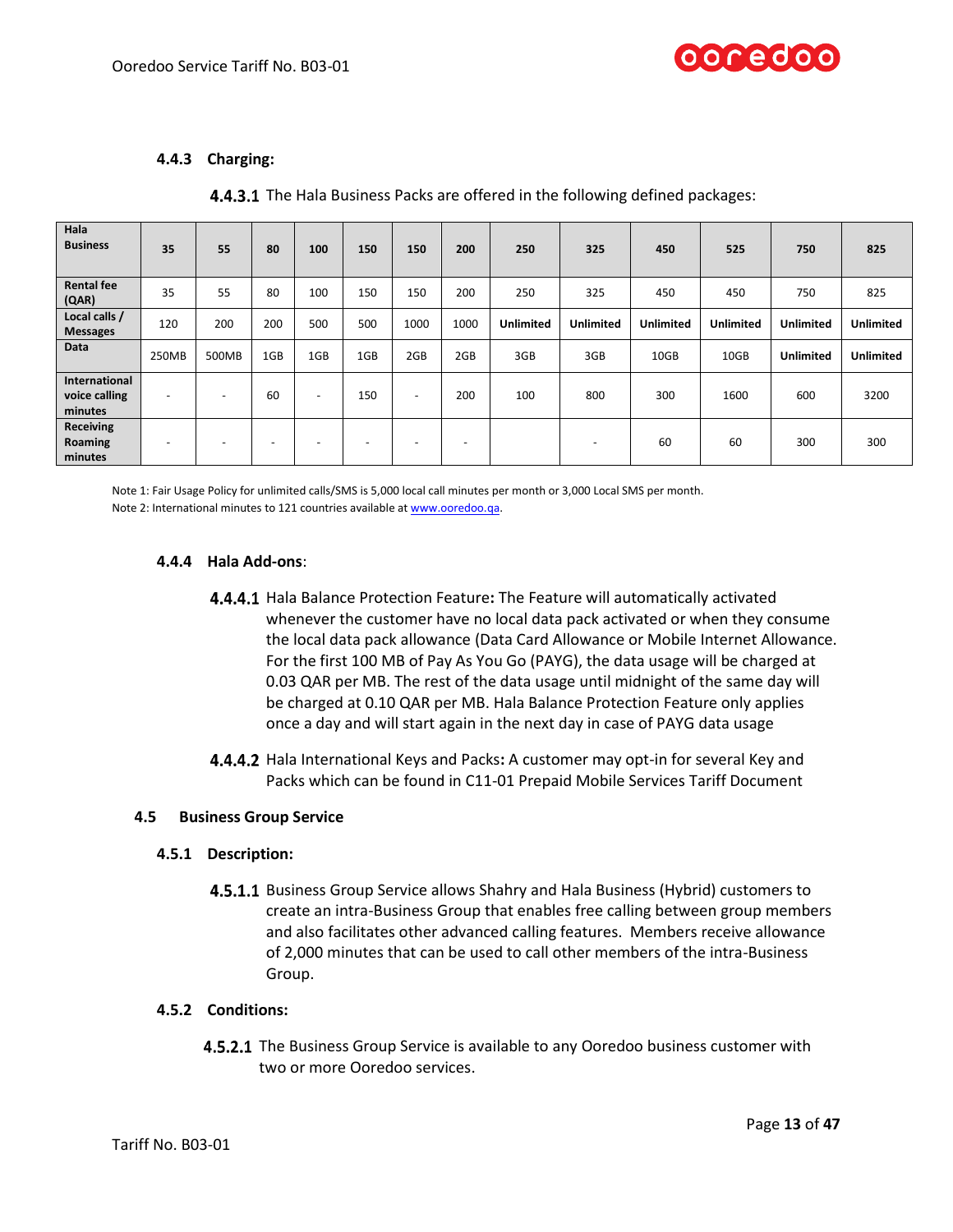

- **4.5.2.2** All CUG member lines must be enrolled under a single Ooredoo corporate customer number (e.g. the benefits of the intra-Business Group discount are administered by a single corporate customer).
- **4.5.2.3** Any individual service line can only be included within one Business Group Service at any one time.
- **4.5.2.4** Any corporate customers, including Qatar-registered companies, government institutions and other non-commercial entities (e.g. registered charities) are eligible.
- **4.5.2.5** Intra-Business Group call minutes cannot be used while roaming abroad and standard roaming rates will apply.
- 4.5.2.6 Standard rates apply to intra-Business Group calls once the intra-Business Group allowance is consumed.
- **4.5.2.7** Prevailing rates (based on other product selections where applicable), apply for all calls outside of the intra-Business Group.

### **4.6 Local Calling**

#### **4.6.1 Charging:**

<span id="page-13-0"></span>**4.6.1.1** Local call charge rates are set out below for Aamali Mobile Plans, Hala Business and Hala Business International Plans

| <b>Service</b>                                           | Charge (QAR)/min |
|----------------------------------------------------------|------------------|
| Voice calls to a Ooredoo Mobile or to a Ooredoo landline | 0.35             |
| Voice calls to OLO landline                              | 0.35             |
| Video calls to a Ooredoo mobile                          | 0.45             |
| Video calls to OLO mobile                                | 0.45             |
| Voicemail* (all Qatar Networks)                          | 0.35             |
| Postpaid Audio text                                      | $0 - 100$        |
| Three Digit Short Code voice calls                       | $0 - 100$        |

Voicemail: The charges will consume first from the customer's pack they subscribed to and then will be charged for normal charges rate (out of bundle charges). Retrieving voicemail messages outside Qatar will be charged based on the applicable roaming charges (or from Ooredoo Passport Packs)

### **4.7 International Calling**

#### **4.7.1 Description**:

4.7.1.1 Calling and messaging placed from Qatar to any international destinations chosen by the User.

# **4.7.2 Conditions:**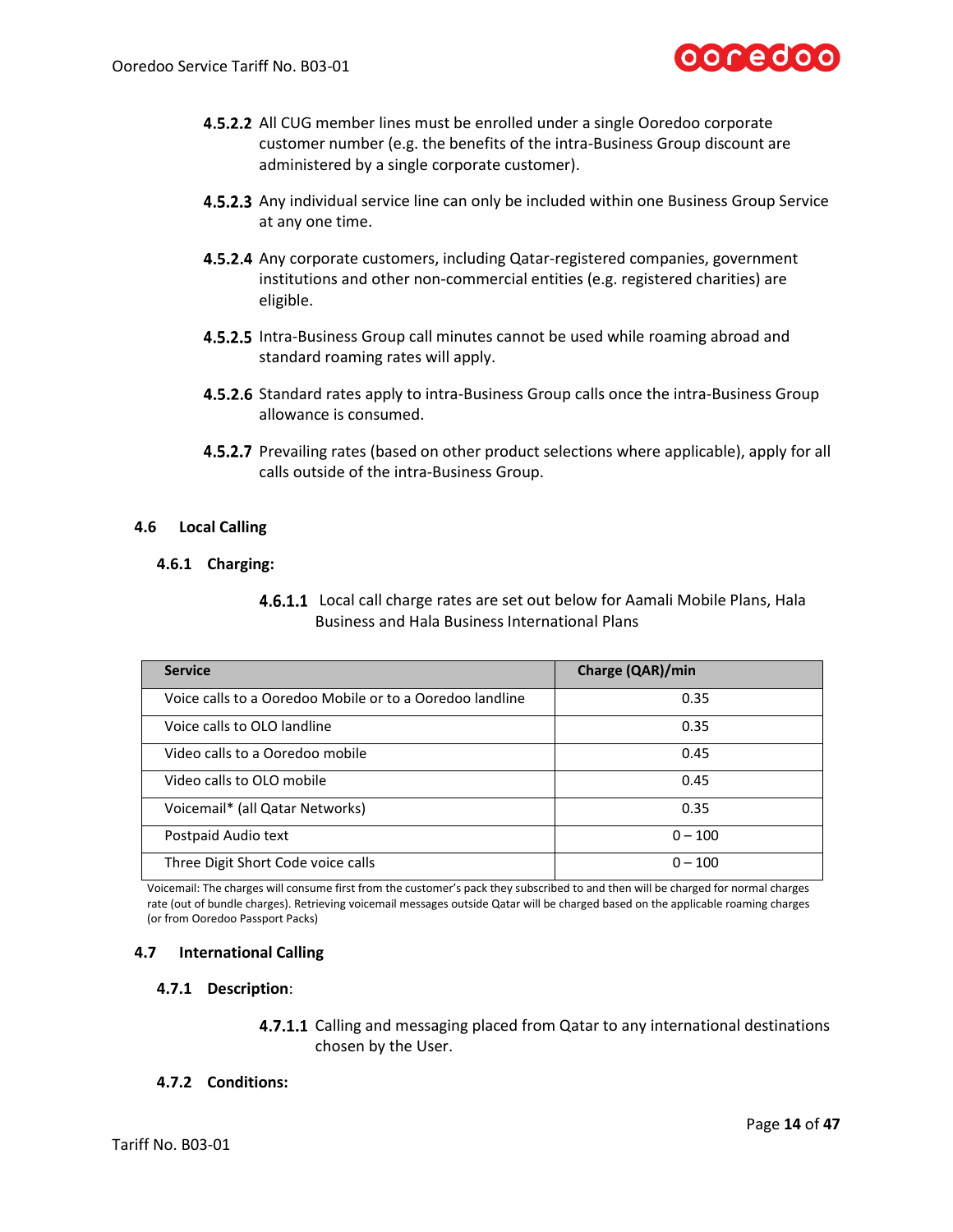

- 4.7.2.1 The billing interval for international calls is 60 seconds.
- 4.7.2.2 Peak rate for international services applies from 7am to 7pm on all weekdays (Saturday to Thursday), and off-peak rate for international services applies from 7pm to 7am on all week days and all day on Friday.
- 4.7.2.3 Countries included within each zone are illustrated in the table below:

| Zone             | <b>Country/Platform Destination</b>                                    |  |  |  |  |
|------------------|------------------------------------------------------------------------|--|--|--|--|
| GCC              | Bahrain, Kuwait, Oman, Saudi Arabia, UAE                               |  |  |  |  |
| <b>MENA</b>      | Algeria, Djibouti, Egypt, Iraq, Jordan, Lebanon, Libya, Mauritania,    |  |  |  |  |
|                  | Morocco, Palestine, Somalia, Sudan, Syria, Tunisia, Yemen              |  |  |  |  |
| Africa & Rest Of | Angola, Ascension Island, Benin, Botswana, Burkina Faso (Upper         |  |  |  |  |
| World            | Volta), Burundi, Cameroon, Cape Verde Island, Central African Rep.,    |  |  |  |  |
|                  | Chad, Comoros (Mayotte Island), Congo, Equatorial Guinea, Eritrea,     |  |  |  |  |
|                  | Ethiopia, Gabon, Gambia, Ghana, Guinea Bissau, Guinea Rep., Ivory      |  |  |  |  |
|                  | Coast, Kenya, Lesotho, Liberia, Madagascar, Malawi, Mali, Mauritius,   |  |  |  |  |
|                  | Mozambique, Namibia, Niger, Nigeria, Reunion, Rwanda, Sao Tome         |  |  |  |  |
|                  | Principe, Senegal, Seychelles, Sierra Leone, South Africa, Swaziland,  |  |  |  |  |
|                  | St. Helena, Tanzania, Togolese, Uganda, Zaire, Zambia, Zimbabwe        |  |  |  |  |
| Americas         | Alaska, Anguilla, Antigua, Argentina, Aruba, Bahamas, Barbados,        |  |  |  |  |
|                  | Belize, Bermuda, Bolivia, Brazil, Canada, Cayman Islands, Chile,       |  |  |  |  |
|                  | Colombia, Costa Rica, Cuba, Dominica, Dominican Republic, Ecuador,     |  |  |  |  |
|                  | El Salvador, Falkland Island, French Guiana, Grenada, Guadeloupe,      |  |  |  |  |
|                  | Guatemala, Guyana, Haiti, Hawaii, Honduras, Jamaica, Martinique,       |  |  |  |  |
|                  | Mexico, Montserrat, Netherland Antilles, Nicaragua, Panama,            |  |  |  |  |
|                  | Paraguay, Peru, Puerto Rico, St. Kitts Nevis, St. Lucia, St. Pierre Et |  |  |  |  |
|                  | Miquelon, St. Vincent, Surinam, Tahiti (French Polynesia), Trinidad    |  |  |  |  |
|                  | & Tobago, Turks & Caicos Island, Uruguay, Usa, Venezuela, Virgin       |  |  |  |  |
|                  | Islands (British), Virgin Islands (Us)                                 |  |  |  |  |
| Asia             | Afghanistan, Bangladesh, Bhutan, Burma (Myanmar), India, Iran,         |  |  |  |  |
|                  | Maldives, Mongolia, Nepal, Pakistan, Sri Lanka, Brunei, China, Diego   |  |  |  |  |
|                  | Garcia, Hong Kong, Indonesia, Japan, Kampuchea (Cambodia), Korea       |  |  |  |  |
|                  | North, Korea South, Laos, Macao, Malaysia, Philippines, Singapore,     |  |  |  |  |
|                  | Taiwan, Thailand, Vietnam                                              |  |  |  |  |
| Europe           | Albania, Andorra, Armenia, Austria, Azerbaijan, Belarus, Belgium,      |  |  |  |  |
|                  | Bosnia, Bulgaria, Croatia, Cyprus, Czech Republic, Denmark, Estonia,   |  |  |  |  |
|                  | Faroe Island, Finland, France, Georgia, Germany, Gibraltar, Greece,    |  |  |  |  |
|                  | Greenland, Hungary, Iceland, Ireland, Italy, Kazakhstan, Kyrgyz Rep.,  |  |  |  |  |
|                  | Latvia, Liechtenstein, Lithuania, Luxembourg, Macedonia, Malta,        |  |  |  |  |
|                  | Moldova, Monaco, Netherlands, Norway, Poland, Portugal (Azores /       |  |  |  |  |
|                  | Madeira), Romania, Russia, San Marino, Slovak Rep., Slovenia, Spain    |  |  |  |  |
|                  | (Belaric Islands), Sweden, Switzerland, Tajikistan, Turkey,            |  |  |  |  |
|                  | Turkmenistan, United Kingdom, Ukraine, Uzbekistan, Yugoslavia          |  |  |  |  |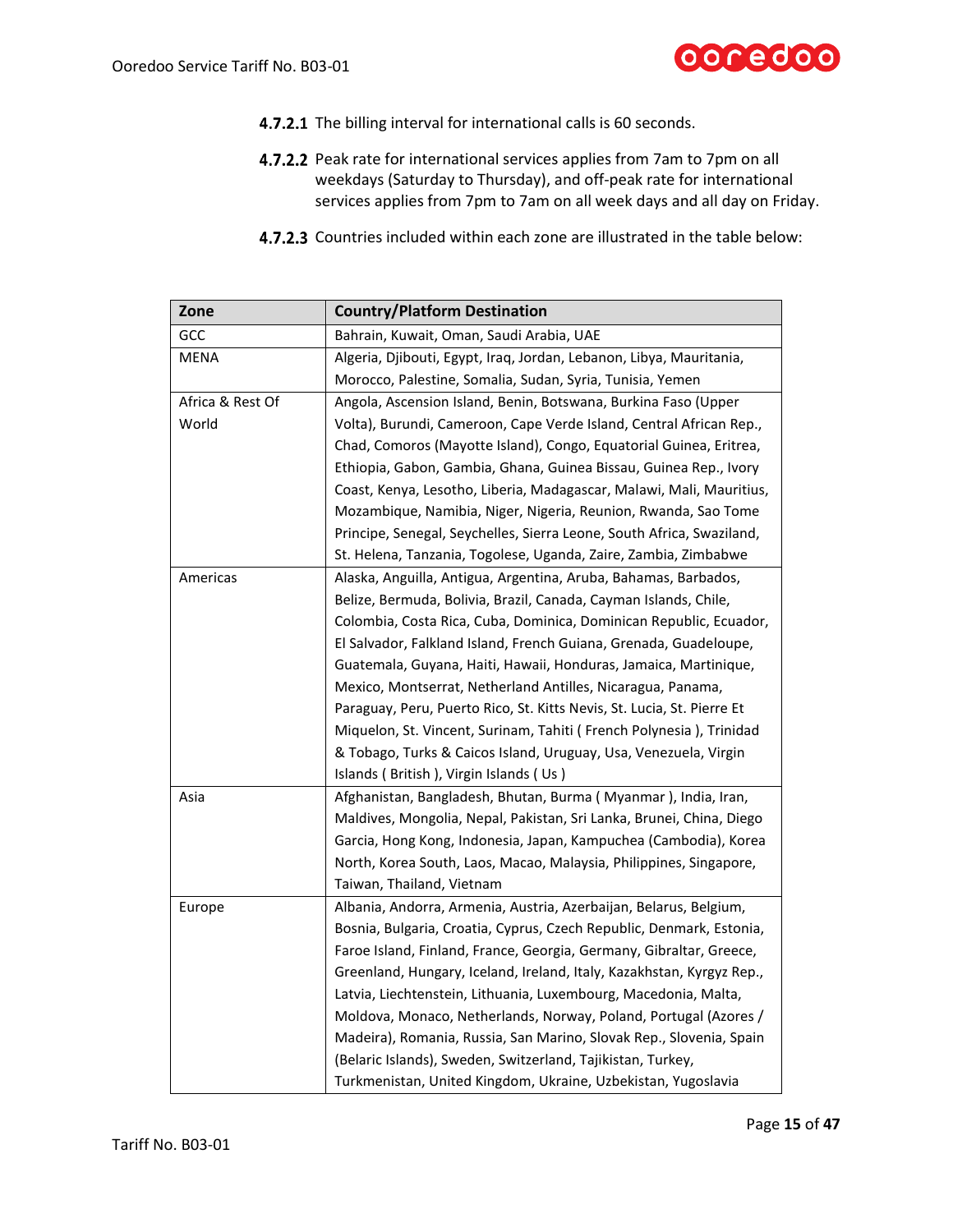| Zone                | <b>Country/Platform Destination</b>                                   |
|---------------------|-----------------------------------------------------------------------|
| Oceania             | Antartica, Australia, Australian Ext. Territories, Christmas Island   |
|                     | (Indian Oc.), Cocos (Keeling) Islands, Cook Islands, East Timor, Fed. |
|                     | States Of Micronesia, Fiji, Guam, Kiribati, Marshall Islands, Nauru,  |
|                     | New Caledonia, New Zealand, Niue Island, Northern Mariana Islands,    |
|                     | Palau, Papua New Guinea, Samoa – Us, Samoa – Western, Solomon         |
|                     | Islands, Tahiti (French Polynesia), Tokelau, Tonga, Tuvalu, Vanuatu,  |
|                     | Wallis & Futana                                                       |
| Special & Satellite | Inmarsat, Iridium, Skyphone, Thuraya                                  |

# **4.7.3 Charging**

4.7.3.1 International rates reflect the combined standard international voice and video call rates plus the airtime calling rate during the applicable time frame and are set out below:

| Zone       |                | (QAR/min.) | Calls (voice/video) Peak Rate | Calls (voice/video) Off-Peak Rate<br>(OAR/min.) |       |                      | <b>SMS</b> | <b>MMS</b><br><b>Picture</b> | <b>MMS</b><br><b>Video</b> |
|------------|----------------|------------|-------------------------------|-------------------------------------------------|-------|----------------------|------------|------------------------------|----------------------------|
|            | <b>Airtime</b> | Int        | <b>All inclusive</b>          | <b>Airtime</b>                                  | Int'l | <b>All inclusive</b> | QAR/msg.   | QAR/msg.                     | QAR/msg.                   |
| <b>GCC</b> | 0.3            | 1.5        | 1.8                           | 0.3                                             |       | 1.3                  | 0.6        | 1.35                         | 1.8                        |
| M.E.N.A.   | 0.3            | 1.9        | 2.2                           | 0.3                                             | 1.5   | 1.8                  | 0.6        | 1.35                         | 1.8                        |
| Americas   | 0.3            | 1.9        | 2.2                           | 0.3                                             | 1.5   | 1.8                  | 0.6        | 1.35                         | 1.8                        |
| Europe     | 0.3            | 1.9        | 2.2                           | 0.3                                             | 1.5   | 1.8                  | 0.6        | 1.35                         | 1.8                        |
| Oceania    | 0.3            | 1.9        | 2.2                           | 0.3                                             | 1.5   | 1.8                  | 0.6        | 1.35                         | 1.8                        |
| Asia       | 0.3            | 1.9        | 2.2                           | 0.3                                             | 1.5   | 1.8                  | 0.6        | 1.35                         | 1.8                        |
| Africa &   | 0.3            | 1.9        | 2.2                           | 0.3                                             | 1.5   | 1.8                  | 0.6        | 1.35                         | 1.8                        |
| Rest of    |                |            |                               |                                                 |       |                      |            |                              |                            |
| World      |                |            |                               |                                                 |       |                      |            |                              |                            |
| Special &  | 0.3            | 30         | 30.3                          | 0.3                                             | 30    | 30.3                 | 0.6        | N/A                          | N/A                        |
| Satellite  |                |            |                               |                                                 |       |                      |            |                              |                            |

4.7.3.2 The following all-inclusive rates apply to specific calling destinations (including airtime equivalent to the peak/off-peak national call rate and any surcharges).

| Country (English)       | Standard International Rate (QR/Min) |
|-------------------------|--------------------------------------|
| <b>ASCENSION ISLAND</b> | 10.00                                |
| AFGHANISTAN             | 0.99                                 |
| <b>ALBANIA</b>          | 2.00                                 |
| <b>ALGERIA</b>          | 2.50                                 |
| AMERICAN SAMOA          | 1.66                                 |
| <b>ANDORRA</b>          | 0.99                                 |
| ANGOLA                  | 0.99                                 |
| <b>ANGUILLA</b>         | 0.99                                 |
| <b>ANTARCTICA</b>       | 5.00                                 |
| ANTIGUA AND BARBUDA     | 0.99                                 |
| <b>ARGENTINA</b>        | 0.99                                 |
| <b>ARMENIA</b>          | 0.99                                 |
| ARUBA                   | 0.99                                 |
| <b>AUSTRALIA</b>        | 0.99                                 |
| <b>AUSTRIA</b>          | 0.99                                 |
| AZERBAIJAN              | 1.66                                 |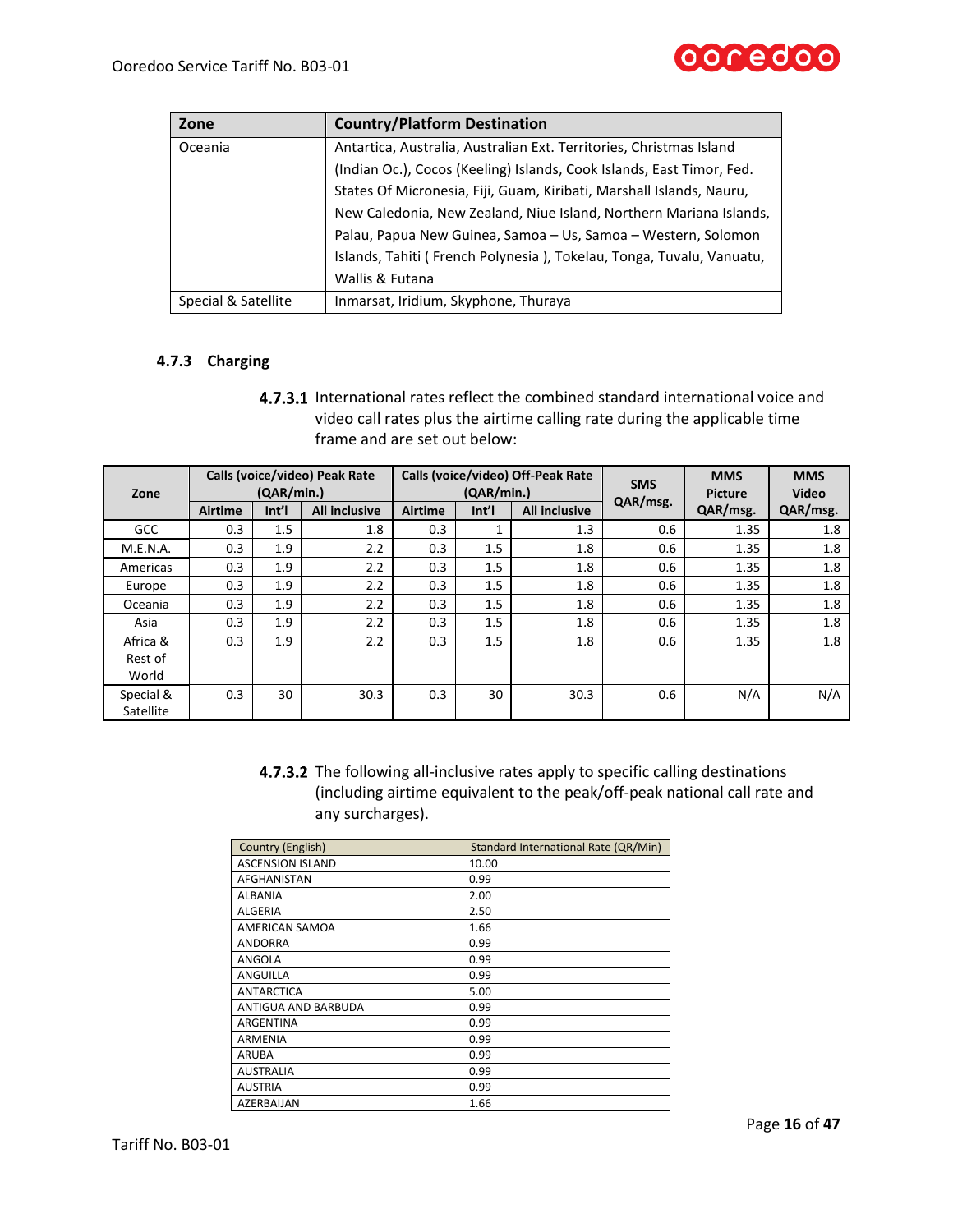

| <b>Country (English)</b>            | Standard International Rate (QR/Min) |
|-------------------------------------|--------------------------------------|
| <b>BAHAMAS</b>                      | 1.50                                 |
| <b>BAHRAIN</b>                      | 0.99                                 |
| BANGLADESH                          | 0.99                                 |
| <b>BARBADOS</b>                     | 1.50                                 |
| <b>BELARUS</b>                      | 1.50                                 |
| <b>BELGIUM</b>                      | 1.50                                 |
| <b>BELIZE</b>                       | 0.99                                 |
| <b>BENIN</b>                        | 1.50                                 |
| <b>BERMUDA</b>                      | 0.99                                 |
| <b>BHUTAN</b>                       | 0.99                                 |
| <b>BOLIVIA</b>                      | 0.99                                 |
| BOSNIA AND HERZEGOVINA              | 2.00                                 |
| <b>BOTSWANA</b>                     | 0.99                                 |
| <b>BRAZIL</b>                       | 0.99                                 |
| <b>BRITISH VIRGIN ISLANDS</b>       | 0.99                                 |
| <b>BRUNEI Darussalam</b>            | 0.99                                 |
| <b>BULGARIA</b>                     | 1.50                                 |
| <b>BURKINA FASO</b>                 | 1.50                                 |
| <b>BURUNDI</b>                      | 1.99                                 |
| CAMBODIA                            | 0.99                                 |
| CAMEROON                            | 1.50                                 |
| CANADA                              | 0.99                                 |
| <b>CAPE VERDE</b>                   | 1.50                                 |
| CAYMAN ISLANDS                      | 0.99                                 |
| CENTRAL AFRICAN REPUBLIC            | 4.00                                 |
| <b>CHAD</b>                         | 2.50                                 |
|                                     |                                      |
| <b>CHILE</b><br><b>CHINA</b>        | 0.99                                 |
| <b>CHRISTMAS ISLAND</b>             | 0.99<br>1.50                         |
| <b>COCOS ISLANDS</b>                | 1.50                                 |
|                                     |                                      |
| COLOMBIA                            | 0.99                                 |
| <b>COMOROS</b>                      | 2.00                                 |
| <b>CONGO</b>                        | 2.00                                 |
| CONGO/Zaire                         | 4.00                                 |
| <b>COOK ISLANDS</b>                 | 1.99                                 |
| <b>COSTA RICA</b><br><b>CROATIA</b> | 1.50                                 |
|                                     | 0.99                                 |
| <b>CUBA</b>                         | 2.99                                 |
| <b>CYPRUS</b>                       | 0.99                                 |
| <b>CZECH REPUBLIC</b>               | 0.99                                 |
| DENMARK                             | 0.99                                 |
| DIEGO GARCIA                        | 3.50                                 |
| <b>DJIBOUTI</b>                     | 1.50                                 |
| <b>DOMINICA</b>                     | 0.99                                 |
| DOMINICAN REPUBLIC                  | 2.50                                 |
| <b>EAST TIMOR (Timor-Leste)</b>     | 3.50                                 |
| <b>ECUADOR</b>                      | 0.99                                 |
| <b>EGYPT</b>                        | 0.99                                 |
| EL SALVADOR                         | 0.99                                 |
| <b>EQUATORIAL GUINEA</b>            | 2.00                                 |
| ERITREA                             | 0.99                                 |
| <b>ESTONIA</b>                      | 1.50                                 |
| <b>ETHIOPIA</b>                     | 0.99                                 |
| FALKLAND ISLANDS MALVINAS           | 9.00                                 |
| <b>FAROE ISLANDS</b>                | 0.99                                 |
| FIJI                                | 1.00                                 |
| <b>FINLAND</b>                      | 1.50                                 |
| <b>FRANCE</b>                       | 0.99                                 |
| <b>FRENCH GUIANA</b>                | 0.99                                 |
| FRENCH POLYNESIA/Tahiti             | 1.50                                 |
| <b>GABON</b>                        | 1.66                                 |
|                                     |                                      |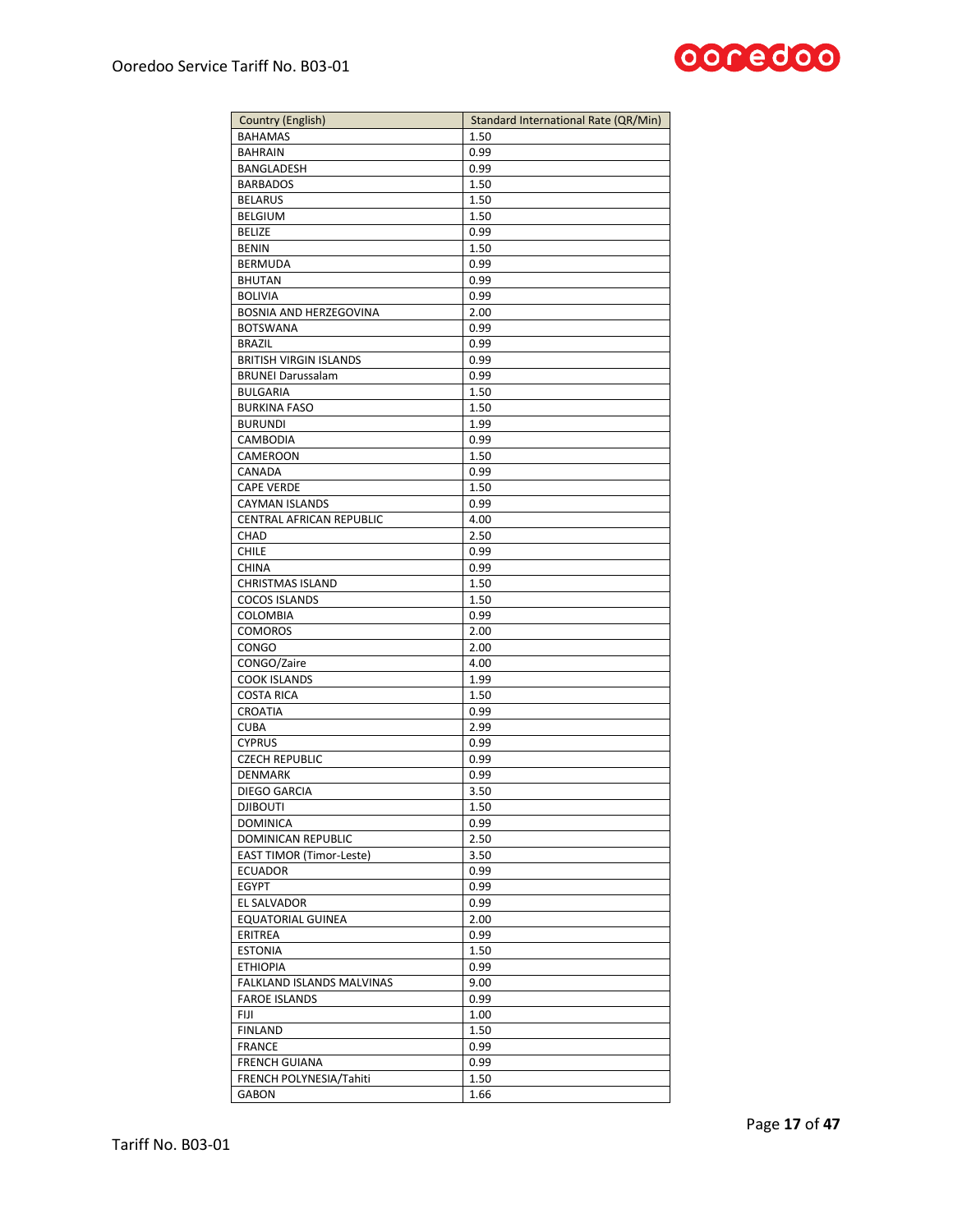

| <b>Country (English)</b>     | Standard International Rate (QR/Min) |
|------------------------------|--------------------------------------|
| <b>GAMBIA</b>                | 1.99                                 |
| <b>GEORGIA</b>               | 1.50                                 |
| <b>GERMANY</b>               | 0.99                                 |
| <b>GHANA</b>                 | 1.50                                 |
| <b>GIBRALTAR</b>             | 0.99                                 |
| <b>GREECE</b>                | 0.99                                 |
| GREENLAND                    | 1.99                                 |
| GRENADA                      | 0.99                                 |
| <b>GUADELOUPE</b>            | 0.99                                 |
| <b>GUAM</b>                  | 3.50                                 |
| <b>GUATEMALA</b>             | 0.99                                 |
| <b>GUINEA</b>                | 1.66                                 |
| GUINEA-BISSAU                | 3.00                                 |
| <b>GUYANA</b>                | 0.99                                 |
| <b>HAITI</b>                 | 1.50                                 |
| <b>HONDURAS</b>              | 0.99                                 |
| <b>HONG KONG</b>             | 0.99                                 |
| <b>HUNGARY</b>               | 0.99                                 |
| <b>ICELAND</b>               | 0.99                                 |
| <b>INDIA</b>                 | 1.25                                 |
| <b>INDONESIA</b>             | 0.99                                 |
| <b>IRAN</b>                  | 0.99                                 |
| <b>IRAQ</b>                  | 0.99                                 |
| <b>IRELAND</b>               | 0.99                                 |
| <b>ITALY</b>                 | 0.99                                 |
| <b>IVORY COAST</b>           | 2.00                                 |
| <b>JAMAICA</b>               | 1.50                                 |
| <b>JAPAN</b>                 | 0.99                                 |
| <b>JORDAN</b>                | 0.99                                 |
| KAZAKHSTAN                   | 0.99                                 |
| <b>KENYA</b>                 | 0.99                                 |
| KIRIBATI                     | 10.00                                |
| <b>KOREA NORTH</b>           | 2.00                                 |
| <b>KOREA SOUTH</b>           | 0.99                                 |
| <b>KUWAIT</b>                | 0.99                                 |
| KYRGYZSTAN                   | 0.99                                 |
| LAOS                         | 0.99                                 |
| LATVIA                       | 1.99                                 |
| LEBANON                      | 0.99                                 |
| LESOTHO                      | 2.00                                 |
| LIBERIA                      | 2.00                                 |
| <b>LIBYA</b>                 | 1.50                                 |
| LIECHTENSTEIN                | 0.99                                 |
| LITHUANIA                    | 1.50                                 |
| LUXEMBOURG                   | 0.99                                 |
| MACAO, CHINA                 |                                      |
| MACEDONIA                    | 0.99                                 |
|                              | 1.50                                 |
| MADAGASCAR                   | 2.50                                 |
| MALAWI                       | 2.00                                 |
| MALAYSIA                     | 0.99                                 |
| <b>MALDIVES</b>              | 2.99                                 |
| MALI                         | 1.50                                 |
| <b>MALTA</b>                 | 2.00                                 |
| MARSHALL ISLANDS             | 0.99                                 |
| MARTINIQUE (French Antilles) | 0.99                                 |
| MAURITANIA                   | 2.50                                 |
| <b>MAURITIUS</b>             | 0.99                                 |
| MAYOTTE                      | 0.99                                 |
| <b>MEXICO</b>                | 2.00                                 |
| <b>MICRONESIA</b>            | 0.99                                 |
| MOLDOVA                      | 1.50                                 |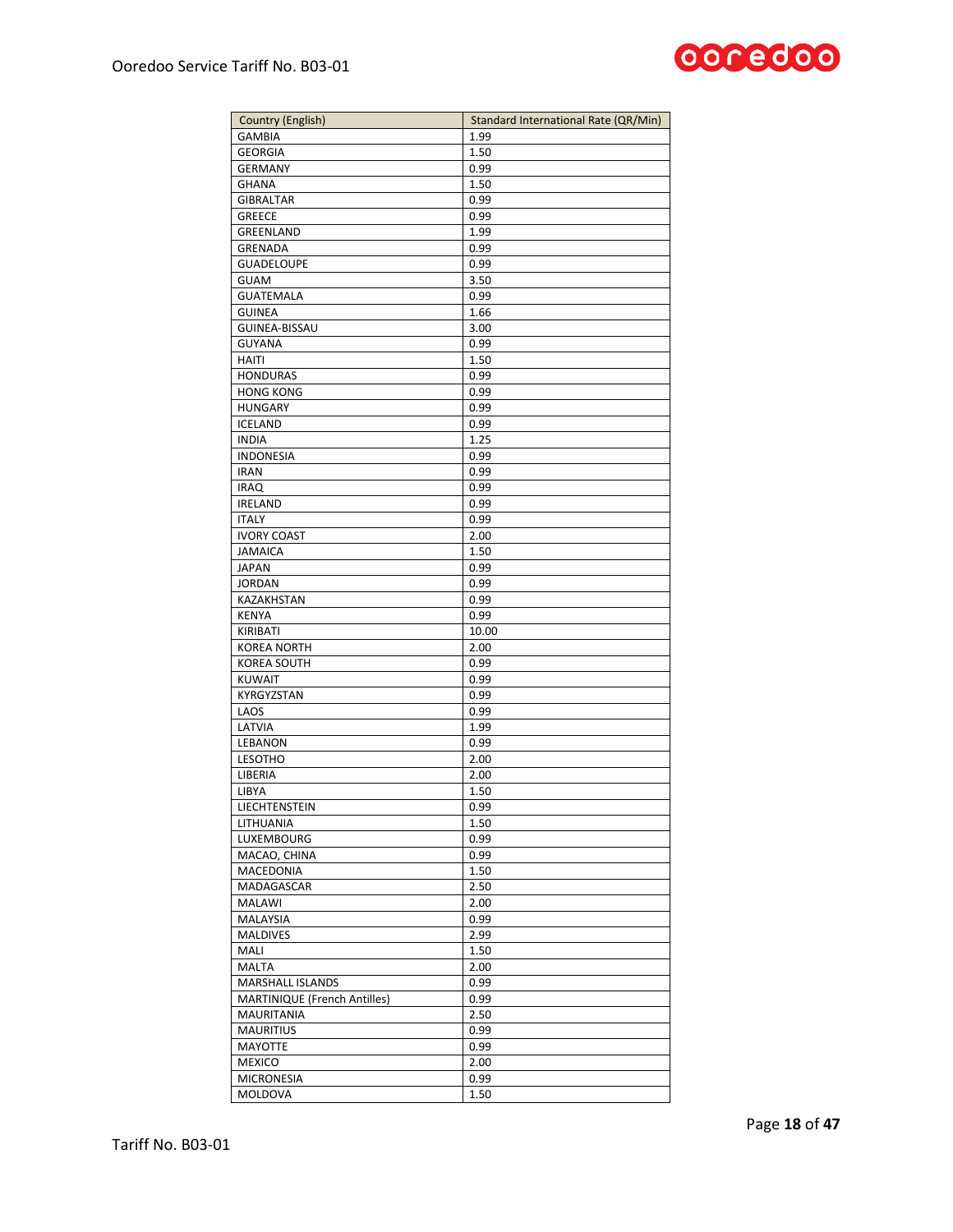

| <b>MONACO</b><br>0.99<br><b>MONGOLIA</b><br>0.99<br>1.50<br><b>MONTENEGRO</b><br>MONTSERRAT<br>0.99<br><b>MOROCCO</b><br>1.50<br>MOZAMBIQUE<br>0.99<br>MYANMAR (Burma)<br>0.99<br>NAMIBIA<br>0.99<br><b>NAURU</b><br>2.99<br><b>NEPAL</b><br>0.99<br>NETHERLANDS<br>0.99<br>NETHERLANDS ANTILLES<br>0.99<br>NEW CALEDONIA<br>1.00<br><b>NEW ZEALAND</b><br>0.99<br>NICARAGUA<br>0.99<br><b>NIGER</b><br>1.50<br>NIGERIA<br>0.99<br><b>NIUE</b><br>2.50<br><b>NORFOLK ISLAND</b><br>3.50<br>NORTHERN MARIANA ISLANDS<br>3.99<br><b>NORWAY</b><br>0.99<br><b>OMAN</b><br>0.99<br><b>PAKISTAN</b><br>0.99<br>PALAU<br>2.00<br>PALESTINE (972)<br>0.99<br>PALESTINE (970)<br>0.99<br>PANAMA<br>0.99<br>PAPUA NEW GUINEA<br>3.50<br>PARAGUAY<br>0.99<br>PERU<br>0.99<br><b>PHILIPPINES</b><br>0.99<br>POLAND<br>0.99<br>PORTUGAL<br>2.00<br>PUERTO RICO<br>0.99<br><b>REUNION</b><br>2.00<br><b>ROMANIA</b><br>0.99<br><b>RUSSIA</b><br>0.99<br><b>RWANDA</b><br>0.99<br>SAINT BARTHELEMY<br>3.99<br><b>SAINT HELENA</b><br>2.80<br>SAINT KITTS AND NEVIS<br>2.50<br>SAINT LUCIA<br>0.99<br>SAINT MARTIN<br>0.99<br>SAINT PIERRE AND MIQUELON<br>2.50<br>SAINT VINCENT AND THE GRENADINES<br>0.99<br><b>SAN MARINO</b><br>6.00<br>2.50<br>SAO TOME AND PRINCIPE<br>SAUDI ARABIA<br>0.99<br>SENEGAL<br>1.50<br>SERBIA<br>1.50<br><b>SEYCHELLES</b><br>2.50<br><b>SIERRA LEONE</b><br>1.99<br>SINGAPORE<br>0.99<br>SLOVAKIA<br>0.99<br>SLOVENIA<br>1.50<br>SOLOMON ISLANDS<br>4.00<br>1.50<br>SOMALIA<br>SOUTH AFRICA<br>0.99<br>2.50<br>SOUTH SUDAN<br>SPAIN<br>0.99<br>SRI LANKA<br>0.99 | Country (English) | Standard International Rate (QR/Min) |
|-------------------------------------------------------------------------------------------------------------------------------------------------------------------------------------------------------------------------------------------------------------------------------------------------------------------------------------------------------------------------------------------------------------------------------------------------------------------------------------------------------------------------------------------------------------------------------------------------------------------------------------------------------------------------------------------------------------------------------------------------------------------------------------------------------------------------------------------------------------------------------------------------------------------------------------------------------------------------------------------------------------------------------------------------------------------------------------------------------------------------------------------------------------------------------------------------------------------------------------------------------------------------------------------------------------------------------------------------------------------------------------------------------------------------------------------------------------------------------------------------------------------------------------------------------------------------------------|-------------------|--------------------------------------|
|                                                                                                                                                                                                                                                                                                                                                                                                                                                                                                                                                                                                                                                                                                                                                                                                                                                                                                                                                                                                                                                                                                                                                                                                                                                                                                                                                                                                                                                                                                                                                                                     |                   |                                      |
|                                                                                                                                                                                                                                                                                                                                                                                                                                                                                                                                                                                                                                                                                                                                                                                                                                                                                                                                                                                                                                                                                                                                                                                                                                                                                                                                                                                                                                                                                                                                                                                     |                   |                                      |
|                                                                                                                                                                                                                                                                                                                                                                                                                                                                                                                                                                                                                                                                                                                                                                                                                                                                                                                                                                                                                                                                                                                                                                                                                                                                                                                                                                                                                                                                                                                                                                                     |                   |                                      |
|                                                                                                                                                                                                                                                                                                                                                                                                                                                                                                                                                                                                                                                                                                                                                                                                                                                                                                                                                                                                                                                                                                                                                                                                                                                                                                                                                                                                                                                                                                                                                                                     |                   |                                      |
|                                                                                                                                                                                                                                                                                                                                                                                                                                                                                                                                                                                                                                                                                                                                                                                                                                                                                                                                                                                                                                                                                                                                                                                                                                                                                                                                                                                                                                                                                                                                                                                     |                   |                                      |
|                                                                                                                                                                                                                                                                                                                                                                                                                                                                                                                                                                                                                                                                                                                                                                                                                                                                                                                                                                                                                                                                                                                                                                                                                                                                                                                                                                                                                                                                                                                                                                                     |                   |                                      |
|                                                                                                                                                                                                                                                                                                                                                                                                                                                                                                                                                                                                                                                                                                                                                                                                                                                                                                                                                                                                                                                                                                                                                                                                                                                                                                                                                                                                                                                                                                                                                                                     |                   |                                      |
|                                                                                                                                                                                                                                                                                                                                                                                                                                                                                                                                                                                                                                                                                                                                                                                                                                                                                                                                                                                                                                                                                                                                                                                                                                                                                                                                                                                                                                                                                                                                                                                     |                   |                                      |
|                                                                                                                                                                                                                                                                                                                                                                                                                                                                                                                                                                                                                                                                                                                                                                                                                                                                                                                                                                                                                                                                                                                                                                                                                                                                                                                                                                                                                                                                                                                                                                                     |                   |                                      |
|                                                                                                                                                                                                                                                                                                                                                                                                                                                                                                                                                                                                                                                                                                                                                                                                                                                                                                                                                                                                                                                                                                                                                                                                                                                                                                                                                                                                                                                                                                                                                                                     |                   |                                      |
|                                                                                                                                                                                                                                                                                                                                                                                                                                                                                                                                                                                                                                                                                                                                                                                                                                                                                                                                                                                                                                                                                                                                                                                                                                                                                                                                                                                                                                                                                                                                                                                     |                   |                                      |
|                                                                                                                                                                                                                                                                                                                                                                                                                                                                                                                                                                                                                                                                                                                                                                                                                                                                                                                                                                                                                                                                                                                                                                                                                                                                                                                                                                                                                                                                                                                                                                                     |                   |                                      |
|                                                                                                                                                                                                                                                                                                                                                                                                                                                                                                                                                                                                                                                                                                                                                                                                                                                                                                                                                                                                                                                                                                                                                                                                                                                                                                                                                                                                                                                                                                                                                                                     |                   |                                      |
|                                                                                                                                                                                                                                                                                                                                                                                                                                                                                                                                                                                                                                                                                                                                                                                                                                                                                                                                                                                                                                                                                                                                                                                                                                                                                                                                                                                                                                                                                                                                                                                     |                   |                                      |
|                                                                                                                                                                                                                                                                                                                                                                                                                                                                                                                                                                                                                                                                                                                                                                                                                                                                                                                                                                                                                                                                                                                                                                                                                                                                                                                                                                                                                                                                                                                                                                                     |                   |                                      |
|                                                                                                                                                                                                                                                                                                                                                                                                                                                                                                                                                                                                                                                                                                                                                                                                                                                                                                                                                                                                                                                                                                                                                                                                                                                                                                                                                                                                                                                                                                                                                                                     |                   |                                      |
|                                                                                                                                                                                                                                                                                                                                                                                                                                                                                                                                                                                                                                                                                                                                                                                                                                                                                                                                                                                                                                                                                                                                                                                                                                                                                                                                                                                                                                                                                                                                                                                     |                   |                                      |
|                                                                                                                                                                                                                                                                                                                                                                                                                                                                                                                                                                                                                                                                                                                                                                                                                                                                                                                                                                                                                                                                                                                                                                                                                                                                                                                                                                                                                                                                                                                                                                                     |                   |                                      |
|                                                                                                                                                                                                                                                                                                                                                                                                                                                                                                                                                                                                                                                                                                                                                                                                                                                                                                                                                                                                                                                                                                                                                                                                                                                                                                                                                                                                                                                                                                                                                                                     |                   |                                      |
|                                                                                                                                                                                                                                                                                                                                                                                                                                                                                                                                                                                                                                                                                                                                                                                                                                                                                                                                                                                                                                                                                                                                                                                                                                                                                                                                                                                                                                                                                                                                                                                     |                   |                                      |
|                                                                                                                                                                                                                                                                                                                                                                                                                                                                                                                                                                                                                                                                                                                                                                                                                                                                                                                                                                                                                                                                                                                                                                                                                                                                                                                                                                                                                                                                                                                                                                                     |                   |                                      |
|                                                                                                                                                                                                                                                                                                                                                                                                                                                                                                                                                                                                                                                                                                                                                                                                                                                                                                                                                                                                                                                                                                                                                                                                                                                                                                                                                                                                                                                                                                                                                                                     |                   |                                      |
|                                                                                                                                                                                                                                                                                                                                                                                                                                                                                                                                                                                                                                                                                                                                                                                                                                                                                                                                                                                                                                                                                                                                                                                                                                                                                                                                                                                                                                                                                                                                                                                     |                   |                                      |
|                                                                                                                                                                                                                                                                                                                                                                                                                                                                                                                                                                                                                                                                                                                                                                                                                                                                                                                                                                                                                                                                                                                                                                                                                                                                                                                                                                                                                                                                                                                                                                                     |                   |                                      |
|                                                                                                                                                                                                                                                                                                                                                                                                                                                                                                                                                                                                                                                                                                                                                                                                                                                                                                                                                                                                                                                                                                                                                                                                                                                                                                                                                                                                                                                                                                                                                                                     |                   |                                      |
|                                                                                                                                                                                                                                                                                                                                                                                                                                                                                                                                                                                                                                                                                                                                                                                                                                                                                                                                                                                                                                                                                                                                                                                                                                                                                                                                                                                                                                                                                                                                                                                     |                   |                                      |
|                                                                                                                                                                                                                                                                                                                                                                                                                                                                                                                                                                                                                                                                                                                                                                                                                                                                                                                                                                                                                                                                                                                                                                                                                                                                                                                                                                                                                                                                                                                                                                                     |                   |                                      |
|                                                                                                                                                                                                                                                                                                                                                                                                                                                                                                                                                                                                                                                                                                                                                                                                                                                                                                                                                                                                                                                                                                                                                                                                                                                                                                                                                                                                                                                                                                                                                                                     |                   |                                      |
|                                                                                                                                                                                                                                                                                                                                                                                                                                                                                                                                                                                                                                                                                                                                                                                                                                                                                                                                                                                                                                                                                                                                                                                                                                                                                                                                                                                                                                                                                                                                                                                     |                   |                                      |
|                                                                                                                                                                                                                                                                                                                                                                                                                                                                                                                                                                                                                                                                                                                                                                                                                                                                                                                                                                                                                                                                                                                                                                                                                                                                                                                                                                                                                                                                                                                                                                                     |                   |                                      |
|                                                                                                                                                                                                                                                                                                                                                                                                                                                                                                                                                                                                                                                                                                                                                                                                                                                                                                                                                                                                                                                                                                                                                                                                                                                                                                                                                                                                                                                                                                                                                                                     |                   |                                      |
|                                                                                                                                                                                                                                                                                                                                                                                                                                                                                                                                                                                                                                                                                                                                                                                                                                                                                                                                                                                                                                                                                                                                                                                                                                                                                                                                                                                                                                                                                                                                                                                     |                   |                                      |
|                                                                                                                                                                                                                                                                                                                                                                                                                                                                                                                                                                                                                                                                                                                                                                                                                                                                                                                                                                                                                                                                                                                                                                                                                                                                                                                                                                                                                                                                                                                                                                                     |                   |                                      |
|                                                                                                                                                                                                                                                                                                                                                                                                                                                                                                                                                                                                                                                                                                                                                                                                                                                                                                                                                                                                                                                                                                                                                                                                                                                                                                                                                                                                                                                                                                                                                                                     |                   |                                      |
|                                                                                                                                                                                                                                                                                                                                                                                                                                                                                                                                                                                                                                                                                                                                                                                                                                                                                                                                                                                                                                                                                                                                                                                                                                                                                                                                                                                                                                                                                                                                                                                     |                   |                                      |
|                                                                                                                                                                                                                                                                                                                                                                                                                                                                                                                                                                                                                                                                                                                                                                                                                                                                                                                                                                                                                                                                                                                                                                                                                                                                                                                                                                                                                                                                                                                                                                                     |                   |                                      |
|                                                                                                                                                                                                                                                                                                                                                                                                                                                                                                                                                                                                                                                                                                                                                                                                                                                                                                                                                                                                                                                                                                                                                                                                                                                                                                                                                                                                                                                                                                                                                                                     |                   |                                      |
|                                                                                                                                                                                                                                                                                                                                                                                                                                                                                                                                                                                                                                                                                                                                                                                                                                                                                                                                                                                                                                                                                                                                                                                                                                                                                                                                                                                                                                                                                                                                                                                     |                   |                                      |
|                                                                                                                                                                                                                                                                                                                                                                                                                                                                                                                                                                                                                                                                                                                                                                                                                                                                                                                                                                                                                                                                                                                                                                                                                                                                                                                                                                                                                                                                                                                                                                                     |                   |                                      |
|                                                                                                                                                                                                                                                                                                                                                                                                                                                                                                                                                                                                                                                                                                                                                                                                                                                                                                                                                                                                                                                                                                                                                                                                                                                                                                                                                                                                                                                                                                                                                                                     |                   |                                      |
|                                                                                                                                                                                                                                                                                                                                                                                                                                                                                                                                                                                                                                                                                                                                                                                                                                                                                                                                                                                                                                                                                                                                                                                                                                                                                                                                                                                                                                                                                                                                                                                     |                   |                                      |
|                                                                                                                                                                                                                                                                                                                                                                                                                                                                                                                                                                                                                                                                                                                                                                                                                                                                                                                                                                                                                                                                                                                                                                                                                                                                                                                                                                                                                                                                                                                                                                                     |                   |                                      |
|                                                                                                                                                                                                                                                                                                                                                                                                                                                                                                                                                                                                                                                                                                                                                                                                                                                                                                                                                                                                                                                                                                                                                                                                                                                                                                                                                                                                                                                                                                                                                                                     |                   |                                      |
|                                                                                                                                                                                                                                                                                                                                                                                                                                                                                                                                                                                                                                                                                                                                                                                                                                                                                                                                                                                                                                                                                                                                                                                                                                                                                                                                                                                                                                                                                                                                                                                     |                   |                                      |
|                                                                                                                                                                                                                                                                                                                                                                                                                                                                                                                                                                                                                                                                                                                                                                                                                                                                                                                                                                                                                                                                                                                                                                                                                                                                                                                                                                                                                                                                                                                                                                                     |                   |                                      |
|                                                                                                                                                                                                                                                                                                                                                                                                                                                                                                                                                                                                                                                                                                                                                                                                                                                                                                                                                                                                                                                                                                                                                                                                                                                                                                                                                                                                                                                                                                                                                                                     |                   |                                      |
|                                                                                                                                                                                                                                                                                                                                                                                                                                                                                                                                                                                                                                                                                                                                                                                                                                                                                                                                                                                                                                                                                                                                                                                                                                                                                                                                                                                                                                                                                                                                                                                     |                   |                                      |
|                                                                                                                                                                                                                                                                                                                                                                                                                                                                                                                                                                                                                                                                                                                                                                                                                                                                                                                                                                                                                                                                                                                                                                                                                                                                                                                                                                                                                                                                                                                                                                                     |                   |                                      |
|                                                                                                                                                                                                                                                                                                                                                                                                                                                                                                                                                                                                                                                                                                                                                                                                                                                                                                                                                                                                                                                                                                                                                                                                                                                                                                                                                                                                                                                                                                                                                                                     |                   |                                      |
|                                                                                                                                                                                                                                                                                                                                                                                                                                                                                                                                                                                                                                                                                                                                                                                                                                                                                                                                                                                                                                                                                                                                                                                                                                                                                                                                                                                                                                                                                                                                                                                     |                   |                                      |
|                                                                                                                                                                                                                                                                                                                                                                                                                                                                                                                                                                                                                                                                                                                                                                                                                                                                                                                                                                                                                                                                                                                                                                                                                                                                                                                                                                                                                                                                                                                                                                                     |                   |                                      |
|                                                                                                                                                                                                                                                                                                                                                                                                                                                                                                                                                                                                                                                                                                                                                                                                                                                                                                                                                                                                                                                                                                                                                                                                                                                                                                                                                                                                                                                                                                                                                                                     |                   |                                      |
|                                                                                                                                                                                                                                                                                                                                                                                                                                                                                                                                                                                                                                                                                                                                                                                                                                                                                                                                                                                                                                                                                                                                                                                                                                                                                                                                                                                                                                                                                                                                                                                     |                   |                                      |
|                                                                                                                                                                                                                                                                                                                                                                                                                                                                                                                                                                                                                                                                                                                                                                                                                                                                                                                                                                                                                                                                                                                                                                                                                                                                                                                                                                                                                                                                                                                                                                                     |                   |                                      |
|                                                                                                                                                                                                                                                                                                                                                                                                                                                                                                                                                                                                                                                                                                                                                                                                                                                                                                                                                                                                                                                                                                                                                                                                                                                                                                                                                                                                                                                                                                                                                                                     |                   |                                      |
|                                                                                                                                                                                                                                                                                                                                                                                                                                                                                                                                                                                                                                                                                                                                                                                                                                                                                                                                                                                                                                                                                                                                                                                                                                                                                                                                                                                                                                                                                                                                                                                     |                   |                                      |
|                                                                                                                                                                                                                                                                                                                                                                                                                                                                                                                                                                                                                                                                                                                                                                                                                                                                                                                                                                                                                                                                                                                                                                                                                                                                                                                                                                                                                                                                                                                                                                                     |                   |                                      |
|                                                                                                                                                                                                                                                                                                                                                                                                                                                                                                                                                                                                                                                                                                                                                                                                                                                                                                                                                                                                                                                                                                                                                                                                                                                                                                                                                                                                                                                                                                                                                                                     |                   |                                      |
|                                                                                                                                                                                                                                                                                                                                                                                                                                                                                                                                                                                                                                                                                                                                                                                                                                                                                                                                                                                                                                                                                                                                                                                                                                                                                                                                                                                                                                                                                                                                                                                     |                   |                                      |
|                                                                                                                                                                                                                                                                                                                                                                                                                                                                                                                                                                                                                                                                                                                                                                                                                                                                                                                                                                                                                                                                                                                                                                                                                                                                                                                                                                                                                                                                                                                                                                                     |                   |                                      |
|                                                                                                                                                                                                                                                                                                                                                                                                                                                                                                                                                                                                                                                                                                                                                                                                                                                                                                                                                                                                                                                                                                                                                                                                                                                                                                                                                                                                                                                                                                                                                                                     |                   |                                      |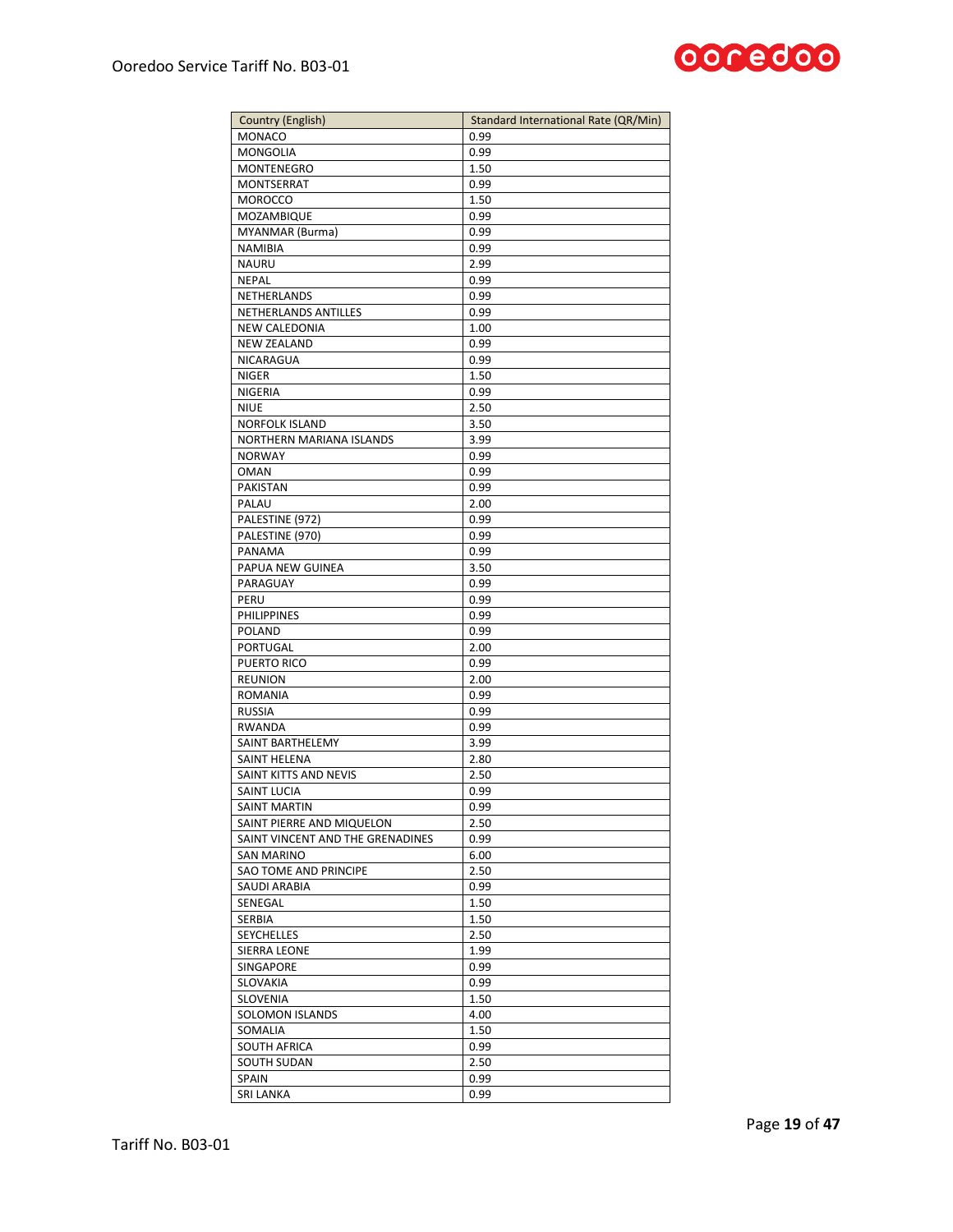

| <b>Country (English)</b>        | <b>Standard International Rate (QR/Min)</b> |
|---------------------------------|---------------------------------------------|
| SUDAN                           | 0.99                                        |
| SURINAME                        | 9.00                                        |
| SWAZILAND                       | 1.50                                        |
| SWEDEN                          | 1.50                                        |
| SWITZERLAND                     | 1.50                                        |
| <b>SYRIA</b>                    | 1.25                                        |
| TAIWAN, CHINA                   | 0.99                                        |
| <b>TAJIKISTAN</b>               | 0.99                                        |
| <b>TANZANIA</b>                 | 1.50                                        |
| THAILAND                        | 0.99                                        |
| <b>TOGO</b>                     | 1.50                                        |
| <b>TOKELAU</b>                  | 7.50                                        |
| <b>TONGA</b>                    | 3.50                                        |
| TRINIDAD AND TOBAGO             | 0.99                                        |
| <b>TUNISIA</b>                  | 2.50                                        |
| <b>TURKEY</b>                   | 0.99                                        |
| <b>TURKMENISTAN</b>             | 0.99                                        |
| <b>TURKS AND CAICOS ISLANDS</b> | 0.99                                        |
| TUVALU                          | 3.50                                        |
| <b>UGANDA</b>                   | 1.50                                        |
| <b>UKRAINE</b>                  | 1.50                                        |
| UNITED ARAB EMIRATES            | 0.99                                        |
| <b>UNITED KINGDOM</b>           | 1.50                                        |
| UNITED STATES OF AMERICA        | 0.99                                        |
| UNITED STATES VIRGIN ISLANDS    | 0.99                                        |
| <b>URUGUAY</b>                  | 0.99                                        |
| <b>UZBEKISTAN</b>               | 0.99                                        |
| VANUATU                         | 3.50                                        |
| <b>VATICAN</b>                  | 0.99                                        |
| VENEZUELA                       | 0.99                                        |
| <b>VIETNAM</b>                  | 2.50                                        |
| <b>WALLIS AND FUTUNA</b>        | 2.50                                        |
| WESTERN SAMOA / SAMOA COUNTRY   | 3.99                                        |
| YEMEN                           | 0.99                                        |
| ZAMBIA                          | 2.00                                        |
| ZIMBABWE                        | 2.00                                        |

# **Countries included in the Bundle**

| Country           |                 |                             |                             |
|-------------------|-----------------|-----------------------------|-----------------------------|
| Afghanistan       | Germany         | Mayotte                     | Sweden                      |
| Andorra           | Ghana           | Mexico                      | Switzerland                 |
| Angola            | Gibraltar       | Mongolia                    | Syria                       |
| Argentina         | Greece          | Mozambique                  | Taiwan, China               |
| Armenia           | Guadeloupe      | Namibia                     | Tajikistan                  |
| Aruba             | Guatemala       | Nepal                       | Thailand                    |
| Australia         | <b>Honduras</b> | Netherlands                 | Turkey                      |
| Austria           | Hong Kong       | <b>Netherlands Antilles</b> | Turkmenistan                |
| Bahrain           | Hungary         | New Caledonia               | Ukraine                     |
| Bangladesh        | Iceland         | New Zealand                 | <b>United Arab Emirates</b> |
| Belgium           | India           | Nigeria                     | United Kingdom              |
| Bhutan            | Indonesia       | Norway                      | <b>United States</b>        |
| <b>Bolivia</b>    | Iran            | Oman                        | Uruguay                     |
| Botswana          | Iraq            | Pakistan                    | Uzbekistan                  |
| <b>Brazil</b>     | Ireland         | Palestine                   | Vatican                     |
| Brunei Darussalam | Italy           | Panama                      | Venezuela                   |
| <b>Bulgaria</b>   | Japan           | Paraguay                    | Viet Nam                    |
| Cambodia          | Jordan          | Peru                        | Yemen                       |
| Canada            | Kazakhstan      | Philippines                 | Zambia                      |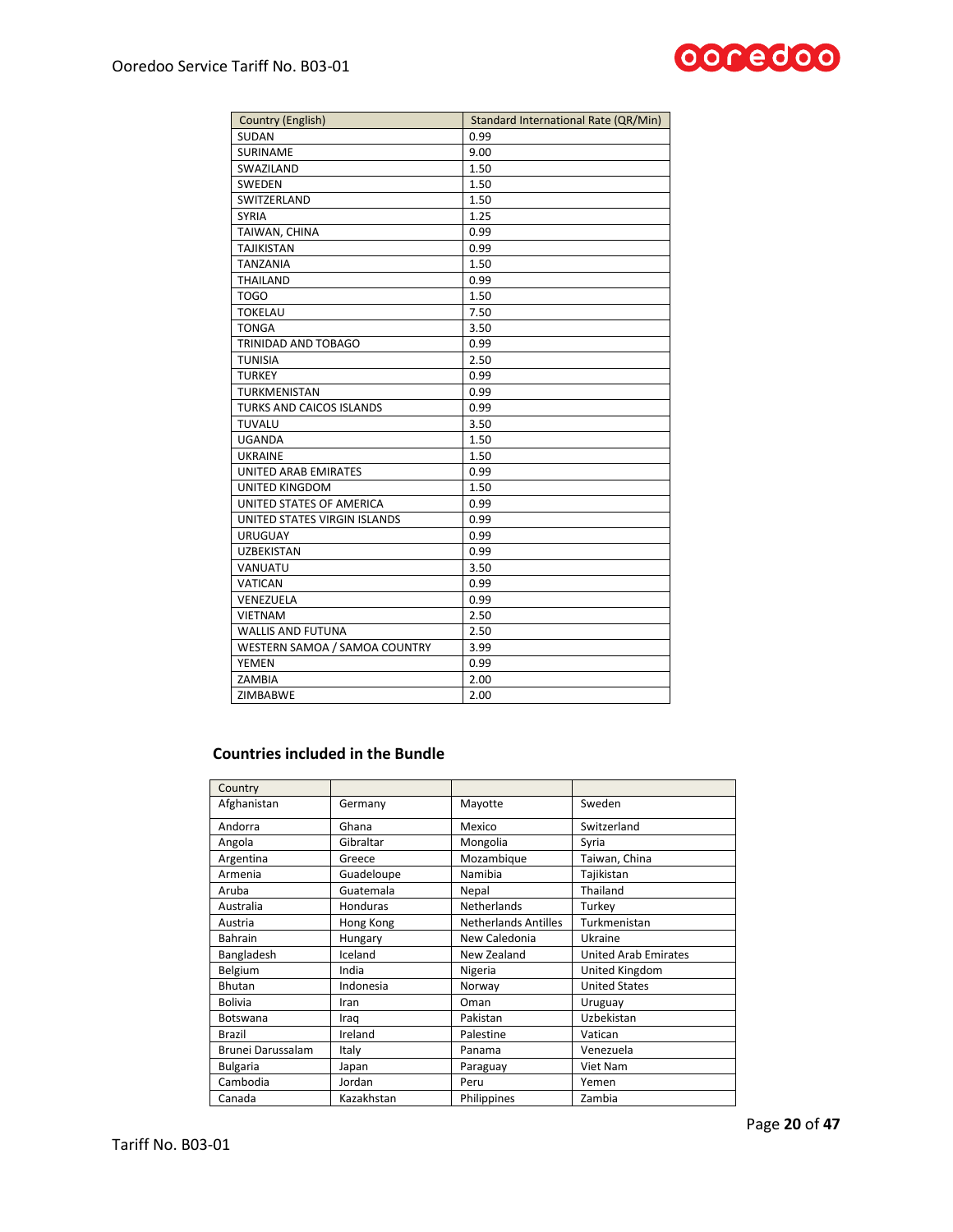

| Country       |                  |              |
|---------------|------------------|--------------|
| China         | Kenya            | Poland       |
| Colombia      | Korea South      | Portugal     |
| Costa Rica    | Kuwait           | Romania      |
| Cyprus        | Kyrgyzstan       | Russia       |
| Czech Rep.    | Lao P.D.R.       | San Marino   |
| Denmark       | Lebanon          | Saudi Arabia |
| Ecuador       | Liechtenstein    | Singapore    |
| Egypt         | Lithuania        | Slovakia     |
| El Salvador   | Luxembourg       | Slovenia     |
| Estonia       | Macao, China     | South Africa |
| Faroe Islands | Malawi           | Spain        |
| Finland       | Malaysia         | Sri Lanka    |
| France        | Malta            | Sudan        |
| French Guiana | Martinique       | Suriname     |
| Georgia       | <b>Mauritius</b> | Swaziland    |

### **4.8 Three Favourite Numbers**

- **4.8.1 Description**: The Three Favourite Numbers service offers a 25 % discount to the International charge rates for calls made to a maximum of three pre-selected International numbers.
- **4.8.2 Conditions**: This service is available for calls made to any international location.
- **4.8.3 Charging**: The Three Favourite Numbers service charges are set out below:

| Fee                                           | Charge (QAR) |
|-----------------------------------------------|--------------|
| Set-Up fee (one-off fee)                      | 10           |
| Monthly fee per user                          | 10           |
| Number change (up to three numbers per month) |              |

### **4.9 Ooredoo Passport**

**4.9.1 Description:** This optional subscription will allow the Users to have 1GB of data and 100 minutes (Inbound and outbound) while roaming. A weekly and monthly Ooredoo Passport are available for the subscribers.

### **4.9.2 Conditions:**

- $4.9.2.1$ Business customers will need to contact their account manager to have this feature enabled.
- $4.9.2.2$ Subscriber will have the allowance for 7 days for the weekly Ooredoo Passport (OP) or 30 days for monthly Ooredoo (OPM) Passport from the date of subscription.
- $4.9.2.3$ Subscribers to the weekly Ooredoo Passport will have 1GB data and 100 voice call minutes while roaming. Subscribers to the monthly Ooredoo Passport will have 4GB data and voice call 300 minutes.
- $4.9.2.4$ Subscribers can re-subscribe to this optional service after the weekly (7days) is completed. The monthly Ooredoo Passport is an auto-renewal subscription.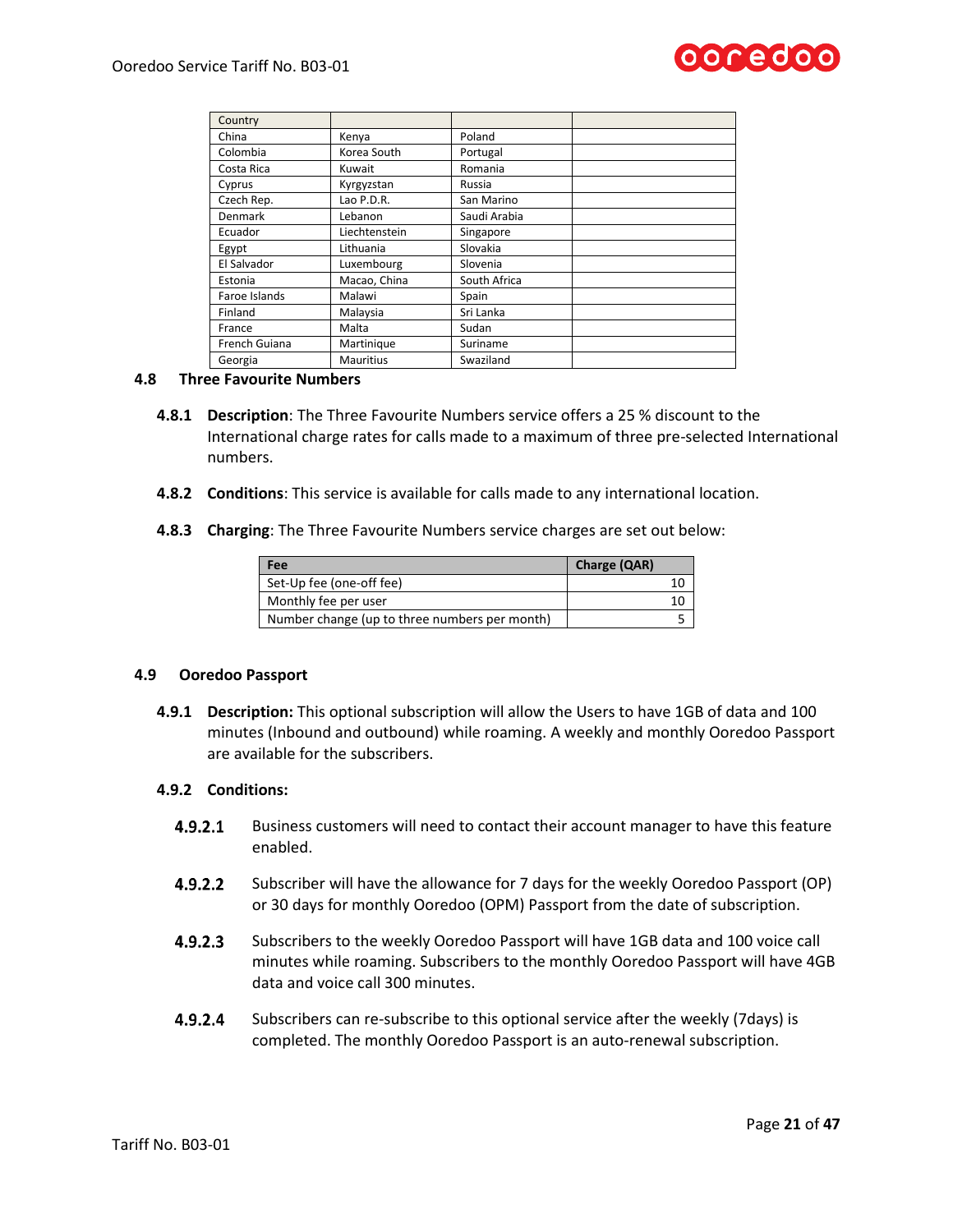

- $4.9.2.5$ Roaming Business Customers will receive detailed SMS in the specific country with the preferred roaming network partners. (Please check 4.10.4 list of the passport countries and operators).
- $4.9.2.6$ Customers may pre-activate Passport for the next week 48 hours prior to the current passport expiring by sending a text 'OPE' to 114. Once the customer sends the text 'OPE' to the relevant code (114), they will receive a confirmation SMS that they have successfully pre-ordered Ooredoo Passport and they have been charged QR100. Immediately upon their current validity expiry a new Passport will be activated and the allowances will be reset to 1GB and 100mins for the next week (the unused allowances will not be transferred into the next week). This feature can be used once every week, (customers can pre-order Ooredoo Passport only 1 week upfront and then repeat it a week later).
- 4.9.2.7 Subscribers will get additional 1GB of data allowance if they are roaming in GCC countries. These additional data can only be consumed in GCC countries. Subscribers on the monthly Ooredoo Passport will get additional 4GB of data allowance if they are roaming in GCC countries. These additional data can only be consumed in GCC countries.
- $4.9.2.8$ Business Customers will have a choice to activate the OPM for a number of months (up to 6) of their choice; OPM will auto-renew up to the selected month and it will expire at the end of the last selected month automatically. Customers will have an option to stop the auto-renewal anytime in between the selected months. Customers can use a keyword "OPMX  $(X = 1$  to 6)

# **4.9.3 Charging:**

- $4.9.3.1$ Business Customers have to pay QAR 100 for the weekly Ooredoo Passport to subscribe to the feature and QAR 350 for the monthly Ooredoo Passport.
- $4.9.3.2$ Business Customer will pay the following after the allowance has been used within the weekly and monthly period on the selected network (s): QAR 1 per MB and QAR 1 per roaming minute.
- $4.9.3.3$ When business customers who will be charged for standard our of bundle roaming rates or OP out of bundle roaming rates, applicable when OP is not activated, expired or OP allowances are consumed, Ooredoo will automatically activate OP, at no additional charge, when the customer spends QAR 100 on OP partner networks only. The customer will get full OP benefits. No action is required from the customer in order to get this feature.

| Country     | Operator                  |
|-------------|---------------------------|
| Afghanistan | <b>MTN</b>                |
| Algeria     | Ooredoo Algeria           |
| Australia   | Telstra                   |
| Australia   | Vodafone Network PTY Ltd. |

# **List of the passport countries and operators:**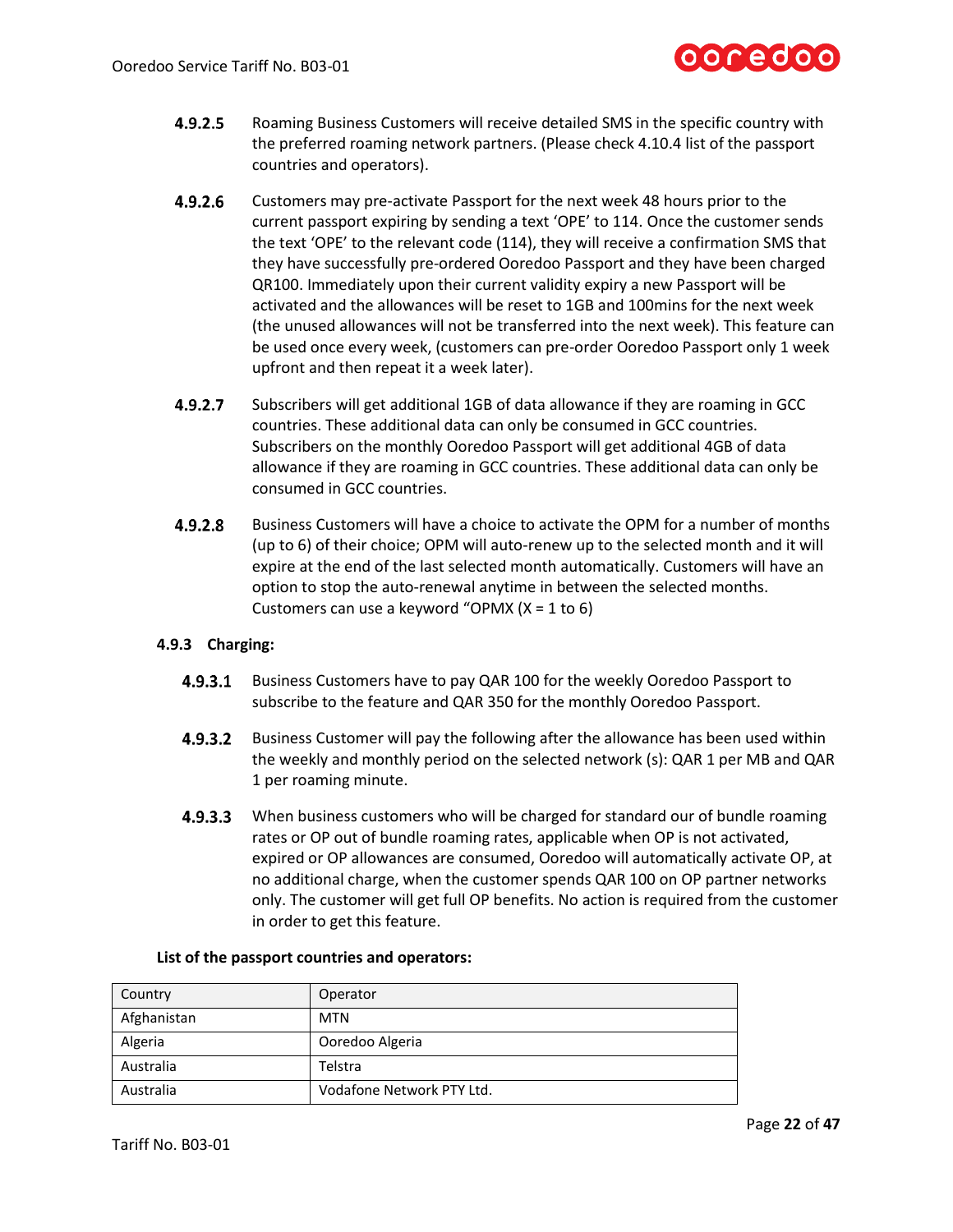

| Country         | Operator                                 |
|-----------------|------------------------------------------|
| Austria         | T-Mobile                                 |
| Azerbaijan      | AzerCell                                 |
| <b>Bahrain</b>  | Bahrain Telecommunications Co.           |
| <b>Bahrain</b>  | Zain BH                                  |
| <b>Bahrain</b>  | <b>VIVA Bahrain</b>                      |
| Bangladesh      | Robi Axiata Limited                      |
| Bangladesh      | Airtel Bangladesh Limited                |
| Belguim         | Base                                     |
| <b>Brazil</b>   | Claro                                    |
| <b>Bulgaria</b> | Cosmo Bulgaria Mobile                    |
| <b>Bulgaria</b> | Vivacom                                  |
| Cambodia        | Smart (Hello)                            |
| Canada          | <b>Bell Mobility</b>                     |
| Canada          | <b>TELUS Communications</b>              |
| China           | China Unicom                             |
| Croatia         | Croatian Telecom Inc (T-Mobile)          |
| Croatia         | Tele <sub>2</sub>                        |
| Czech Republic  | T-Mobile Czech Republic                  |
| Czech Republic  | Vodafone Czech Republic a.s.             |
| Denmark         | TDC A/S                                  |
| Egypt           | ECMS-MobiNil                             |
| Egypt           | Vodafone Egypt Telecommunications S.A.E. |
| Estonia         | Tele <sub>2</sub>                        |
| France          | <b>Bouygues Telecom</b>                  |
| France          | Orange                                   |
| France          | <b>SFR</b>                               |
| Germany         | Telefónica Germany                       |
| Germany         | Telekom Deutschland (T-Mobile)           |
| Germany         | Vodafone D2 GmbH                         |
| Germany         | E-Plus                                   |
| Ghana           | Airtel                                   |
| Greece          | Cosmote Mobile Telecom                   |
| Greece          | Vodafone-Panafon Hellenic Tel.Co.        |
| Guinea          | Areeba / MTN                             |
| Hong Kong       | China Mobile Hong Kong Company Limited   |
| Hungary         | Magyar Telekom                           |
| Hungary         | Vodafone Hungary Ltd                     |
| India           | IDEA Cellular Ltd. - Ap                  |
| India           | IDEA Cellular Ltd. - Gujarat             |
| India           | Vodafone Cellular Limited(VCL)           |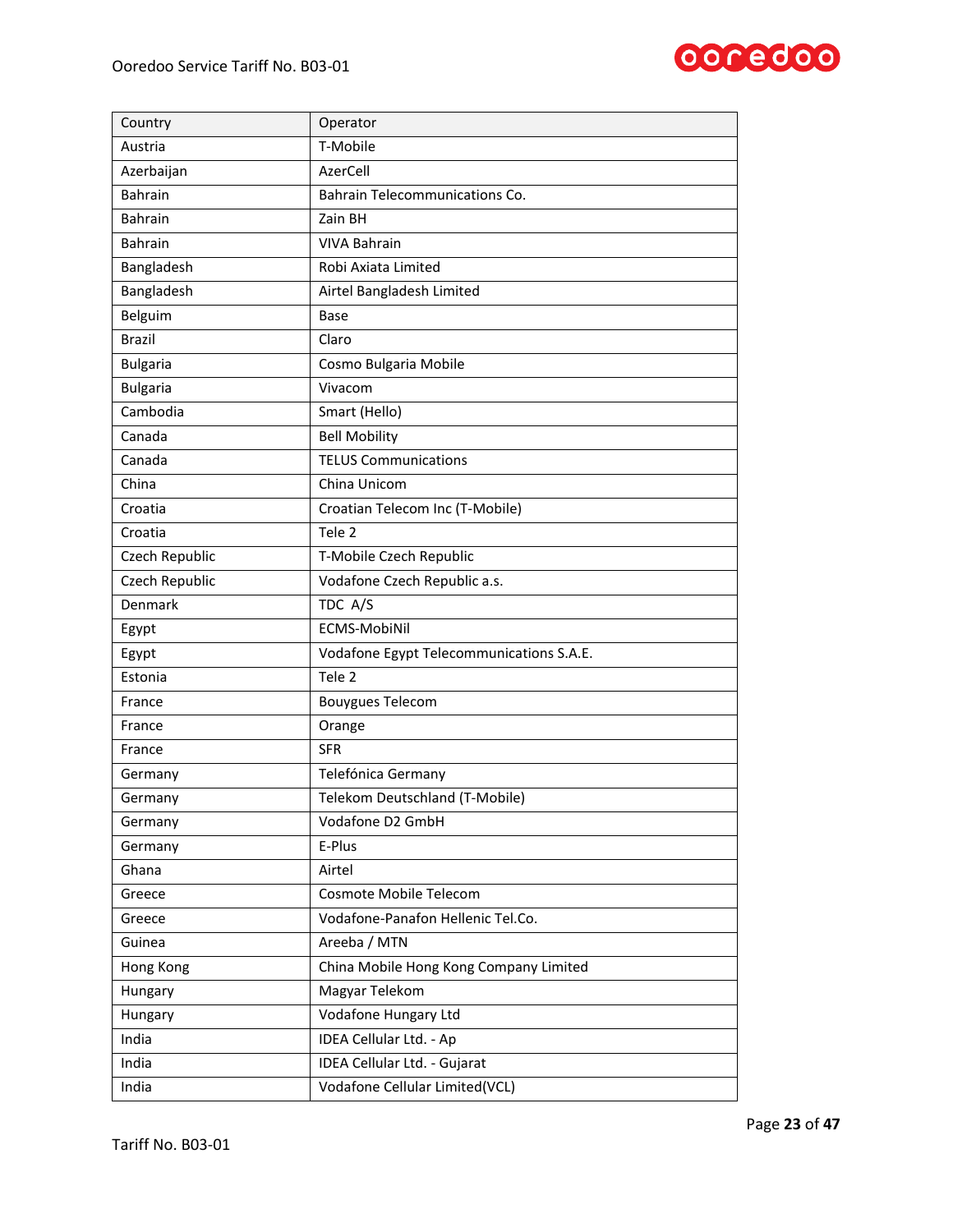

| Country   | Operator                                            |
|-----------|-----------------------------------------------------|
| India     | IDEA Cellular Ltd. - Maharashtra                    |
| India     | VODAFONE CELLULAR LIMITED (VCL)                     |
| India     | Vodafone East Limited                               |
| India     | <b>Vodafone Mobile Services Limited</b>             |
| India     | IDEA Cellular Ltd. - Haryana                        |
| India     | <b>IDEA Cellular Ltd. - Kerala</b>                  |
| India     | <b>IDEA Cellular Ltd. - U.P. West</b>               |
| India     | Vodafone West Ltd                                   |
| India     | Vodafone India Limited                              |
| India     | IDEA Cellular Ltd. - State of Bihar                 |
| India     | <b>IDEA Cellular Ltd. Delhi</b>                     |
| India     | IDEA Cellular Ltd. - Himachal Pradesh               |
| India     | <b>IDEA Cellular Limited Kolkata</b>                |
| India     | IDEA Cellular Ltd. - Mumbai                         |
| India     | <b>IDEA Cellular Limited - Orissa</b>               |
| India     | IDEA Cellular Ltd. - Rajasthan                      |
| India     | IDEA Cellular Limited - Tamil Nadu & Chennai (TN&C) |
| India     | IDEA Cellular Ltd. - U.P. East                      |
| India     | <b>IDEA Cellular Limited West Bengal</b>            |
| India     | Idea Cellular Ltd. - Madha Pradesh                  |
| India     | <b>IDEA Cellular Limited - KARNATAKA</b>            |
| India     | <b>IDEA Cellular Limited</b>                        |
| India     | Bharti Airtel Ltd. Mumbai                           |
| India     | Bharti Airtel Ltd. Pune                             |
| India     | Bharti Airtel Ltd. Gujrath                          |
| India     | Bharti Airtel Ltd. Tamil Nadu                       |
| India     | Bharti Airtel Ltd. Haryana                          |
| India     | Bharti Airtel Ltd. UP west                          |
| India     | Bharti Airtel Ltd. Kerala                           |
| India     | Bharti Airtel Ltd. Madhya Pradesh                   |
| India     | Bharti Airtel Ltd. Punjab                           |
| India     | Bharti Airtel Ltd. Delhi                            |
| India     | Bharti Airtel Limited. Himachal Pradesh             |
| India     | Bharti Airtel Ltd. Rajasthan                        |
| India     | Bharti Airtel Ltd. Karnataka                        |
| India     | Bharti Airtel Ltd. Andhra Pradesh                   |
| India     | Bharti Airtel Ltd. Kolkata                          |
| India     | Bharti Airtel Ltd. Chennai                          |
| Indonesia | PT. XL Axiata, Tbk                                  |
| Indonesia | Indosat                                             |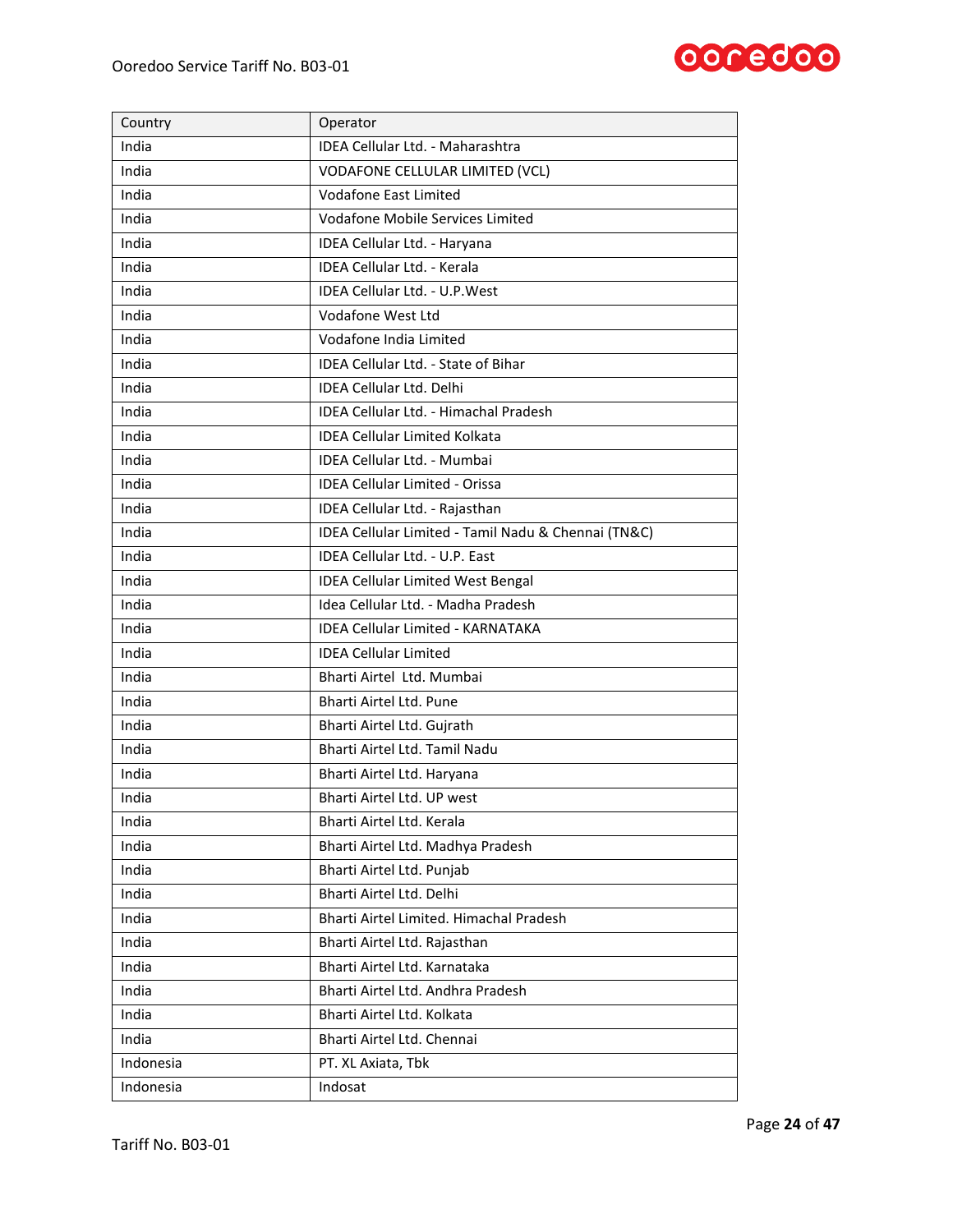

| Country            | Operator                                     |
|--------------------|----------------------------------------------|
| Iran               | MTN Iran                                     |
| Iraq               | Asiacell Communications L.L.C                |
| Ireland            | Vodafone Ireland Plc                         |
| Italy              | TIM-GOS                                      |
| Italy              | WIND Telecomunicazioni S.P.A.                |
| Italy              | Vodafone Omnitel N.V                         |
| Jordan             | Petra Jordanian Mobile Telecom               |
| Jordan             | <b>Umniah Mobile</b>                         |
| Jordan             | Zain                                         |
| Kenya              | Airtel                                       |
| Kuwait             | Kuwait Telecom Company                       |
| Kuwait             | Mobile Telecommunications Company (Zain)     |
| Kuwait             | Ooredoo Kuwait                               |
| Latvia             | Tele 2                                       |
| Malaysia           | Maxis Mobile Services Sdn Bhd                |
| Malaysia           | Celcom Axiata Berhad                         |
| <b>Maldives</b>    | Ooredoo Maldives                             |
| Malta              | Vodafone Malta                               |
| Malta              | Go Mobile                                    |
| Morocco            | <b>IAM</b>                                   |
| Myanmar            | Ooredoo Myanmar                              |
| Netherlands        | T-Mobile                                     |
| Netherlands        | Vodafone Libertel N.V                        |
| <b>Netherlands</b> | <b>KPN</b>                                   |
| New Zealand        | Vodafone New Zealand Ltd.                    |
| Nigeria            | Airtel                                       |
| Nigeria            | <b>MTN</b>                                   |
| Norway             | Mobile Norway                                |
| Oman               | Ooredoo Oman                                 |
| Oman               | Oman Mobile Telecommunications Company L.L.C |
| Pakistan           | Warid                                        |
| Philippines        | Globe Telecom                                |
| Philippines        | Smart                                        |
| Poland             | Polska Telefonia                             |
| Portugal           | Vodafone Portugal                            |
| Portugal           | <b>TMN</b>                                   |
| Romania            | Cosmote Romania Mobile Telecom               |
| Romania            | Vodafone Romania S.S.                        |
| Saudi Arabia       | Saudi Telecom Company                        |
| Saudi Arabia       | Etihad Etisalat Company - Mobily             |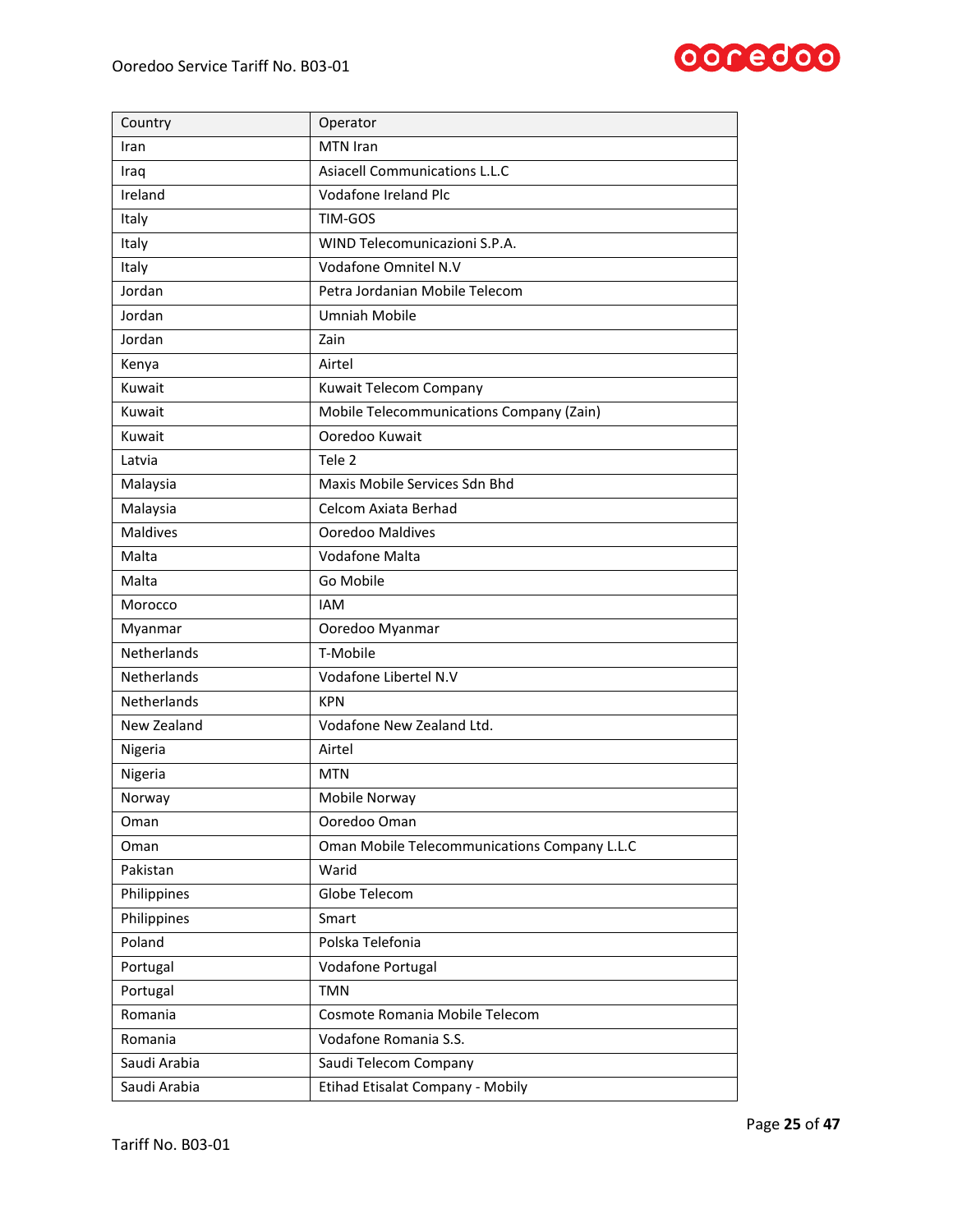

| Country                     | Operator                                            |
|-----------------------------|-----------------------------------------------------|
| Seychelles                  | Airtel                                              |
| Seychelles                  | Airtel                                              |
| Singapore                   | M1 Limited                                          |
| Singapore                   | Starhub                                             |
| Slovakia                    | T-Mobile                                            |
| Slovakia (Slovak Republic)  | O <sub>2</sub> SK                                   |
| South Africa                | Vodafone (Pty) Ltd.                                 |
| South Africa                | <b>MTN</b>                                          |
| Spain                       | Telefonica Moviles España, S.A.                     |
| Spain                       | VodafoneEspaña, S.A.U.                              |
| Sri Lanka                   | Mobitel (Pvt) Limited                               |
| Sri Lanka                   | Dialog Axiata PLC (PQ 38)                           |
| Sudan                       | <b>MTN</b>                                          |
| Sweden                      | Tele <sub>2</sub>                                   |
| Switzerland                 | Swisscom (Switzerland) Ltd                          |
| Tanzania                    | Airtel                                              |
| Thailand                    | <b>Advanced Info Service Public</b>                 |
| Thailand                    | True Move Company Limited                           |
| Thailand                    | <b>Total Access Communication</b>                   |
| Tunisia                     | Ooredoo Tunisia                                     |
| Turkey                      | AVEA Iletisim Hizmetleri A.S. (Aria)                |
| Turkey                      | Turkcell Iletisim Hizmetleri A.S.                   |
| Turkey                      | Vodafone Telekomunikasyon AS.                       |
| <b>United Arab Emirates</b> | Emirates Integrated Telecommunications Company PJSC |
| <b>United Arab Emirates</b> | E.T.I.S.A.L.A.T                                     |
| United Kingdom              | Everything Everywhere Orange (EE)                   |
| United Kingdom              | Everything Everywhere T-Mobile (EE)                 |
| United Kingdom              | Telefónica UK Limited (O2)                          |
| United Kingdom              | Vodafone Ltd.                                       |
| <b>United States</b>        | T-Mobile                                            |
| Yemen                       | <b>MTN</b>                                          |

# **4.10 International Roaming:**

**4.10.1 Description**: Ooredoo offers Roaming to its Subscribers, which includes the ability to make and receive voice calls and SMS messages and use data services in certain countries outside Qatar.

# **4.10.2 Conditions**: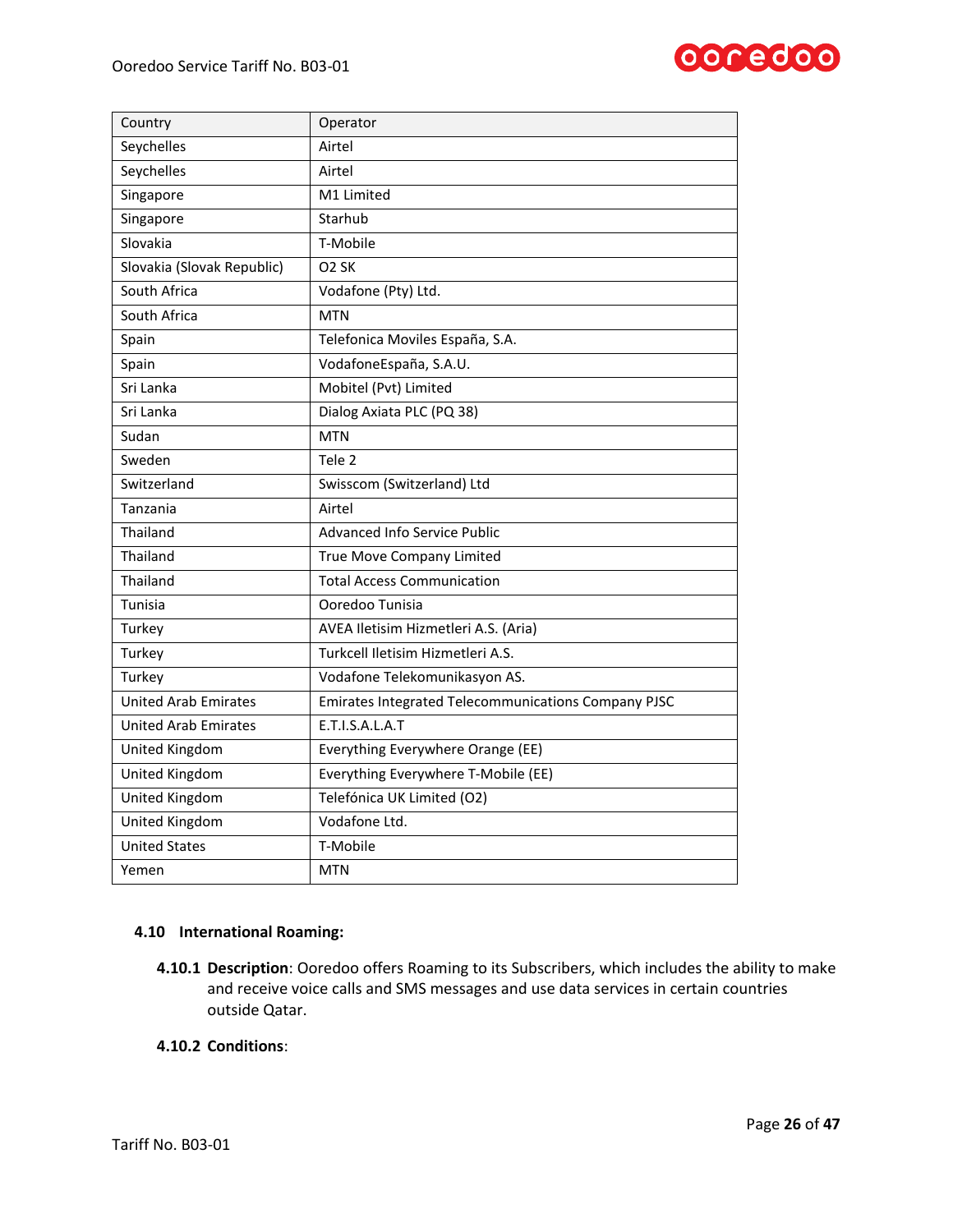

- 4.10.2.1 Roaming is offered by Ooredoo's international roaming partners. Ooredoo is not responsible for quality of service or coverage made available to Users while Roaming.
- **4.10.2.2** Charges apply for all incoming and outgoing calls and messages at the roaming rate applicable for the country in which Roaming is provided.
- 4.10.2.3 Roaming service is only available in areas that are covered by Ooredoo roaming partners. Ooredoo is not responsible for those networks and some services may not be available while roaming. Ooredoo does not make any representations regarding the quality of service or reliability experienced by Users while Roaming.
- $4.10.2.4$ 'Special case' charge rates are applied to calls made while roaming on services supported by satellite. This includes the Ooredoo In-Flight Service.
- **4.10.2.5** Calls made to destinations which are other than 'local' or 'Qatar' will be charged at QAR17 per minute unless specifically noted. Ooredoo may implement surcharges to specific international calling routes while roaming on specific operators or within specific countries.
- 4.10.2.6 Roaming Wireless Data usage will not be deducted from any allowance or bundle that a User may have active on their service. All Roaming data usage is charged at the applicable Roaming rate.

| GCC            | Bahrain, Kuwait, Oman, Saudi Arabia, UAE                                                                                                                                                                                                                                                                                                                                                                                                                                                                                                                                         |
|----------------|----------------------------------------------------------------------------------------------------------------------------------------------------------------------------------------------------------------------------------------------------------------------------------------------------------------------------------------------------------------------------------------------------------------------------------------------------------------------------------------------------------------------------------------------------------------------------------|
| M.E.N.A.       | Algeria, Djibouti, Egypt, Iraq, Jordan, Lebanon, Libya, Mauritania,<br>Morocco, Palestine, Sudan, Syria, Tunisia, Yemen                                                                                                                                                                                                                                                                                                                                                                                                                                                          |
| Americas       | Argentina, Brazil, Canada, Chile, Cuba, El Salvador, Guatemala,<br>Jamaica, Panama, Paraguay, Peru, Uruguay, USA, Venezuela                                                                                                                                                                                                                                                                                                                                                                                                                                                      |
| Europe         | Armenia, Austria, Azerbaijan, Belarus, Belgium, Bosnia, Bulgaria,<br>Croatia, Cyprus, Czech Republic, Denmark, Estonia, Faroe Island,<br>Finland, France, Georgia, Germany, Gibraltar (UK), Greece,<br>Greenland, Hungary, Iceland, Ireland, Italy, Kazakhstan, Kyrgyz<br>Republic, Latvia, Liechtenstein, Lithuania, Luxembourg,<br>Macedonia, Malta, Netherlands, Norway, Poland, Portugal,<br>Romania, Russia, Serbia & Montenegro, Slovak Republic, Slovenia,<br>Spain & Balearic Islands, Sweden, Switzerland, Tajikistan, Turkey,<br>Turkmenistan, UK, Ukraine, Uzbekistan |
| Asia & Oceania | Afghanistan, Australia, Bangladesh, Brunei, Cambodia, China,<br>Guam, Guinea, Hong Kong, India, Iran, Indonesia, Japan, Korea<br>South, Macau, Malaysia, Maldives, Mongolia, Nepal, New Zealand,<br>Pakistan, Philippines, Singapore, Sri Lanka, Taiwan, Thailand,<br>Vietnam                                                                                                                                                                                                                                                                                                    |

4.10.2.7 The list of roaming countries available to Subscribers as listed below: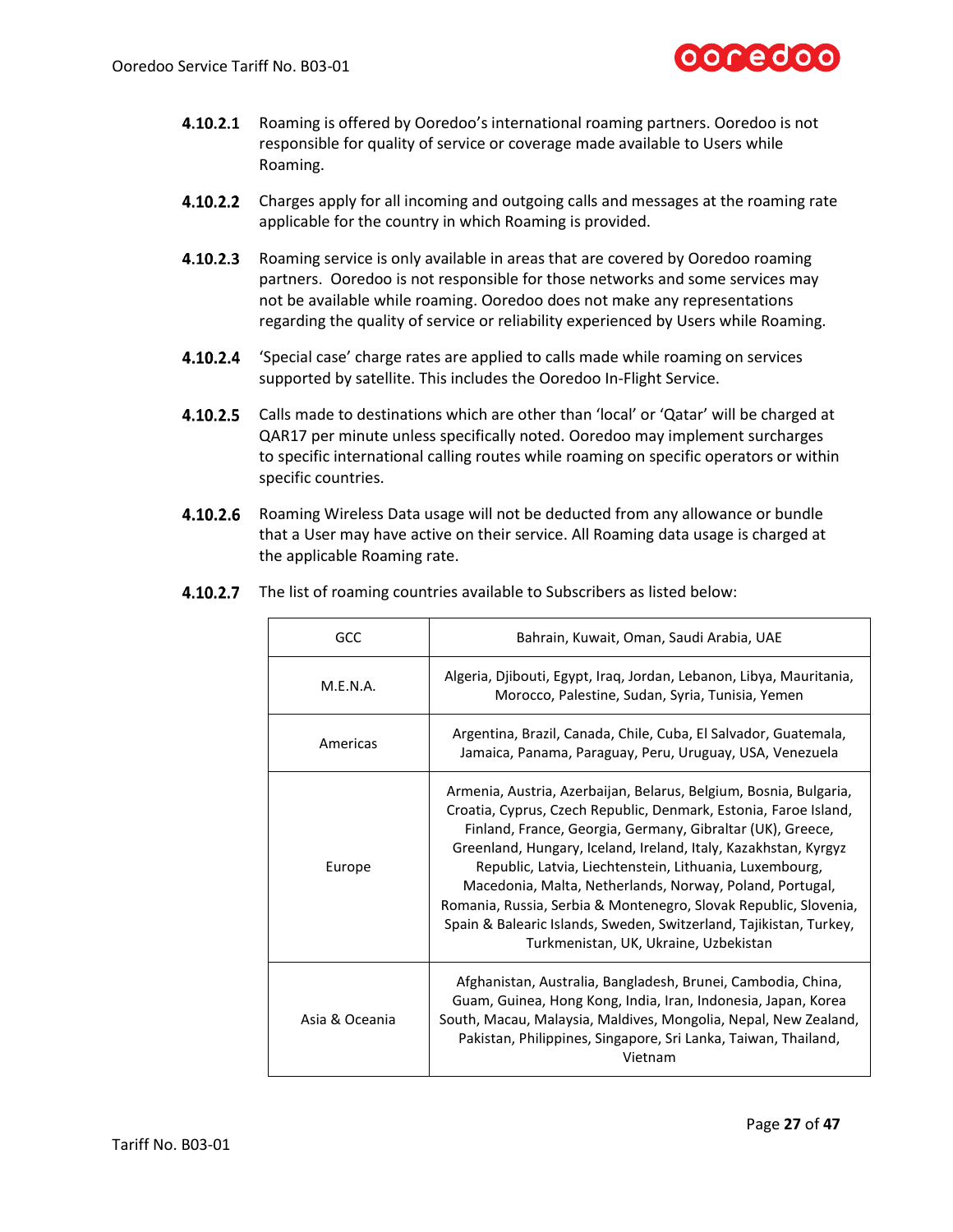

| Africa & Rest of World | Congo, Côte d'Ivoire, Ethiopia, Gambia, Ghana, Kenya, Liberia,<br>Mauritius, Mozambique, Nigeria, Senegal, Seychelles, Sierra Leone,<br>South Africa, Tanzania, Uganda |
|------------------------|------------------------------------------------------------------------------------------------------------------------------------------------------------------------|
| Satellite, Thuraya &   | THURAYA, AT&T-WIRELESS MARITIME, Manx Telecom Maritime                                                                                                                 |
| 'Special Cases'        | Services, Aero Mobile, In-Flight Roaming                                                                                                                               |

### **4.10.3 Charging**:

- 4.10.3.1 All Roaming calls are charged each 60 seconds.
- 4.10.3.2 All Roaming SMS messages are charged for each message or message part sent.
- 4.10.3.3 MMS messages are charged using the applicable Wireless Data Roaming rate.
- 4.10.3.4 Roaming rates for Ooredoo non-Passport Partners:

| Zone       | Roaming<br>Local<br><b>Voice</b><br>(QAR/min.) | Roaming<br><b>Terminated</b><br><b>Voice</b><br>(QAR/min.) | Roaming<br><b>Voice Calls to</b><br>Qatar<br>(QAR/min.) | Roaming<br><b>Voice Calls to</b><br><b>GCC Zone</b><br>(QAR/min.) | Roaming<br><b>Voice</b><br><b>International</b><br>& All Other<br>Calls<br>(QAR/min.) | <b>SMS</b><br>(QAR/SMS) | <b>Wireless</b><br>Data<br>(QAR/MB) | Roaming<br><b>Voice Calls</b><br>to Ooredoo<br><b>Customer</b><br>service<br>$(+974)$<br>44380000)<br>QR/Min |
|------------|------------------------------------------------|------------------------------------------------------------|---------------------------------------------------------|-------------------------------------------------------------------|---------------------------------------------------------------------------------------|-------------------------|-------------------------------------|--------------------------------------------------------------------------------------------------------------|
| <b>GCC</b> | 0.85                                           | 0.80                                                       |                                                         |                                                                   |                                                                                       | 0.20                    |                                     | No charge                                                                                                    |

The roaming prices in the above table are in effect from 1<sup>st</sup> of April 2018.

| Zone                                                                                   | Roaming<br>Local<br><b>Voice</b><br>(QAR/min.) | Roaming<br><b>Terminated</b><br><b>Voice</b><br>(QAR/min.) | Roaming<br><b>Voice Calls to</b><br>Qatar<br>(QAR/min.) | Roaming<br><b>Voice Calls to</b><br><b>GCC Zone</b><br>(QAR/min.) | Roaming<br><b>Voice</b><br><b>International</b><br>& All Other<br>Calls<br>(QAR/min.) | <b>SMS</b><br>(QAR/SMS) | <b>Wireless</b><br>Data<br>(QAR/MB) | Roaming<br><b>Voice Calls</b><br>to Ooredoo<br><b>Customer</b><br>service<br>(+974<br>44380000)<br>QR/Min |
|----------------------------------------------------------------------------------------|------------------------------------------------|------------------------------------------------------------|---------------------------------------------------------|-------------------------------------------------------------------|---------------------------------------------------------------------------------------|-------------------------|-------------------------------------|-----------------------------------------------------------------------------------------------------------|
| <b>MENA</b><br><b>Americas</b><br>Europ<br>Asia & Oceania<br>Africa & Rest<br>of World | 5                                              | 3                                                          | 17                                                      | 17                                                                | 17                                                                                    | $\overline{2}$          | 55                                  | No Charge                                                                                                 |
| Satellite,<br>Thurawal&<br>'Special Cases'                                             | 30                                             | 30                                                         | 30                                                      | 30                                                                | 30                                                                                    | 2                       | 75                                  | 30                                                                                                        |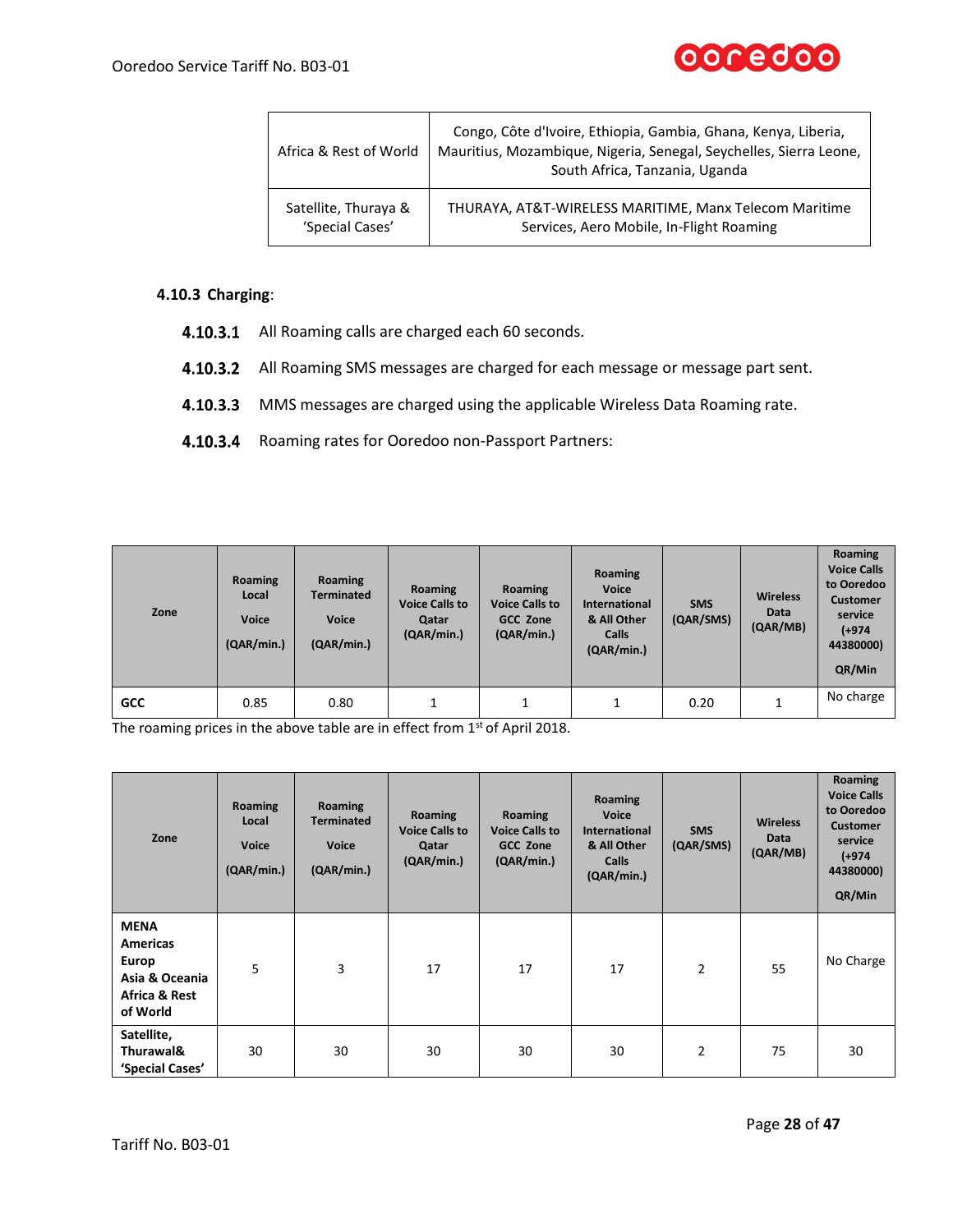

| Lebanon<br>(effective from<br>3rd September<br>2019)           | 5  | 5  | 5  | 5  | 5  | 5  | 5  | No Charge |
|----------------------------------------------------------------|----|----|----|----|----|----|----|-----------|
| On Air<br>(effective from<br>16th October<br>2019)             | 15 | 15 | 15 | 15 | 15 | 15 | 15 | No Charge |
| Monaco<br>(effective from<br>31 <sup>st</sup> October<br>2019) | 5  | 5  | 5  |    | 5  | 5  | 5  | No Charge |

\* These rates apply when:

- No Ooredoo Passport partners are available in the roaming country; or
- The subscriber roams to the country without first obtaining an Ooredoo Passport (see Section **4.14** above); or
- The Ooredoo Passport bundled minutes or data (see Section **4.14** above) have been fully consumed when roaming.

| 4.10.3.5 Surcharges are applied to specific call types to specific countries or |
|---------------------------------------------------------------------------------|
| operators that modify the international roaming rates to the 'all inclusive'    |
| charge rates that are listed in the table below:                                |

| <b>Exception</b><br>Case | Roaming<br>Local<br>(QAR/min.) | Roaming<br><b>Terminated</b><br>(QAR/min.) | Roaming<br><b>Calls to</b><br>Qatar<br>(QAR/min.) | <b>Roaming</b><br><b>Calls to</b><br>Ooredoo<br>Zone<br>(QAR/min.) | Roaming<br><b>International</b><br>& All Other<br><b>Calls</b><br>(QAR/min.) | <b>SMS</b><br>(QAR/SMS)  | <b>Wireless</b><br><b>Data</b><br>(QAR/MB) |
|--------------------------|--------------------------------|--------------------------------------------|---------------------------------------------------|--------------------------------------------------------------------|------------------------------------------------------------------------------|--------------------------|--------------------------------------------|
| Australia                |                                |                                            | $\qquad \qquad \blacksquare$                      |                                                                    |                                                                              | $\blacksquare$           | 55                                         |
| Cuba                     | 5                              |                                            | 15                                                |                                                                    |                                                                              | $\blacksquare$           |                                            |
| Morocco                  | 5                              | $\blacksquare$                             | 13                                                | $\blacksquare$                                                     | $\blacksquare$                                                               | $\blacksquare$           |                                            |
| Canada                   |                                | 3                                          | $\overline{\phantom{0}}$                          |                                                                    |                                                                              | $\blacksquare$           |                                            |
| <b>USA</b>               |                                | 3                                          | $\blacksquare$                                    |                                                                    |                                                                              | $\blacksquare$           |                                            |
| <b>Seychelles</b>        | $\qquad \qquad \blacksquare$   | 3                                          | $\overline{\phantom{0}}$                          | ٠                                                                  | $\blacksquare$                                                               | $\blacksquare$           |                                            |
| India                    | ۰                              | $\overline{\mathbf{3}}$                    | $\overline{\phantom{0}}$                          | $\blacksquare$                                                     |                                                                              | $\overline{\phantom{a}}$ |                                            |
| Sri Lanka                |                                |                                            | 17                                                |                                                                    |                                                                              | $\blacksquare$           |                                            |
| Czech<br>Republic        |                                |                                            | 15                                                |                                                                    |                                                                              | $\blacksquare$           |                                            |
| Malta                    | $\blacksquare$                 | $\blacksquare$                             | 15                                                | ۰                                                                  | $\blacksquare$                                                               | $\blacksquare$           |                                            |
| Italy                    |                                |                                            | 15                                                |                                                                    |                                                                              | $\blacksquare$           |                                            |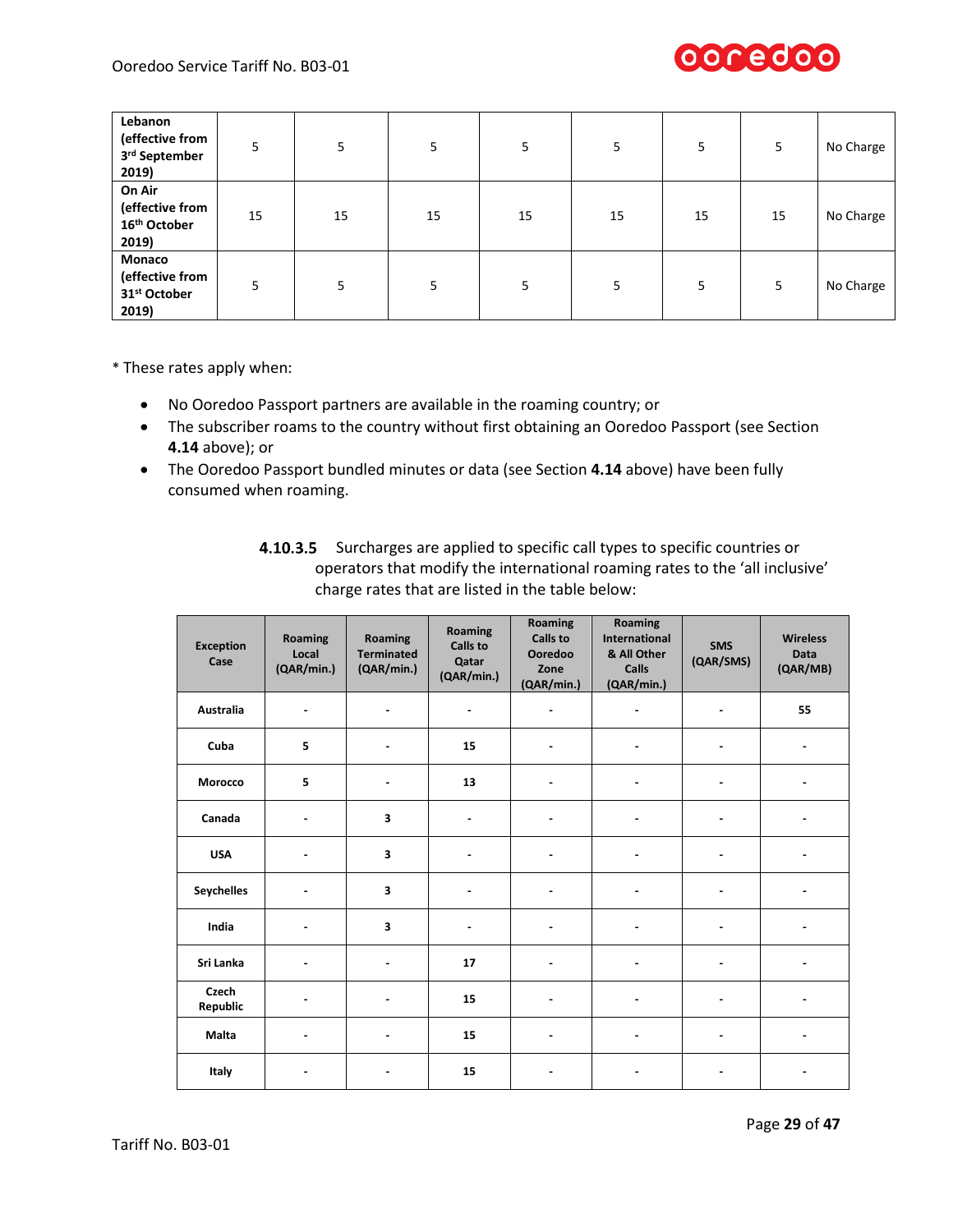

| Russia                 | $\blacksquare$               | $\overline{\phantom{a}}$ | 15             | $\overline{\phantom{a}}$ | $\,$ $\,$                | $\blacksquare$ |    |
|------------------------|------------------------------|--------------------------|----------------|--------------------------|--------------------------|----------------|----|
| Senegal                | ٠                            | $\blacksquare$           | $\blacksquare$ | $\overline{\phantom{0}}$ |                          | ٠              | 55 |
| Serbia &<br>Montenegro | $\blacksquare$               | $\blacksquare$           | 15             | $\overline{\phantom{0}}$ | $\,$                     | $\blacksquare$ |    |
| Switzerland            | $\qquad \qquad \blacksquare$ | $\blacksquare$           | 15             |                          |                          | ۰              |    |
| Tajikistan             | $\blacksquare$               | $\overline{\phantom{a}}$ |                | ۰                        | $\overline{\phantom{0}}$ | $\blacksquare$ | 55 |
| Uzbekistan             | $\blacksquare$               | $\overline{\phantom{0}}$ | 15             |                          |                          | $\,$           |    |

Effective from the 16<sup>th</sup> of May 2017, the roaming prices in the below table will be applicable

| <b>Exception</b><br>Case | Roaming<br>Local<br>(QAR/min.) | Roaming<br><b>Terminated</b><br>(QAR/min.) | Roaming<br><b>Calls to</b><br>Qatar<br>(QAR/min.) | Roaming<br><b>Calls to</b><br>Ooredoo<br>Zone<br>(QAR/min.) | Roaming<br><b>International</b><br>& All Other<br>Calls<br>(QAR/min.) | <b>SMS</b><br>(QAR/SMS) | <b>Wireless</b><br>Data<br>(QAR/MB) |
|--------------------------|--------------------------------|--------------------------------------------|---------------------------------------------------|-------------------------------------------------------------|-----------------------------------------------------------------------|-------------------------|-------------------------------------|
| Australia                | $\blacksquare$                 | $\blacksquare$                             | $\blacksquare$                                    | $\blacksquare$                                              | $\blacksquare$                                                        | ä,                      | 55                                  |
| Cuba                     | 5                              |                                            | 17                                                |                                                             |                                                                       | ä,                      |                                     |
| Morocco                  | 5                              |                                            | 17                                                |                                                             |                                                                       |                         |                                     |
| Canada                   | $\blacksquare$                 | $\overline{\mathbf{3}}$                    | $\blacksquare$                                    |                                                             |                                                                       | ä,                      |                                     |
| <b>USA</b>               | $\overline{\phantom{a}}$       | 3                                          | $\blacksquare$                                    |                                                             |                                                                       | ٠                       |                                     |
| <b>Seychelles</b>        | $\blacksquare$                 | 3                                          |                                                   |                                                             |                                                                       |                         |                                     |
| India                    |                                | 3                                          | $\blacksquare$                                    |                                                             |                                                                       |                         |                                     |
| Sri Lanka                | $\blacksquare$                 | $\overline{a}$                             | 17                                                |                                                             | $\blacksquare$                                                        | ä,                      |                                     |
| Czech<br>Republic        |                                |                                            | 17                                                |                                                             |                                                                       |                         |                                     |
| Malta                    |                                |                                            | 17                                                |                                                             |                                                                       |                         |                                     |
| Italy                    | $\blacksquare$                 |                                            | 17                                                |                                                             | $\blacksquare$                                                        | ä,                      |                                     |
| <b>Russia</b>            | $\overline{\phantom{a}}$       |                                            | 17                                                |                                                             |                                                                       | ٠                       |                                     |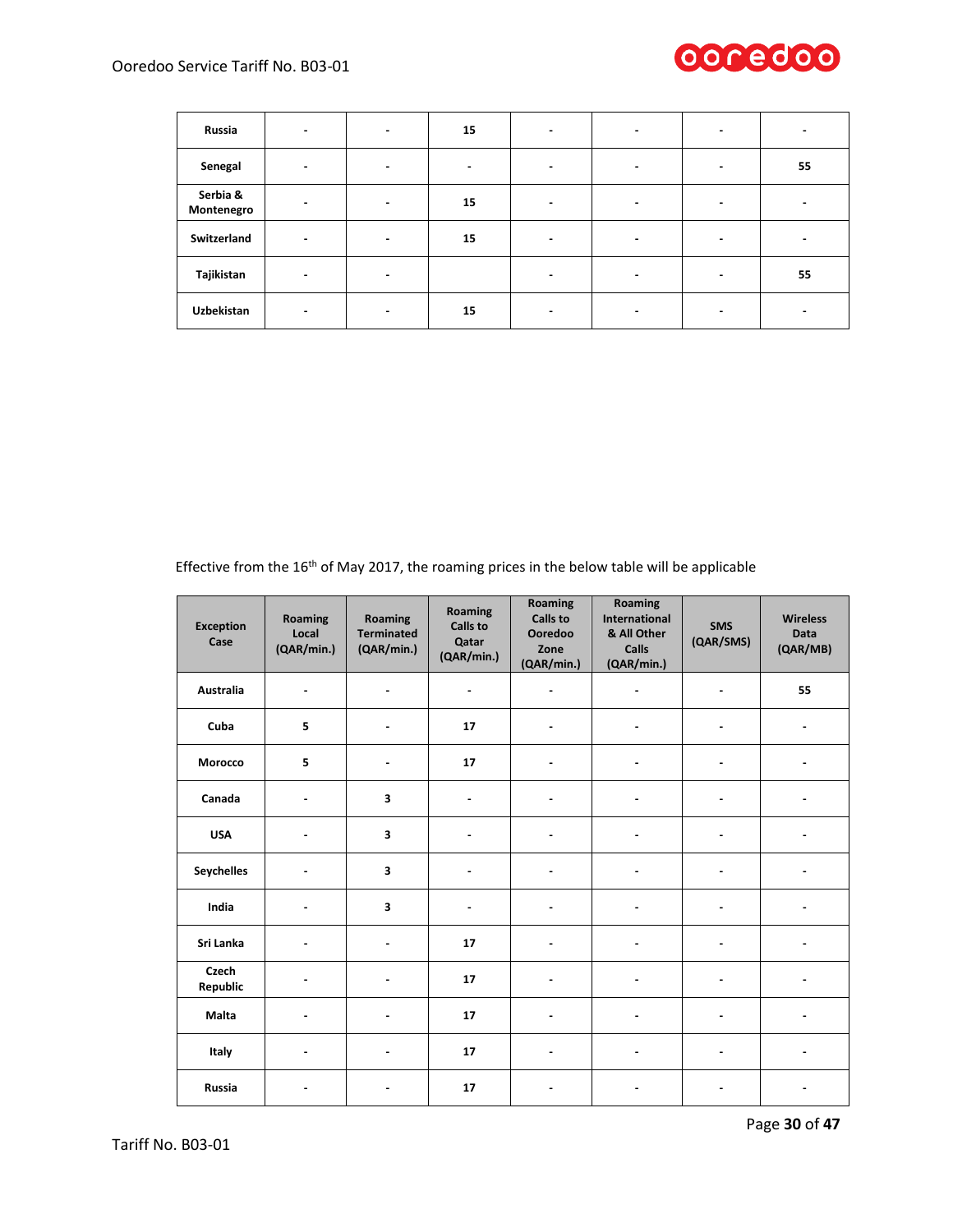

| Senegal                               | $\blacksquare$ | $\blacksquare$           | $\blacksquare$ | $\,$ | $\,$                     | $\blacksquare$           | 55 |
|---------------------------------------|----------------|--------------------------|----------------|------|--------------------------|--------------------------|----|
| Kazakhstan,<br>Serbia &<br>Montenegro | $\blacksquare$ | $\overline{\phantom{0}}$ | 17             |      | -                        | $\,$                     |    |
| Switzerland                           | $\blacksquare$ | $\overline{\phantom{0}}$ | 17             |      | -                        | $\overline{\phantom{0}}$ |    |
| Tajikistan                            | $\blacksquare$ | $\overline{\phantom{0}}$ |                |      |                          | $\blacksquare$           | 55 |
| Uzbekistan,<br>Macedonia,<br>Moldova  | $\blacksquare$ | $\overline{\phantom{0}}$ | 17             |      | $\overline{\phantom{0}}$ | -                        |    |

• Calls made to destinations which are other than 'local' or 'Qatar' will be charged at QAR17 per minute unless specifically noted. Ooredoo may implement surcharges to specific international calling routes while roaming on specific operators or within specific countries.

### **4.11 Optional International Roaming Packs**

- **4.11.1 Description:** Optional International Roaming Packs enable a subscriber to pre-pay for a bundle of roaming call minutes and/or data usage for specified destinations and networks.
- **4.11.2 Validity:** International Roaming Packs are valid for a period of one (1) month (30 calendar days).

### **4.11.3 Conditions**:

**4.11.3.1** International Roaming Pack credit may not be transferred to another user or carried over to subsequent months.

| <b>Region 1</b>    |                           |  |  |  |
|--------------------|---------------------------|--|--|--|
| Country            | <b>Network Partner</b>    |  |  |  |
| <b>France</b>      | <b>FRANCE TELECOM</b>     |  |  |  |
|                    | <b>SFR</b>                |  |  |  |
| Germany            | O <sub>2</sub>            |  |  |  |
|                    | <b>T-MOBILE</b>           |  |  |  |
| Italy              | <b>WIND</b>               |  |  |  |
| Spain              | <b>FRANCE TELECOM</b>     |  |  |  |
|                    | <b>TELEFONICA MOVILES</b> |  |  |  |
| <b>Switzerland</b> | Swisscom                  |  |  |  |
|                    | Orange                    |  |  |  |
| UK                 | T-Mobile                  |  |  |  |
|                    | O <sub>2</sub>            |  |  |  |
| <b>USA</b>         | <b>VODAFONE</b>           |  |  |  |
|                    | T-Mobile                  |  |  |  |

4.11.3.2 The list of roaming countries and network partners for International Roaming Packs are listed below: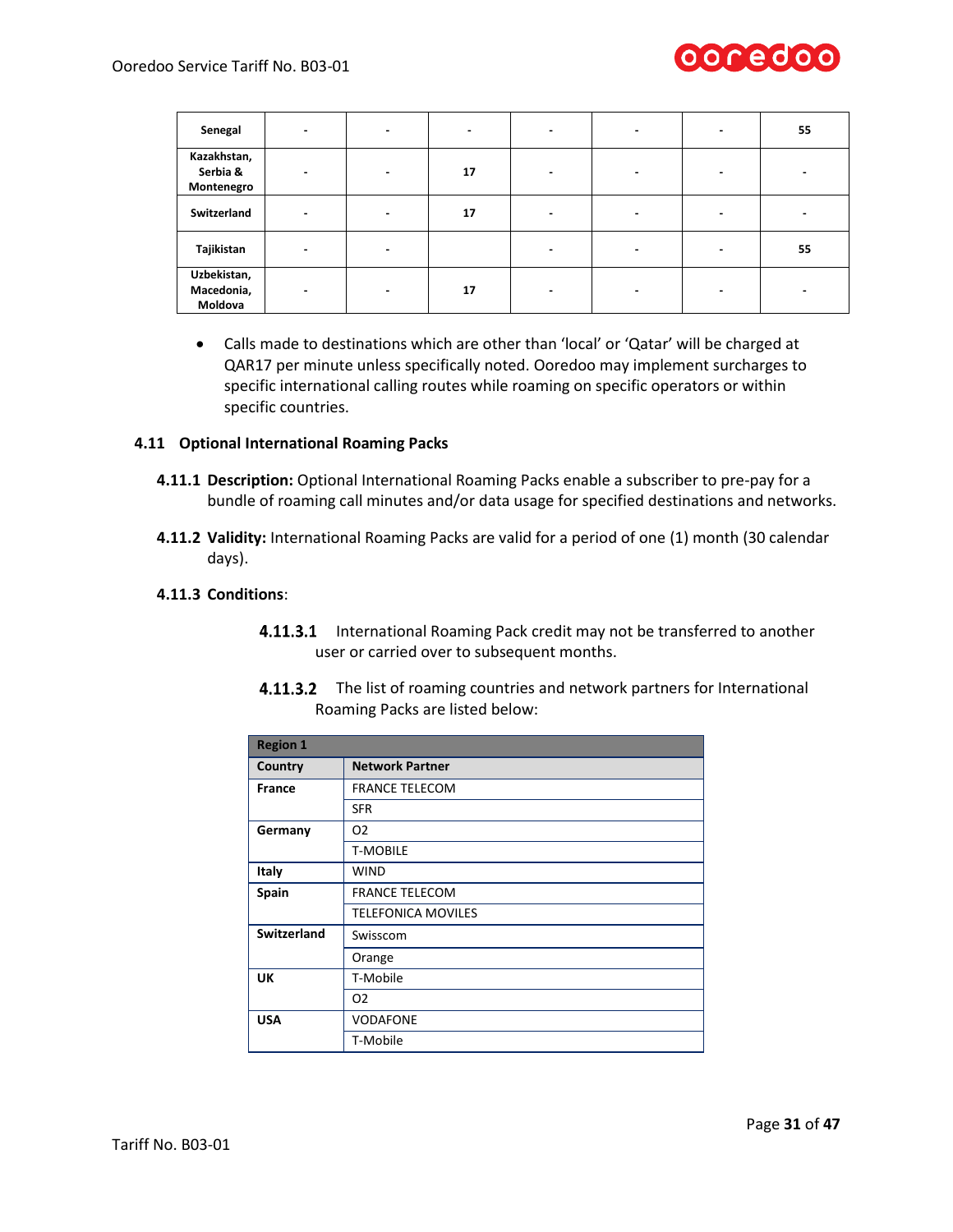

- **4.11.3.3** Roaming is offered by Ooredoo's international roaming partners. Ooredoo is not responsible for quality of service or coverage made available to Users while Roaming.
- **4.11.3.4** While roaming, service is only available in areas that are covered by Ooredoo roaming partners. Ooredoo is not responsible for those networks and some services may not be available while roaming. Therefore, Ooredoo does not make any representations regarding the quality of service or reliability experienced by Users while Roaming.
- 4.11.3.5 The subscriber will continue to be charged the applicable monthly fee for the relevant international roaming pack until their selection is revoked, upgraded or downgraded.
- **4.11.3.6** The monthly billing cycle for the international roaming packs is independent of any other monthly billing cycle which may apply in respect of a subscriber.
- **4.11.3.7** The Subscriber may subscribe or cancel their subscription to international roaming packs at any time via the usual Ooredoo subscription channels including SMS short code service, Ooredoo shops or by calling the Ooredoo call centre.
- **4.11.3.8** In the event a Subscriber cancels the subscription within 24 hours, without using the service, the Subscriber will be refunded the full amount of the subscription.
- **4.11.3.9** In the event a Subscriber cancels the Subscription after 24 hours or after the Subscriber has commenced using the International Roaming pack, the
	- 4.11.3.10 Subscriber will be charged the full amount of the Subscription.
- **4.11.4 Charging:** International Roaming Packs are charged at the rates set out below:

| <b>Pack Type</b>       | <b>Monthly fee (QR)</b> | <b>Allowance</b>              | <b>Excess rate</b>        |
|------------------------|-------------------------|-------------------------------|---------------------------|
| <b>Calling Package</b> | 200                     | 100 minutes (cumulative of    | Standard roaming rate per |
| <b>Region 1</b>        |                         | local calls, calls to Qatar & | call type                 |
|                        |                         | received call minutes.)       |                           |

### **4.12 Data Services**

### **4.12.1 Mobile Internet**:

**Description**: This service feature allows Users to browse the Internet and WAP sites using their Mobile Device.

# **Conditions:**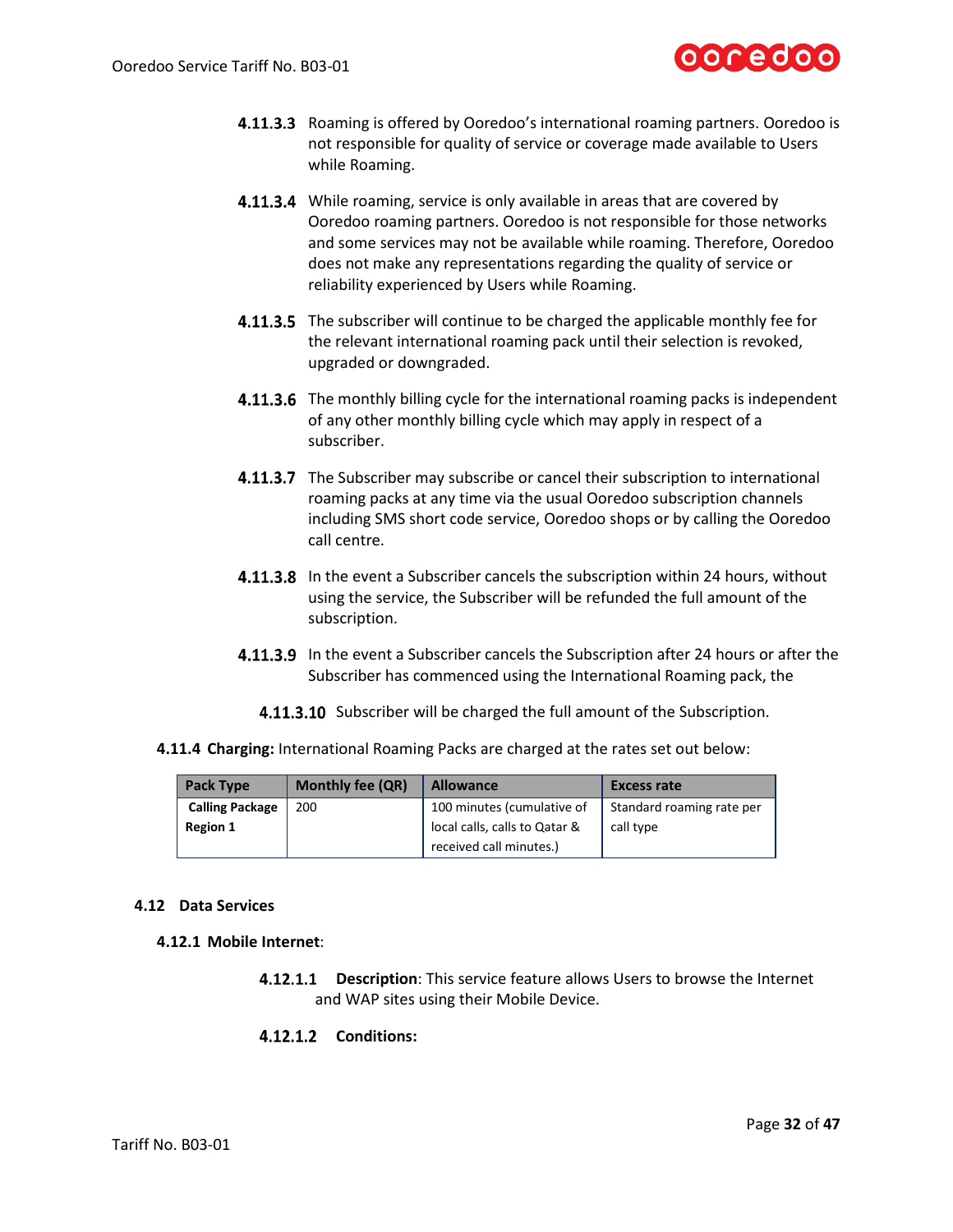

- **4.12.1.2.1** The service feature is available only when a data-enabled Mobile Device is within the covered service area. An updated 3G network coverage map can be found at [http://www.Ooredoo.com.qa/documents/Coverage-map.pdf](http://www.qtel.com.qa/documents/Coverage-map.pdf).
- **4.12.1.2.2** Certain factors may interfere with actual service quality and availability and connection may be interrupted, dropped, refused or limited.
- **4.12.1.2.3**Ooredoo will not be liable for any service limits due to these conditions that may arise from time to time, subject to its statutory and licence obligations and requirements.
- **4.12.1.2.4** The Unlimited Service plan is offered for "reasonable" use only. Excessive use of the service beyond that which in Ooredoo's reasonable discretion, is used for normal consumer service and which, as a result has the potential to negatively impact the quality of service available to other Ooredoo subscribers, may result in the suspension, speed throttling, traffic shaping or termination of the service.

# **4.12.1.3** Conditions:

- **4.12.1.3.1** Subscribers to these packs will not have any more out of bundle charges when they consumed the data allowance within these packs.
- **4.12.1.3.2**Once reaching the data allowance, subscribers can still use internet data. However, the data speed will be reduced to the level of up to 64 Kbps.
- **4.12.1.3.3** Subscribers can restore the speed by purchasing the speed boosters **(4.2.3.11)**, top up with Data Scratch Card or wait until the next bill cycle.

### **4.12.2 International data roaming:**

**4.12.2.1 Description:** International mobile internet allows Users to enjoy access to mobile internet services while roaming.

### **Conditions**:

- **4.12.2.2.1** Roaming is offered by Ooredoo's international roaming partners. Ooredoo is not responsible for quality of service or coverage made available to Users while Roaming.
- **4.12.2.2.2** Roaming coverage may change without notice. Ooredoo is not responsible for those networks and services that are not available while roaming and does not make any representations regarding the quality of service while roaming.

# **Charging**:

**4.12.2.3.1** Roaming data usage will not be deducted from any allowance or bundle that a Subscriber may have active on their service. All Roaming data usage charges are set out below: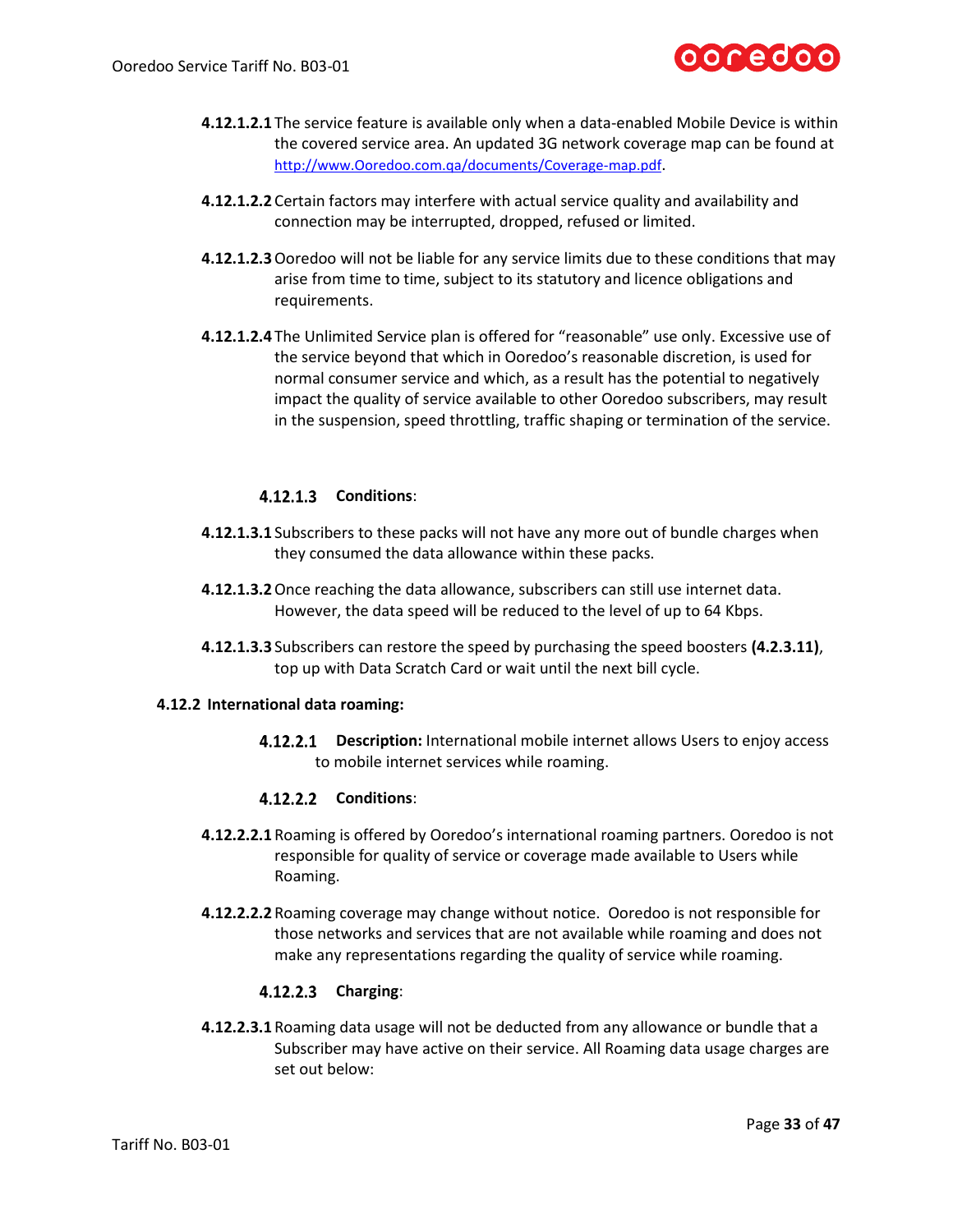

| Zone                                    | Zone Charge per MB<br>(QAR) |
|-----------------------------------------|-----------------------------|
| GCC                                     | 15                          |
| <b>M.E.N.A.</b>                         | 55                          |
| <b>Europe</b>                           | 55                          |
| <b>Americas</b>                         | 55                          |
| Asia & Oceania                          | 55                          |
| Africa & 'Rest of the<br>World'         | 55                          |
| Satellite, Thuraya &<br>'Special Cases' | 75                          |

**4.12.2.3.2** Surcharges are applied in specific countries or operators that modify the retail tariff to those listed in the table below:

| <b>Exception Case</b> | Zone Charge per MB<br>(QAR) |
|-----------------------|-----------------------------|
| Australia             | 80                          |
| Tajikistan            | 80                          |
| Senegal               | 80                          |

**4.12.2.3.3** Roaming data services may not be available in some countries. Customers should always refer to the Ooredoo website for the most up to date listing of GPRS and 3G roaming-enabled networks.

### **4.13 Messaging**

### **4.13.1 Short Message Service (SMS)**

- **4.13.1.1 Description:** A service feature that allows the User to send a text message to another handset (also referred to as text messaging).
- **Charging:** SMS messages are charged on a per message basis as set out below:

<span id="page-33-0"></span>

| <b>Service</b>                                            | <b>Charges (QAR)/</b><br>message |              |
|-----------------------------------------------------------|----------------------------------|--------------|
|                                                           | Peak                             | Off-<br>peak |
| SMS to Ooredoo mobile                                     | 0.30                             | 0.20         |
| SMS to other mobile                                       | 0.40                             | 0.40         |
| SMS short code access (24xx, 25xx, 28xx, 29xx, 2730-2759) | $0 - 100$                        |              |
| MMS to Ooredoo or other mobile - picture                  | 0.90                             | 0.90         |
| MMS to Ooredoo or other mobile – video                    | 1.20                             | 1.20         |
| <b>International SMS</b>                                  | 0.60                             | 0.60         |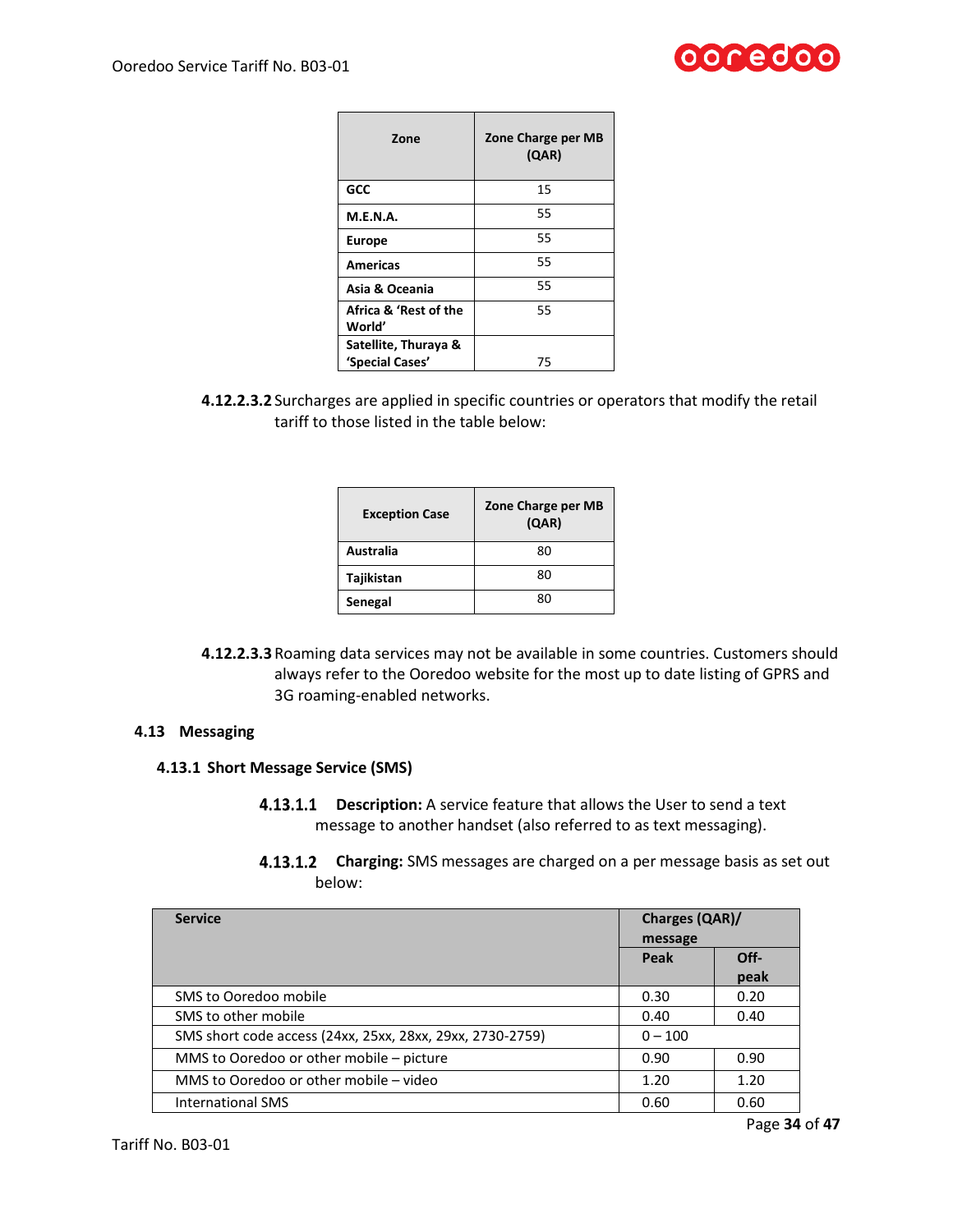

| SMS to 'In flight' mobiles (via Access code 88299) | 5.00 | 5.00 |
|----------------------------------------------------|------|------|
| International MMS - picture                        | 1.35 | 1.35 |
| International MMS - video                          | 1.80 | 1.80 |

# **4.13.2 Multimedia Messaging (MMS)**

- **4.13.2.1 Description**: A service feature that allows the User to send and receive messages containing text and/or pictures audio and video.
- **Charging**: MMS service is charged on a per-message basis as set out in paragraph [4.13.1.2.](#page-33-0)

#### **4.14 Optional Features**:

**4.14.1** Upon request, and subject to credit requirements, Ooredoo will provide optional features at the charges set out below:

| <b>Service</b>                  |      | Set-Up Fee<br>(QAR) | <b>Monthly</b><br>Fee (QAR) | <b>Usage Fee (QAR)</b>          |
|---------------------------------|------|---------------------|-----------------------------|---------------------------------|
| Call Forward                    |      | No charge           | No charge                   | Per applicable calling<br>rate. |
| Call Waiting                    |      | No charge           | No charge                   | No charge                       |
| <b>Call Barring</b>             |      | No charge           | 15                          | No charge                       |
| Calling Line Identification     |      | No charge           | No charge                   | No charge                       |
| <b>Conference Calling</b>       |      | No charge           | No charge                   | Per applicable calling<br>rate. |
| <b>Missed Call Alerts</b>       |      | No charge           | No charge                   | No charge                       |
| Mobile Email                    |      | 50                  | 50                          | No charge                       |
| GSM Data/Fax                    |      | 50                  | 15                          | Per applicable calling<br>rate. |
| Muzdawaj -new Subscribers       |      | 350                 | 15                          | Per applicable calling          |
| (two SIM cards)                 |      |                     |                             | rate.                           |
| Muzdawaj - existing Subscribers |      | 200                 | 15                          | Per applicable calling          |
| (one additional SIM card)       |      |                     |                             | rate.                           |
| Number Change                   |      | 50                  | No charge                   | No charge                       |
| Local Video Calling             | Peak | No charge           | No charge                   | 0.45/min                        |
| to Ooredoo mobiles              | Off- | No charge           | No charge                   | 0.40/min                        |
|                                 | Peak |                     |                             |                                 |
| Local Video Calling             | Peak | No charge           | No charge                   | 0.65/min                        |
| to OLO mobiles                  | Off- | No charge           | No charge                   | 0.65/min                        |
| Peak                            |      |                     |                             |                                 |
| SIM Cam                         |      | 100                 | 30                          | n/a                             |
| Credit Transfer to prepaid      |      | n/a                 | n/a                         | 1.00 per transfer (Min          |
| account                         |      |                     |                             | QAR10)                          |

# **4.15 Easy-to-Remember Numbers:**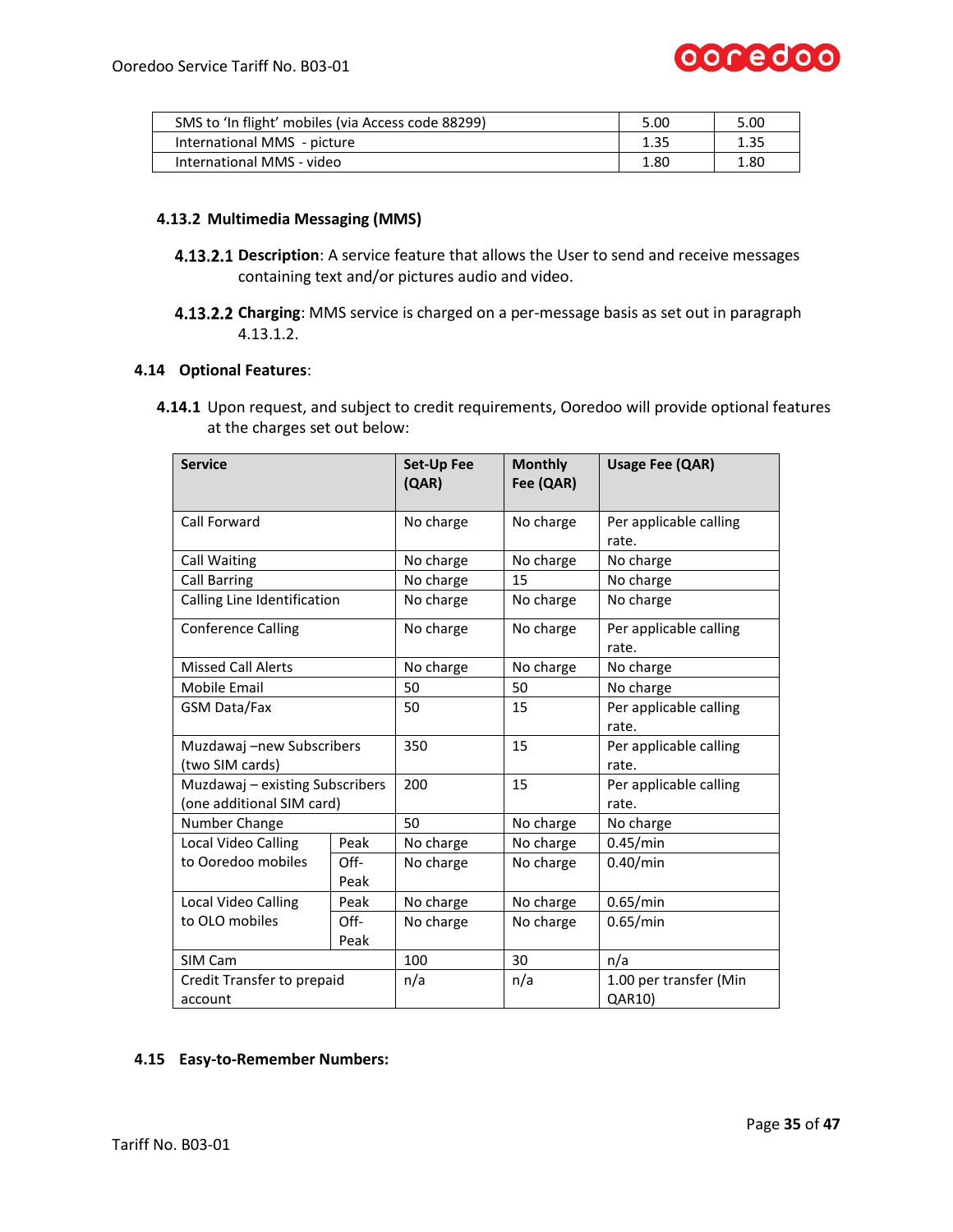

- **4.15.1 Description**: Easy-to-Remember numbers are special desirable numbers classified in five categories according to the number of consecutive identical digits and other factors.
- **4.15.2 Examples**: The table below provides examples of the types of number patterns that are classified in each category. Due to the large number of permutations available, an exhaustive list is not shown.

| <b>Platinum</b> | Gold           | <b>Silver</b>  | <b>Bronze</b>  | <b>Mercury</b> |
|-----------------|----------------|----------------|----------------|----------------|
| <b>XXXXXXX</b>  | <b>XYYYYYX</b> | <b>XYYYXYY</b> | <b>XYZZZYX</b> | XYZZYXX        |
|                 | <b>XYYYYXX</b> | <b>XYYYXXX</b> | <b>XYZZZXY</b> | <b>XYZZXYZ</b> |
|                 | <b>XXYYYYY</b> | <b>XYXYXXX</b> | XYZYZYZ        | XYZYXYZ        |
|                 | <b>XXYYYYX</b> | <b>XYXXYXX</b> | <b>XYYZZXX</b> | XYZXYZZ        |

- **4.15.3 Regulation**: Easy-to-Remember numbers remain under the administrative jurisdiction of CRA, which may require surrender or reassignment of certain telephone numbers at any time. In no case does Ooredoo guarantee the right to use any easy to remember number for more than one year following the date of assignment.
- **4.15.4 Charging:** Subscribers may request assignment of special numbers at the following rates:

| <b>Number Classification</b> | Applicable one-time<br>charge (QAR) |
|------------------------------|-------------------------------------|
| Royal                        | 1,000,000                           |
| Diamond plus (with "0"s)     | 500,000                             |
| Diamond plus                 | 300,000                             |
| Diamond (with "0"s)          | 200,000                             |
| Diamond                      | 150,000                             |
| Platinum Plus (with "0"s)    | 50,000                              |
| <b>Platinum Plus</b>         | 40,000                              |
| Platinum (with "0"s)         | 35,000                              |
| Platinum                     | 25,000                              |
| Gold Plus (with "0"s)        | 20,000                              |
| <b>Gold Plus</b>             | 15,000                              |
| Gold (with "0"s)             | 13,000                              |
| Gold                         | 10,000                              |
| Silver Plus (with "0"s)      | 7,500                               |
| <b>Silver Plus</b>           | 6,000                               |
| Silver (with "0"s)           | 5,500                               |
| Silver                       | 4,500                               |
| Bronze (with "0"s)           | 4,000                               |
| <b>Bronze</b>                | 3,000                               |
| Pearl (with "0"s)            | 2,500                               |
| Pearl                        | 1,500                               |
| Mercury (with "0"s)          | 1,000                               |
| Mercury                      | 700                                 |
| Cooper (with "0"s)           | 500                                 |
| Cooper                       | 300                                 |
| 8 digit sequence             | 10,000                              |
| 7 digit sequence             | 3,000                               |
| 6 digit sequence             | 1,500                               |
| Descending                   | 300                                 |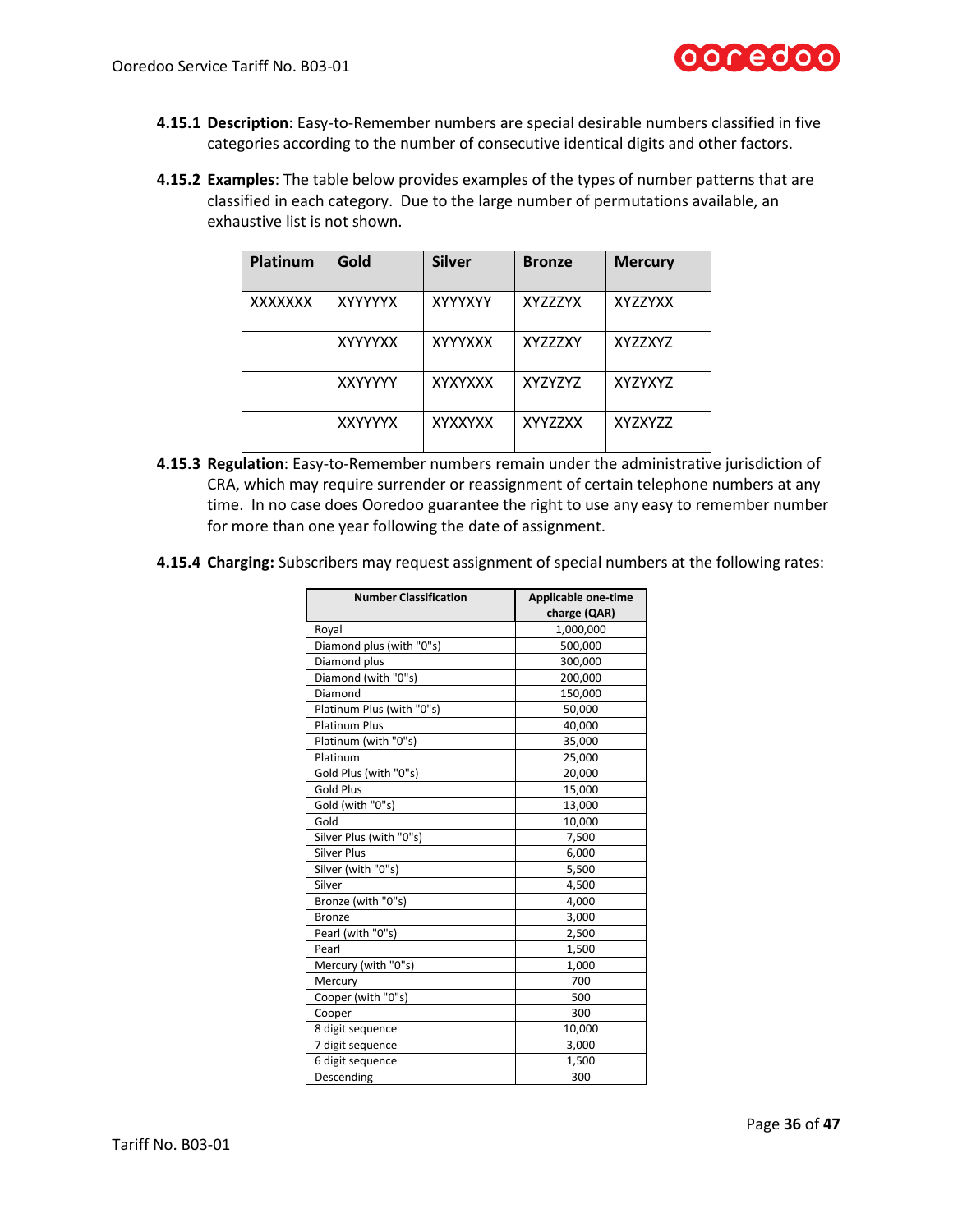

**4.15.5** Self-selected numbers: QAR 200 (based on availability).

### **4.16 BlackBerry™ Services:**

- **4.16.1 Description**: A service that supports use of email account and personal information management on BlackBerry Mobile Devices.
- **4.16.2 Conditions:** Ooredoo will provide 2 service types:
	- 4.16.2.1 BES: BlackBerry Enterprise Service for business customers
	- 4.16.2.2 BIS: BlackBerry Internet Service provides access to Internet to individual users using Blackberry devices.
	- **4.16.2.3** The Subscriber is responsible for obtaining and maintaining all server hardware, software and communications equipment.
	- 4.16.2.4 The Subscriber maintains responsibility to terminate the Blackberry subscription of individual users as termination is not automatic in the case of number change or service termination by a particular User
	- 4.16.2.5 BlackBerry BES subscription is subject to a fair-usage policy with a limit of 10MB per user per month for BlackBerry data traffic. Data traffic that exceeds the limit can and may be billed by Ooredoo
- **4.16.3 Charging:** Blackberry Services (BlackBerry BIS & BES) is charged as per the rates set out below:

| <b>Tariff Plan</b>          | <b>Monthly Charge</b> | <b>Bundle Limit (MB)</b>                            | <b>Out of Bundle Cost</b>                                    |
|-----------------------------|-----------------------|-----------------------------------------------------|--------------------------------------------------------------|
| BlackBerry 1GB              | <b>QAR 60</b>         | 1000                                                | QAR 0.1/MB                                                   |
| BlackBerry 3GB              | <b>QAR 80</b>         | 3000                                                | QAR 0.1/MB                                                   |
| BlackBerry 6GB              | <b>QAR 100</b>        | 6000                                                | QAR 0.1/MB                                                   |
| <b>BlackBerry Unlimited</b> | <b>QAR 500</b>        | N/A                                                 | N/A                                                          |
| BlackBerry Global (BIS)*    | <b>QAR 275</b>        | 1GB Local data<br>1GB roaming (Email &<br>BBM) data | Local $-$ QAR 0.1/MB<br>Roaming $-$ as per the roaming rates |

\*BlackBerry Global BIS will no longer be offered to new customers from the 28<sup>th</sup> of January, 2015.

BlackBerry BES only tariffs/fees: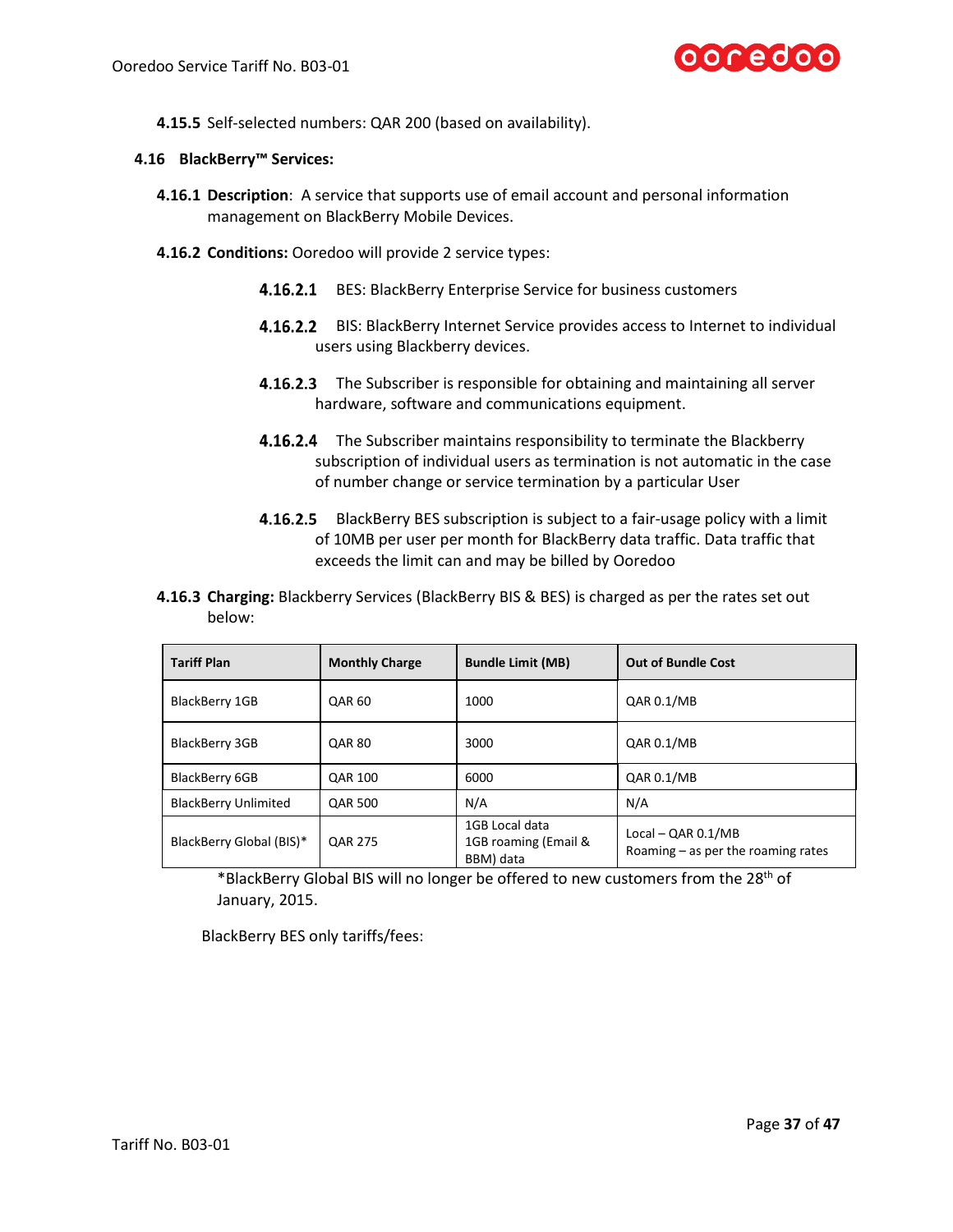

|                                       | <b>BlackBerry Enterprise</b><br><b>Edition BES Full: (QAR)</b> | <b>BlackBerry BES</b><br>Express: (QAR) | <b>BlackBerry Global</b><br><b>Package BES</b> |
|---------------------------------------|----------------------------------------------------------------|-----------------------------------------|------------------------------------------------|
| Registration Fee (one-off)            | 12,000                                                         |                                         |                                                |
| Installation Fee (one-off)            | 3.000                                                          | 3,000                                   |                                                |
| Registration Fee per user (one-off)   | 450                                                            |                                         |                                                |
| <b>Enterprise Service Monthly Fee</b> | 1,000                                                          | 500                                     |                                                |
| Monthly Fee per user of BlackBerry    | 500                                                            | 500                                     | 500                                            |
| Enterprise Service*                   |                                                                |                                         |                                                |
| Upgrade Fee from SBE to BEE           | n/a                                                            | 10,200                                  |                                                |

\*BlackBerry Global BES will no longer be offered to new customers from the 28<sup>th</sup> of January, 2015

### **4.17 Mobile Email Corporate Edition**:

**4.17.1 Description**: The Mobile Email Service allows a Subscriber to provide multiple Users with access to corporate emails and other information using a Mobile Device.

#### **4.17.2 Conditions:**

- **4.17.2.1** The Subscriber maintains responsibility for modification or termination of the Mobile Email Service in the event of a number change or service termination by a particular user.
- **4.17.2.2** Additional terms and conditions may apply for configuration of software for access to enterprise email systems per the end user license agreement, which is provided to the Subscriber.
- **4.17.3 Charges:** Mobile Email Corporate edition service charge rates are set out below:

| <b>Applicable Service</b>           | <b>Rate QAR</b>                                                       |
|-------------------------------------|-----------------------------------------------------------------------|
| One-off corporate registration fees | 3,000                                                                 |
| One-off registration per user       | 30                                                                    |
| Monthly fee per user                | 100                                                                   |
| GPRS Traffic per user               | Included                                                              |
| Roaming data charges                | As per section Error! Reference source n<br>ot found. of this tariff. |

#### **4.18 Wireless Corporate Data Access Service**:

- **4.18.1 Description**: The Wireless Corporate Data Access Service (WCDAS) is a data-only service used to securely connect Mobile Devices through a wireless virtual private network (VPN), utilising end-to end VPN security.
- **4.18.2 Validity**: Minimum service period of 3 months.

### **4.18.3 Conditions**:

**4.18.3.1** The Subscriber is responsible for obtaining and maintaining all server hardware, software and communications equipment needed to utilise the WCDAS.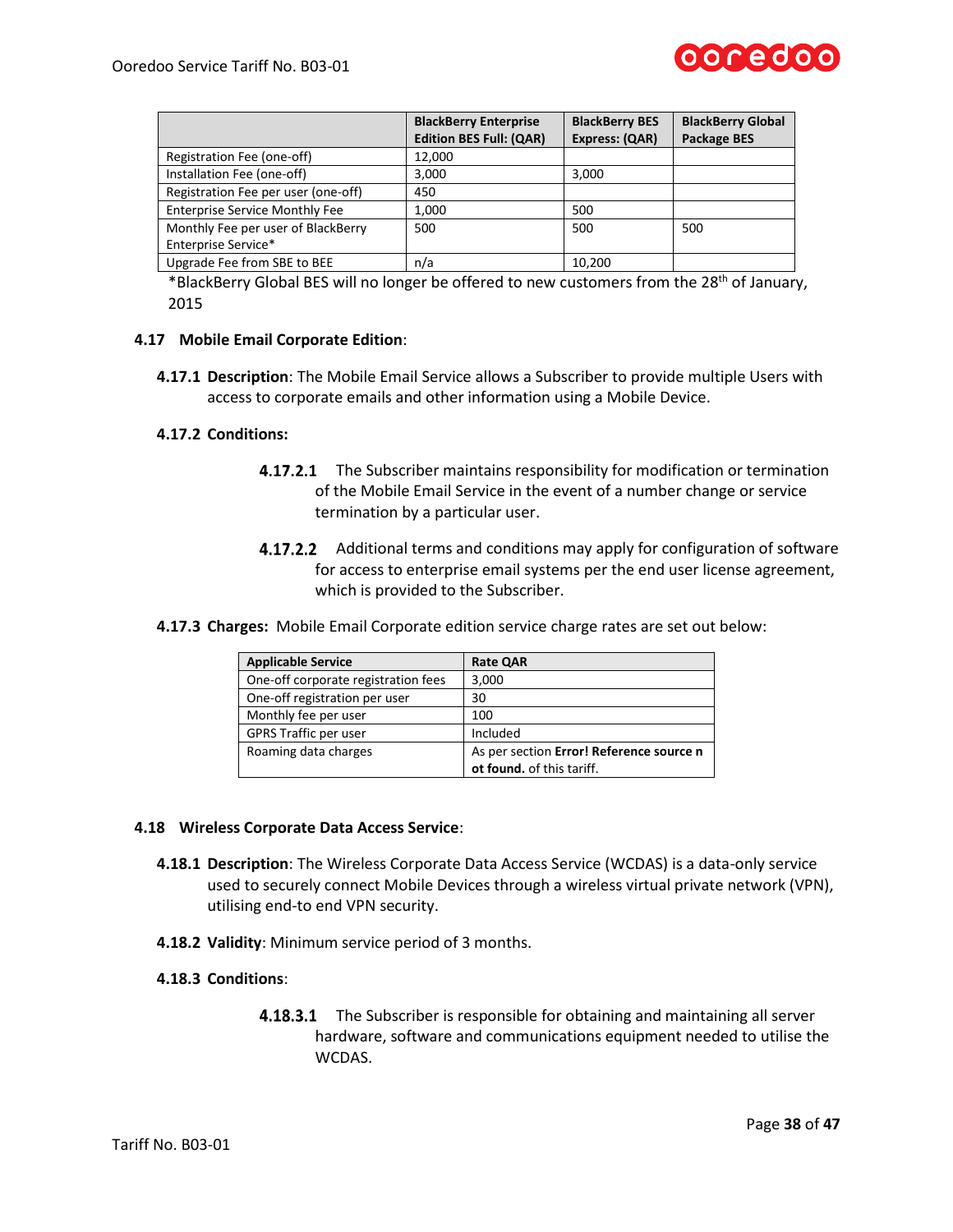

- 4.18.3.2 Ooredoo will configure a Subscriber's local area network equipment and perform other installations required to utilise the WCDAS.
- 4.18.3.3 The WCDAS requires subscription to Ooredoo IP VPN service.
- **4.18.3.4** All users included in a WCDAS subscription must have a valid Ooredoo mobile subscription.
- **4.18.4** Charging: Wireless Corporate Data Access charge rates are outlined below:

|          | Data transfer usage<br>included per month | <b>Monthly fee QAR</b> | Usage fee for usage in<br>excess of included<br>monthly usage level QAR |
|----------|-------------------------------------------|------------------------|-------------------------------------------------------------------------|
| Option 1 | 500 MB                                    | 2.500                  | 4/MB                                                                    |
| Option 2 | 1 GB                                      | 4.000                  | 4/MB                                                                    |
| Option 3 | 5 GB                                      | 8.000                  | 4/MB                                                                    |
| Option 4 | 10 GB                                     | 10.000                 | 4/MB                                                                    |

4.18.4.1 Connection Fees /Installation charge: QAR 5,000

### **4.19 Mobile Money – International Transfer, Top-Up offer**

- **4.19.1 Description:** Any Hala Mobile Money Payroll customer making an international remittance transaction of more than QR 100 will get a data bonus, detailed below. This benefit is over and above standard credit and bonus local minutes.
- **4.19.2 Charging**: None.
- **4.19.3 Conditions**: International remittance transaction

| <b>Remittance slab</b> |
|------------------------|
| 1-100                  |
| 101-500                |
| 501-1000               |
| 1001-2000              |
| 2001-4000              |
| 4001-10000             |

- **4.19.4** Mobile Money Terms and Conditions Applies.
- **4.19.5** General Terms and Conditions Applies.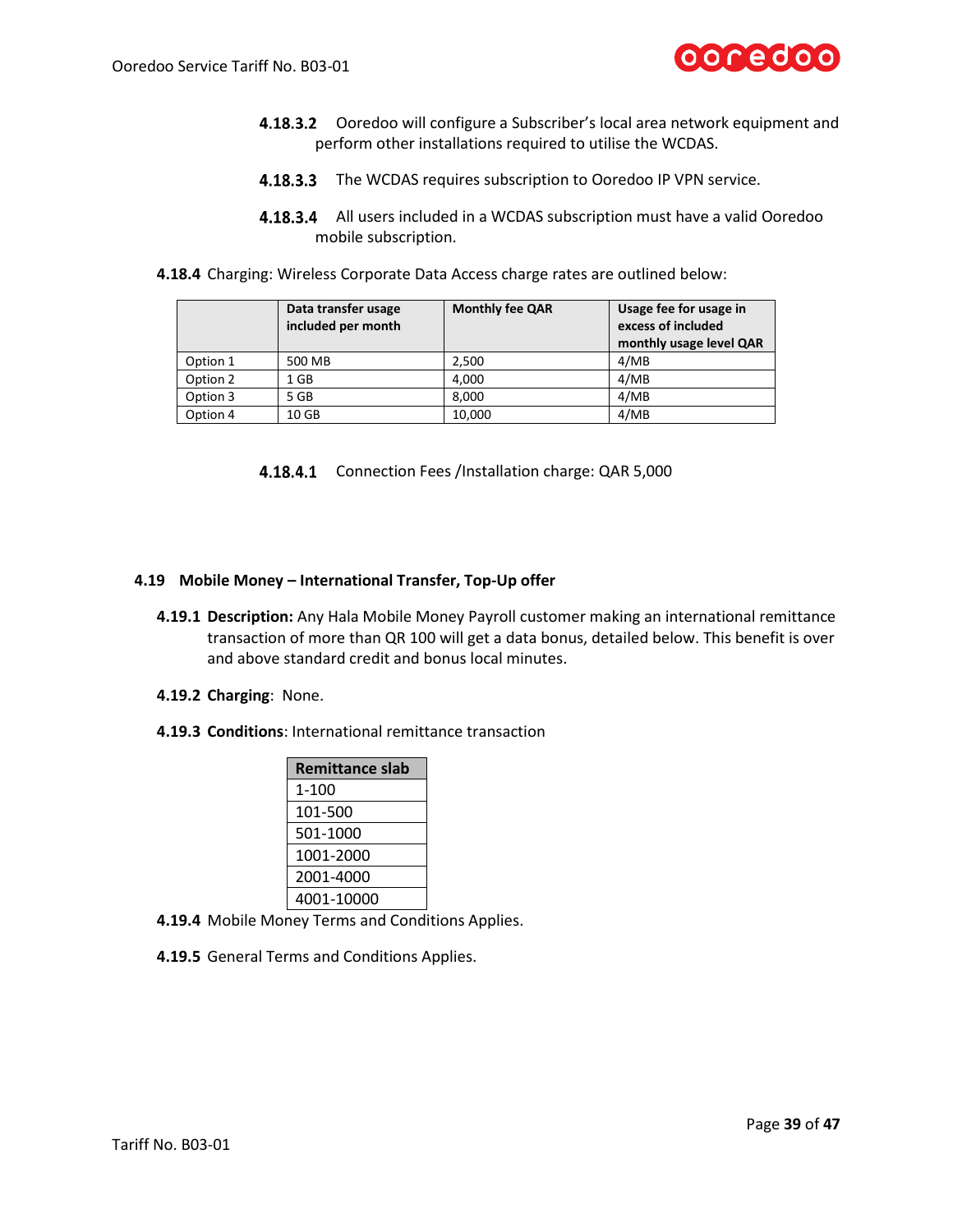

### **4.20 Discount framework for Aamali Mobile Packs**

**4.20.1 Description:** Business customers who are subscribed to Ooredoo's Business mobile Aamali Packs are eligible for the following discount framework:

| Qualifying criteria - number of lines | Discount Percentage on total bill (%) |
|---------------------------------------|---------------------------------------|
| $50 - 299$                            | 20%                                   |
| $300 - 599$                           | 36%                                   |
| 600 +                                 | 48.8%                                 |

### **4.20.2 Conditions:**

- **4.20.2.1** The discount only applies to revenues generated from subscriptions to Aamali packs 2.0 (section 4.7.1 of this document). The minimum subscribed plan counted for the discount eligibility is Aamali 90 and above. Discount only applies for the monthly fees charged for subscriptions to Aamali 90 and higher packs
- **4.20.2.2** For the avoidance of doubt, the threshold of the Total Number of Qualifying Aamali Mobile Lines must be met within the specified month in order to obtain the applicable discount for that month.
- 4.20.2.3 Minimum commitment period of 12-months applies to the above offer.
- **4.20.2.4** In case of early termination, the customer will be liable to pay the total value of the discounts availed during the service period.
- 4.20.2.5 This offer is opt-in.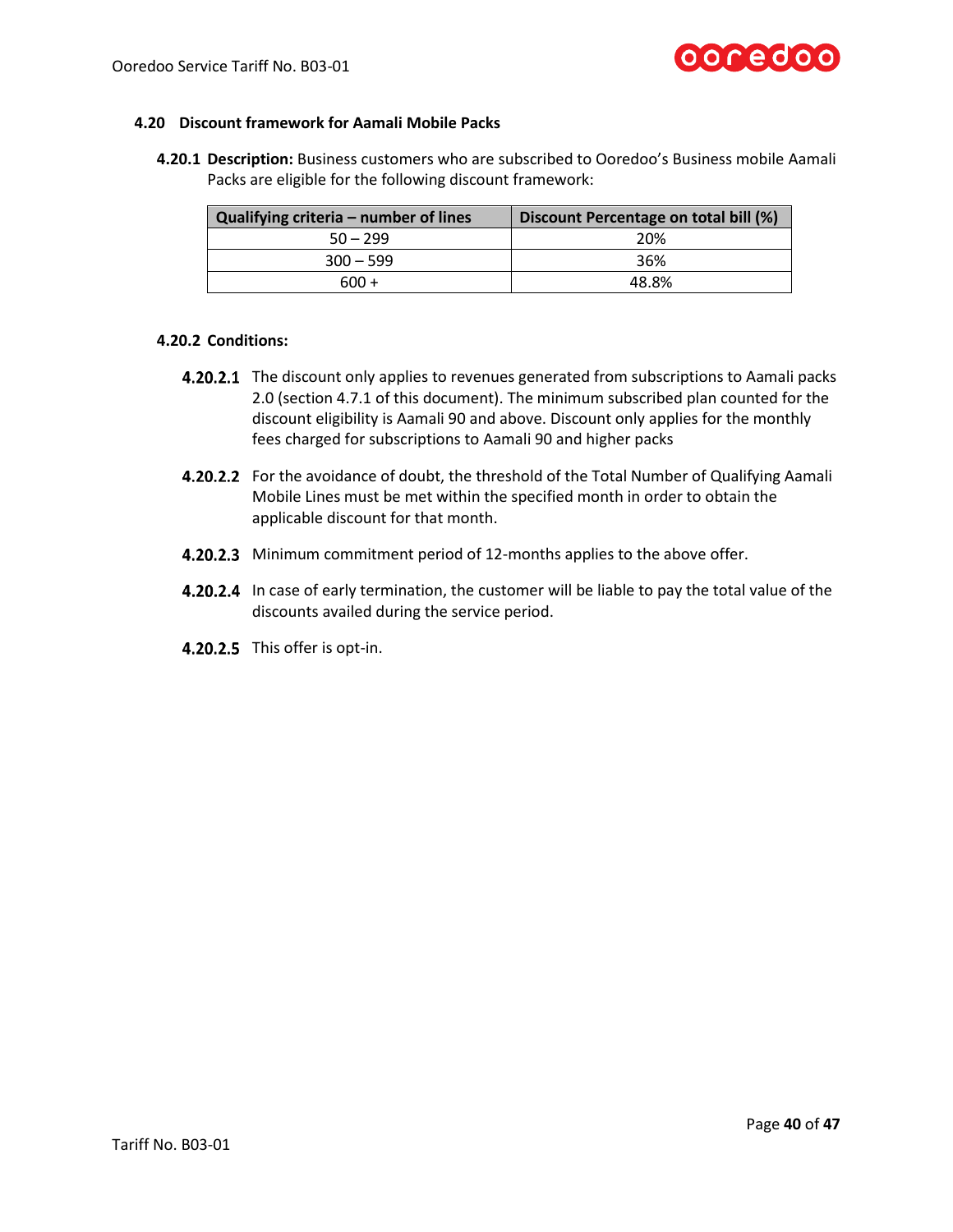

### **5. Service Provider obligations**

**5.1 Commencement of Service**: The relevant Business Mobile Service shall commence from the service connection date.

### **5.2 Service Availability and Limits:**

- **5.2.1** Certain factors, such as network changes, traffic volume, transmission limits, service outages, technical limitations, signal strength, customer device, terrain, structures, weather, or other conditions that may arise from time to time, may interfere with actual service quality and availability. Calls may be interrupted, dropped, refused or limited. Ooredoo will not be liable for any service limits due to these conditions that may arise from time to time, subject to Ooredoo's statutory and licence obligations and requirements.
- **5.2.2** The service is only available when the User's Mobile Device is within a mobile coverage area.
- **5.2.3** While roaming, the service is only available in areas that are covered by Ooredoo roaming partners. Ooredoo is not responsible for those networks and some services may not be available while roaming. Ooredoo does not make any representations regarding the quality of service or reliability experienced by Users while Roaming.
- **5.2.4** Ooredoo May offer up to 20% discount on the products or services from time to time on the permanent or promotional basis as per the Article 3.9 of the Retail Tariff Instructions (RTI).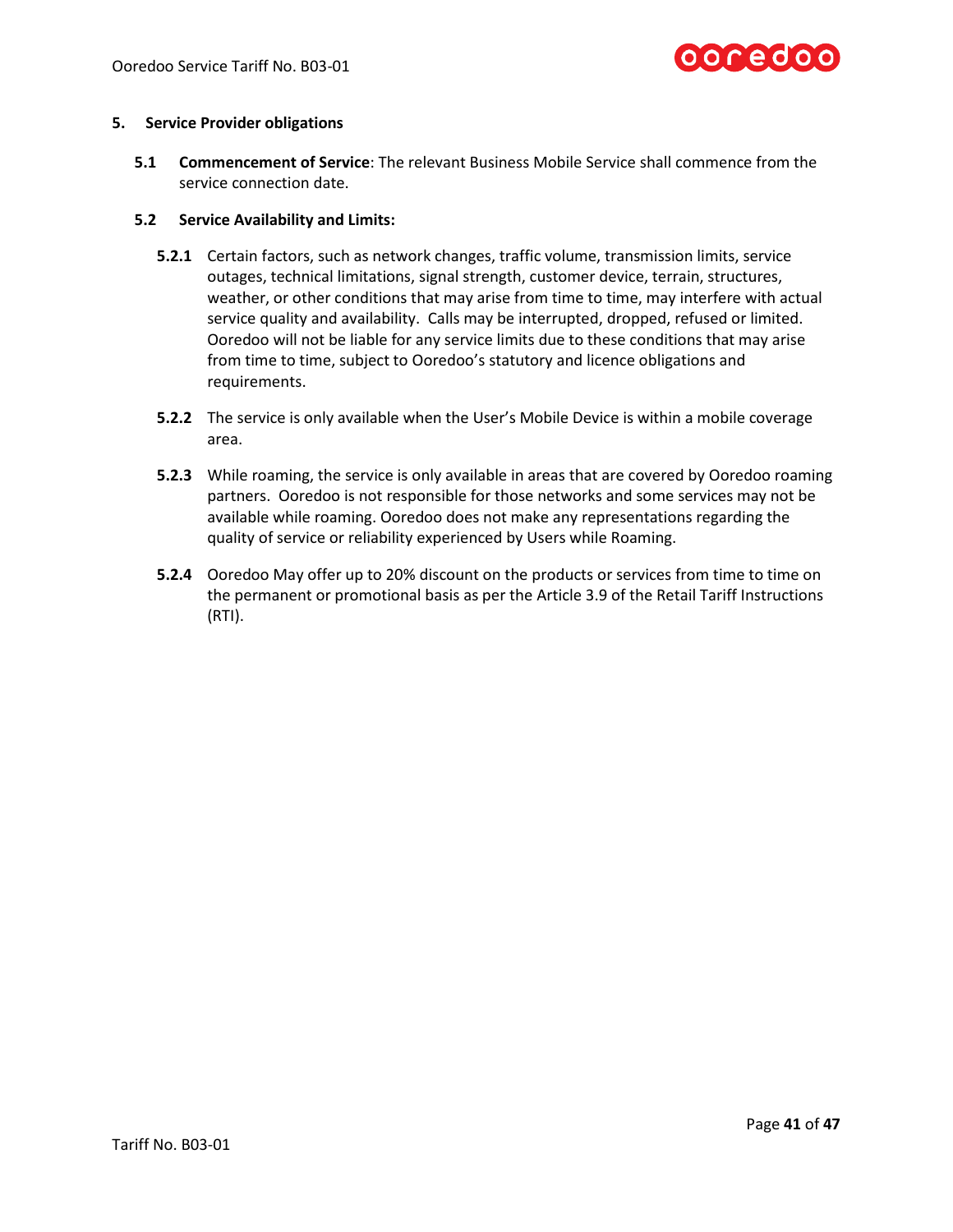

### **6. Customer obligations**

- **6.1 Equipment**: With the exception of the SIM Card, the subscriber may acquire the equipment that they intend to use to receive the service from Ooredoo from a third-party, provided that all equipment used to connect to Ooredoo's networks and facilities is in compliance with the technical standards and specifications described in the Ooredoo General Terms and Conditions.
- **6.2** The customer shall comply with any reasonable request by Ooredoo concerning the configuration of handsets, SIM cards and/or the use of the service. Ooredoo may require the subscriber to submit information reasonably related to the service, devices or SIM cards.
- **6.3 SIM Card**: It is the subscriber's responsibility to keep safe SIM cards that are provided to the subscriber. SIM Cards are easily damaged and should be handled with care. The subscriber must promptly notify Ooredoo if SIM cards are damaged. In the event of loss or theft of a customer SIM card, the subscriber must notify Ooredoo within forty-eight (48) hours of becoming aware of such loss or theft. The subscriber may be charged in the event of loss or theft for replacement of the SIM card.
- **6.4 Assignment of service**: The subscriber undertakes to use the service personally and for their private interest, and shall not transfer the service or assign it to a third party without obtaining Ooredoo's prior written consent.
- **6.5 Billing**: The customer must notify Ooredoo of a change of customer billing address within 14 days.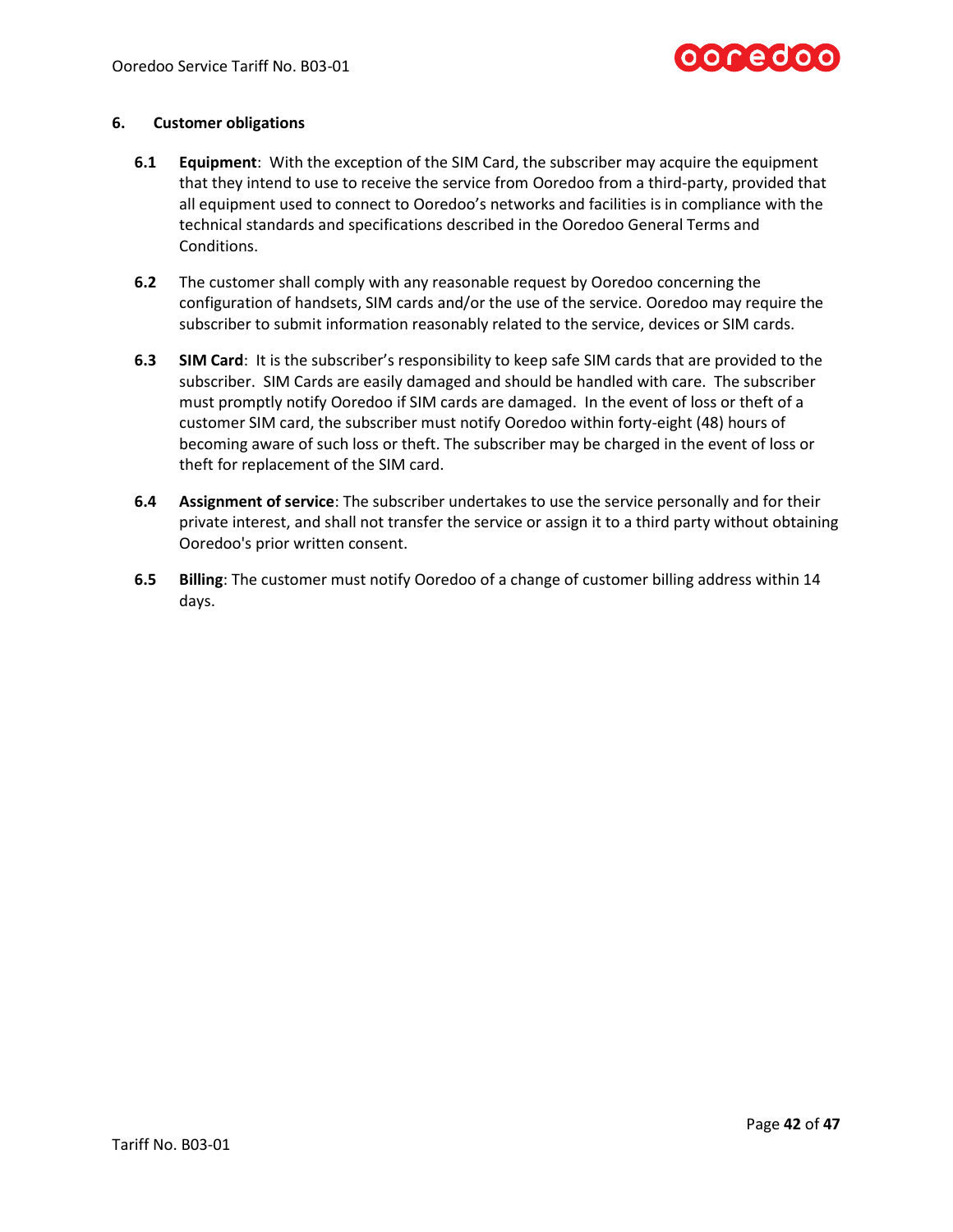

# **7. Mobile Number Portability**

- **7.1 Porting of mobile number away from Ooredoo**:
	- **7.1.1 Subscriber may port mobile number:** The Subscriber may port a mobile number allocated to the Subscriber by Ooredoo to the OLO by requesting the port of that mobile number from the OLO. Not all mobile numbers will be technically capable of being ported.
	- **7.1.2 Charges payable as at date of port:** The Subscriber cannot port a mobile number to the OLO until all invoiced charges that are outstanding at the time the Subscriber requests the port are fully paid. If charges are outstanding at the time the Subscriber requests a port, Ooredoo will inform the Subscriber of the amount payable and the timeframe in which that payment must be made to avoid the cancellation of the Subscriber's port request.
	- **7.1.3 Charges that are owed but which have not been invoiced also payable:** The Subscriber must pay all charges that have been incurred by the Subscriber but which have not been invoiced by Ooredoo as at the date of the port, including any early contract termination fees. Ooredoo will issue the Subscriber with a final invoice in respect of those charges. If the final invoice is not paid:
		- **7.1.3.1** within 30 days of the invoice date, Ooredoo may direct the OLO to bar the ability of Users to make outgoing calls (except for calls to emergency service organisation numbers and operator service numbers), send SMS/MMS, access data services and any other outgoing services using the ported mobile number;
		- 7.1.3.2 within 45 days of the invoice date, Ooredoo may direct the OLO to suspend the ability of Users to receive public telecommunications services using the ported mobile number; and
		- 7.1.3.3 within 60 days of the invoice date, Ooredoo may direct the OLO to terminate the supply of the public telecommunications services in respect of the ported mobile number. The Subscriber may lose the right to use the ported mobile number if the invoiced charges are not paid within a certain period after the date of termination.
	- **7.1.4 Termination:** This agreement will automatically terminate on the earlier of:
		- 7.1.4.1 the date on which all invoiced charges under this agreement (including charges invoiced after the date of porting) are received by Ooredoo; and
		- 7.1.4.2 the date that the supply of public mobile telecommunications services to the Subscriber is terminated by the OLO due to non-payment of Ooredoo's outstanding invoices, if applicable.

### **7.2 Porting of mobile numbers to Ooredoo**:

**7.2.1** A Subscriber that ports a mobile number from the OLO to Ooredoo must pay all charges that are owed to the OLO in respect of that ported mobile number, notwithstanding the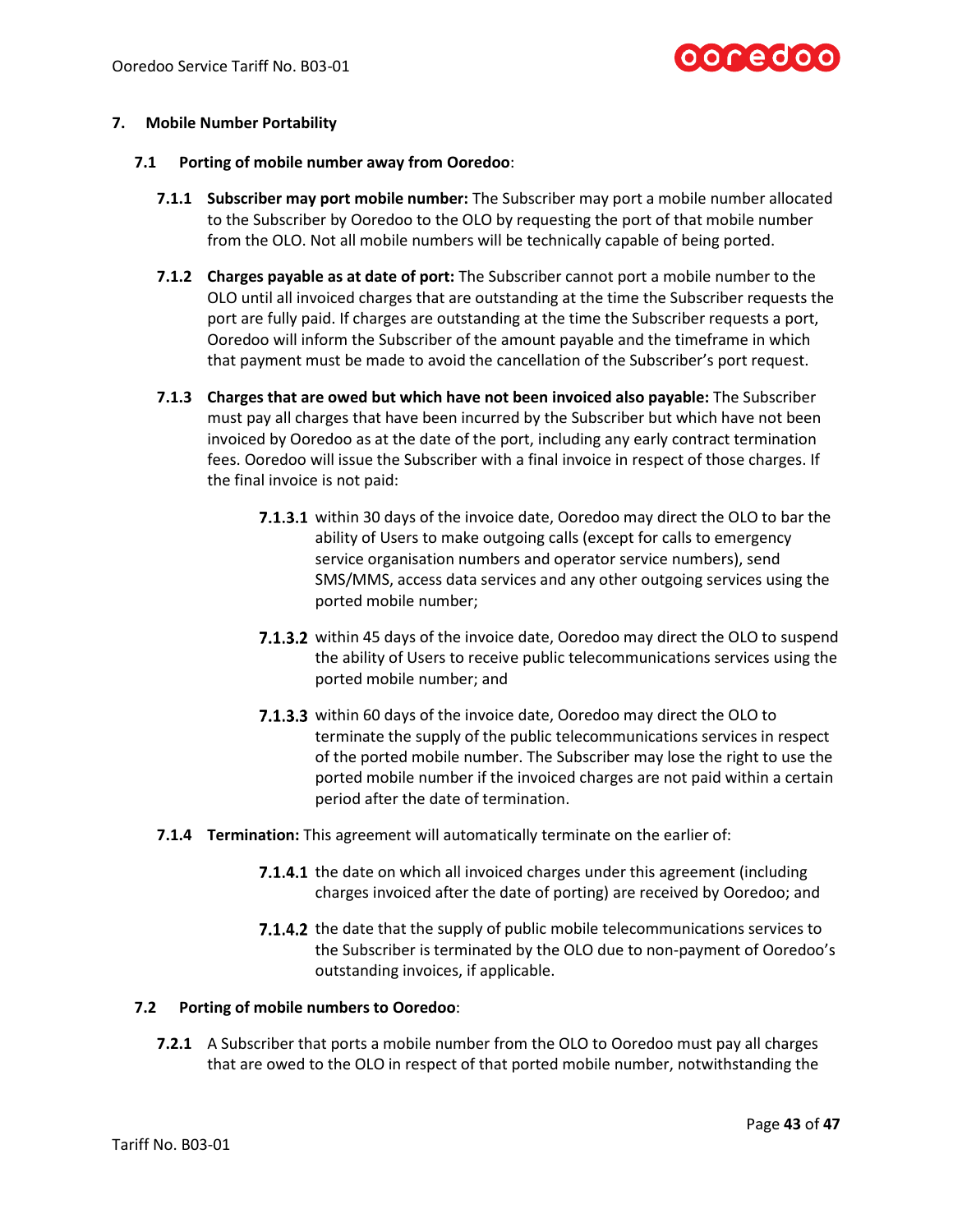

fact that the Subscriber has ceased to acquire public mobile telecommunications services from the OLO.

- **7.2.2** If the Subscriber does not pay all outstanding charges to the OLO in respect of that ported mobile number:
	- **7.2.2.1** within 30 days of the invoice date, Ooredoo will, upon request of the OLO, bar the ability of Users to make outgoing calls (except for calls to emergency service organisation numbers and operator service numbers), send SMS/MMS, access data services and any other outgoing services using the ported mobile number;
	- 7.2.2.2 within 45 days of the invoice date, Ooredoo will, upon request of the OLO, suspend the ability of Users to receive public telecommunications services using the ported mobile number; and
	- 7.2.2.3 within 60 days of the invoice date, Ooredoo will, upon request of the OLO, terminate the supply of the public telecommunications services in respect of the ported mobile number. The Subscriber may lose the right to use the ported mobile number if the invoiced charges are not paid within a certain period after the date of termination.
- **7.2.3** If the Subscriber requests the porting of a mobile number to Ooredoo and it is subsequently discovered that the port has been made in error, is fraudulent or the Subscriber does not otherwise have the right to port that mobile number to Ooredoo, Ooredoo may take such measures as are necessary to address this issue, including returning the ported number to the original range holder.

**\* \* \* END OF TARIFF \* \* \***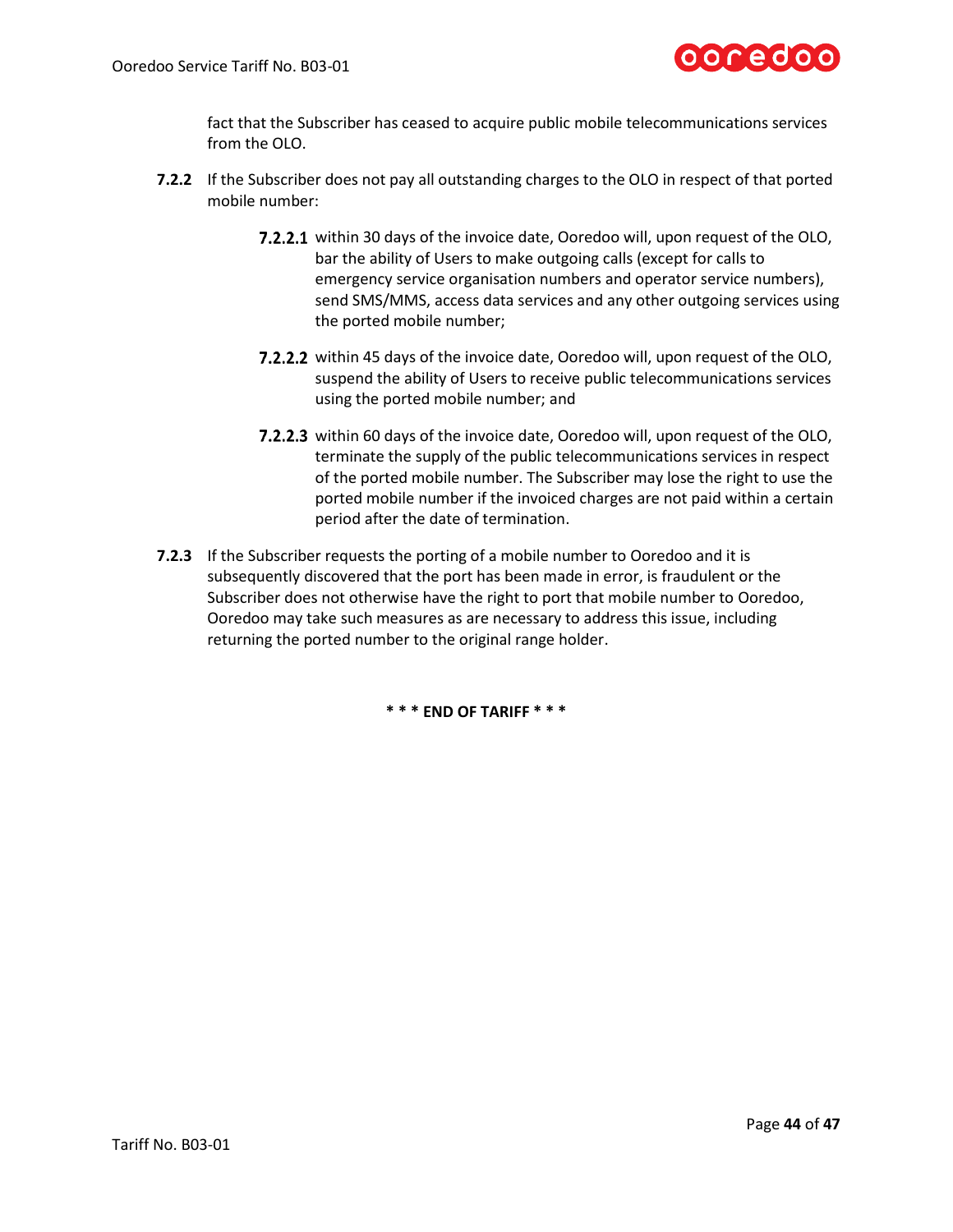

### **Tariff Version Control**

| <b>Tariff</b>  | <b>Approval Date</b> | <b>Effective Date</b> | <b>Tariff Modifications</b>                           |
|----------------|----------------------|-----------------------|-------------------------------------------------------|
| <b>Version</b> |                      |                       |                                                       |
| <b>Number</b>  |                      |                       |                                                       |
| 01             |                      | 25 February 2013      | New revamped tariff                                   |
| 02             |                      | 14 November 2013      | Permanent Tariff Change, prices revamped              |
| 03             |                      | 14 February 2014      | Permanent Tariff Change- Shahry Smart packs           |
| 04             |                      | 2 April 2014          | Permanent Tariff Change, Monthly Packs                |
| 05             |                      | 8 April 2014          | Permanent Tariff Change, Passport                     |
| 06             |                      | 16 April 2014         | Permanent Tariff Change, Data Scratch Card            |
| 07             |                      | 1 May 2014            | Permanent Tariff Change, Ooredoo Passport             |
| 08             |                      | 8 June 2014           | Permanent Tariff Change, Smart Packs                  |
| 09             |                      | 17 June 2014          | Permanent Tariff Change, Shahry Saver Key             |
| 10             |                      | 22 September 2014     | Permanent Tariff Change, Fair Usage Policy definition |
| 11             |                      | 1 November 2014       | Permanent Tariff Change, Ooredoo Passport             |
| 12             |                      | 4 November 2014       | Permanent Tariff Change, Smart Packs                  |
| 13             |                      | 22 January 2015       | Permanent Tariff Change, Smart Packs                  |
| 14             |                      | 28 January 2015       | Permanent Tariff Change, BlackBerry Global            |
| 15             |                      | 13 July 2015          | Permanent Tariff Change, Shahry Smart Packs           |
| 16             |                      | 1 October 2015        | Permanent Tariff Change, Data Service and             |
|                |                      |                       | <b>International Roaming</b>                          |
| 17             |                      | 12 February 2016      | Permanent Tariff Change, Shahry refresh, data         |
|                |                      |                       | update                                                |
| 18             |                      | 14 February 2016      | Permanent Tariff Change, Unlimited data first month   |
| 19             |                      | 15 March 2016         | Permanent Tariff Change, IDD standard rate            |
|                |                      |                       | increased to 0.99 and India 10QAR 600 Minutes made    |
|                |                      |                       | permanent.                                            |
| 20             |                      | 27 March 2016         | Permanent Tariff Change, PAYG rate changed to QAR     |
|                |                      |                       | 0.99                                                  |
| 21             |                      | 1st April 2016        | Permanent Tariff Change, Hala Business included in    |
|                |                      |                       | <b>Business Group Service</b>                         |
| 22             |                      | 1 April 2016          | Permanent Tariff Change, Intra GCC roaming rates.     |
| 23             |                      | 29 May 2016           | Ascension Island rate increased to QAR 10.            |
| 24             |                      | 17 June 2016          | Permanent Tariff Change, Hala Business                |
| 25             |                      | 28 July 2016          | Permanent Tariff Change, Mobile Internet Pack         |
| 26             |                      | 2 August 2016         | Permanent Tariff Change, Data Services                |
| 27             |                      | 5 August 2016         | Permanent Tariff Change, roaming rate change          |
| 28             |                      | 29 August 2016        | Permanent Tariff Change, short code                   |
| 29             |                      | 8 September 2016      | Permanent Tariff Change, Voicemail                    |

Page **45** of **47**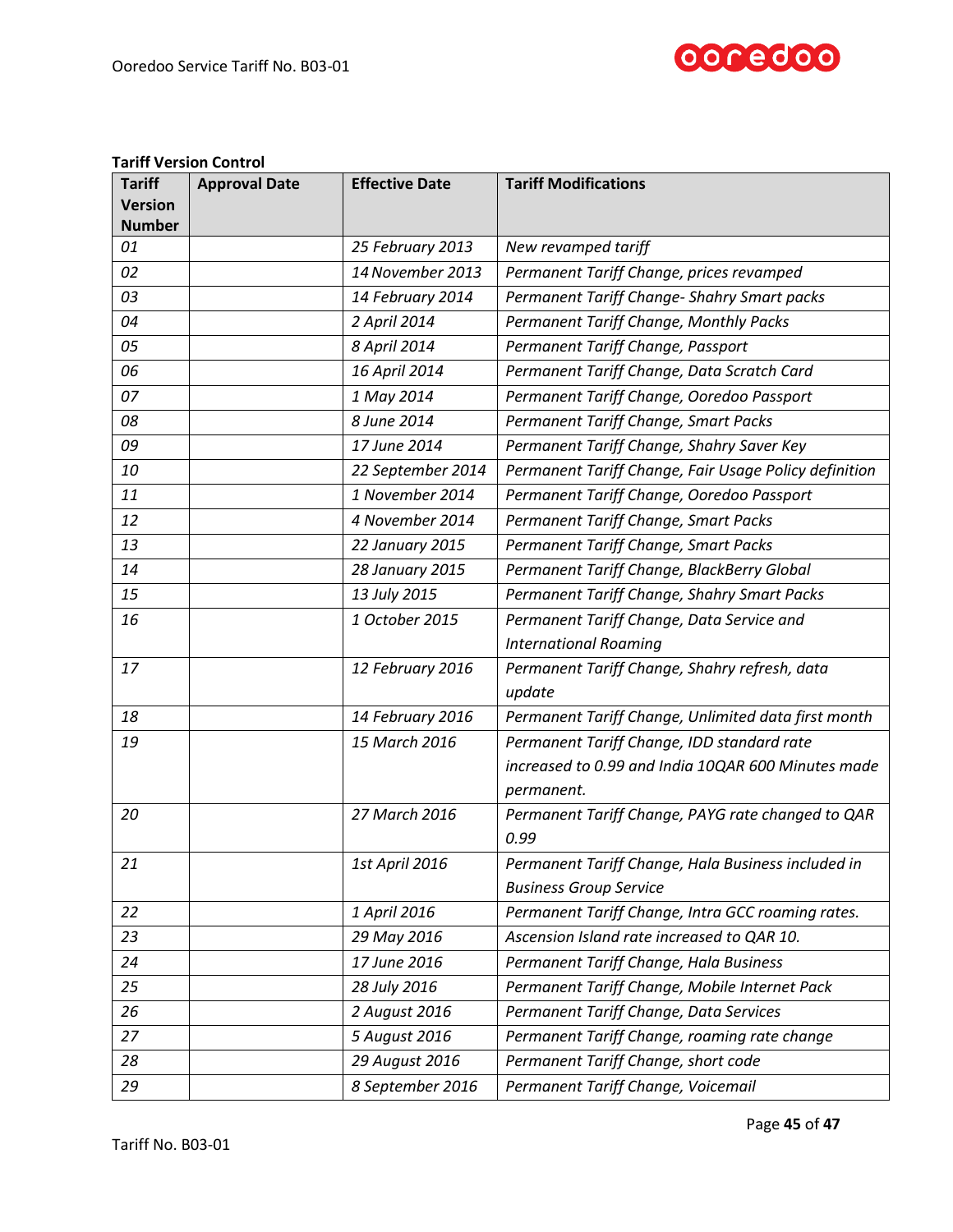

| <b>Tariff</b><br><b>Version</b> | <b>Approval Date</b> | <b>Effective Date</b> | <b>Tariff Modifications</b>                                    |
|---------------------------------|----------------------|-----------------------|----------------------------------------------------------------|
| <b>Number</b>                   |                      |                       |                                                                |
| 30                              |                      | 12 October 2016       | Permanent Tariff Change, Hala Business Packs                   |
| 31                              |                      | 18 November 2016      | Permanent Tariff Change, Unlimited Data Pack and<br><b>FUP</b> |
| 32                              |                      | 30 November 2016      | Unlimited Data Pack and FUP removed.                           |
|                                 |                      |                       | Permanent Tariff Change, Mobile Money                          |
|                                 |                      |                       | international transfer bonus data.                             |
| 33                              |                      | 19 December 2016      | Fair Usage Policy for Unlimited data corrected.                |
| 34                              | 5 January 2017       | 5 January 2017        | Permanent Tariff Change, Fair Usage Policy updated             |
| 35                              | 6 February 2017      | 6 February 2017       | Permanent Tariff Change, Fair Usage Policy increase            |
| 36                              | 15 April 2017        | 15 April 2017         | Permanent Tariff Change, GCC roaming rate change.              |
| 37                              | 16 May 2017          | 16 May 2017           | Permanent Tariff Change, Standard PAYG changes                 |
| 38                              | 17 July 2017         | 17 July 2017          | Permanent Tariff Change, Standard Validity of                  |
|                                 |                      |                       | Selected Data Recharges.                                       |
| 39                              | 3 August 2017        | 3 August 2017         | Permanent Tariff Change, International Calling Rate            |
|                                 |                      |                       | Change                                                         |
| 40                              | 17 August 2017       | 17 August 2017        | Permanent Tariff Change, Shahry QATARNA Packs.                 |
| 41                              | 21 September 2017    | 17 September 2017     | Permanent Tariff Change, Shahry International Packs.           |
| 42                              | 21 November 2017     | 21 November 2017      | Permanent Tariff Change, Data Recharge.                        |
| 43                              | 18 February 2018     | 18 February 2018      | Permanent Tariff Change, Roaming Rates for OP                  |
|                                 |                      |                       | change                                                         |
| 44                              | 21 February 2018     | 21 February 2018      | Permanent Tariff Change, OPM and Data Safety Key               |
| 45                              | 25 February 2018     | 25 February 2018      | Permanent Tariff Change, Protection Feature                    |
| 46                              | 16 March 2018        | 16 March 2018         | Permanent Tariff Change, Hala Nepal Super Key                  |
| 47                              | 22 March 2018        | 22 march 2018         | Permanent Tariff Change, Aamali Packs                          |
| 48                              | 1 April 2018         | 1 April 2018          | Permanent Tariff Change, GCC Roaming rate change.              |
| 49                              | 5 April 2018         | 5 April 2018          | Permanent Tariff Change, Mobile Data Adjustments               |
| 50                              | 17 April 2018        | 17 April 2018         | Permanent Tariff Change, Introduction of New Shahry            |
|                                 |                      |                       | Packs, New Mobile International Pack for 50QAR,                |
|                                 |                      |                       | Increase in IRK Price, Change in price for international       |
|                                 |                      |                       | calls on Shahry Saver Key, Mobile data Scratch Card            |
|                                 |                      |                       | bonus removal and data allowance plus validity                 |
|                                 |                      |                       | change                                                         |
| 51                              | 11 July 2018         | 11 July 2018          | Permanent Tariff Change, International and Roaming             |
|                                 |                      |                       | Key Changes and rates.                                         |
| 52                              | 9 September 2018     | 9 September 2018      | Permanent Tariff Change, Qatarna Packs                         |
| 53                              | 18 October 2018      | 18 October 2018       | Permanent Tariff Change, Qatarna Packs, Roaming                |
|                                 |                      |                       | Data allowance increase                                        |
| 54                              | 1 November 2018      | 1 November 2018       | Permanent Tariff Change, Mobile Money                          |

Page **46** of **47**